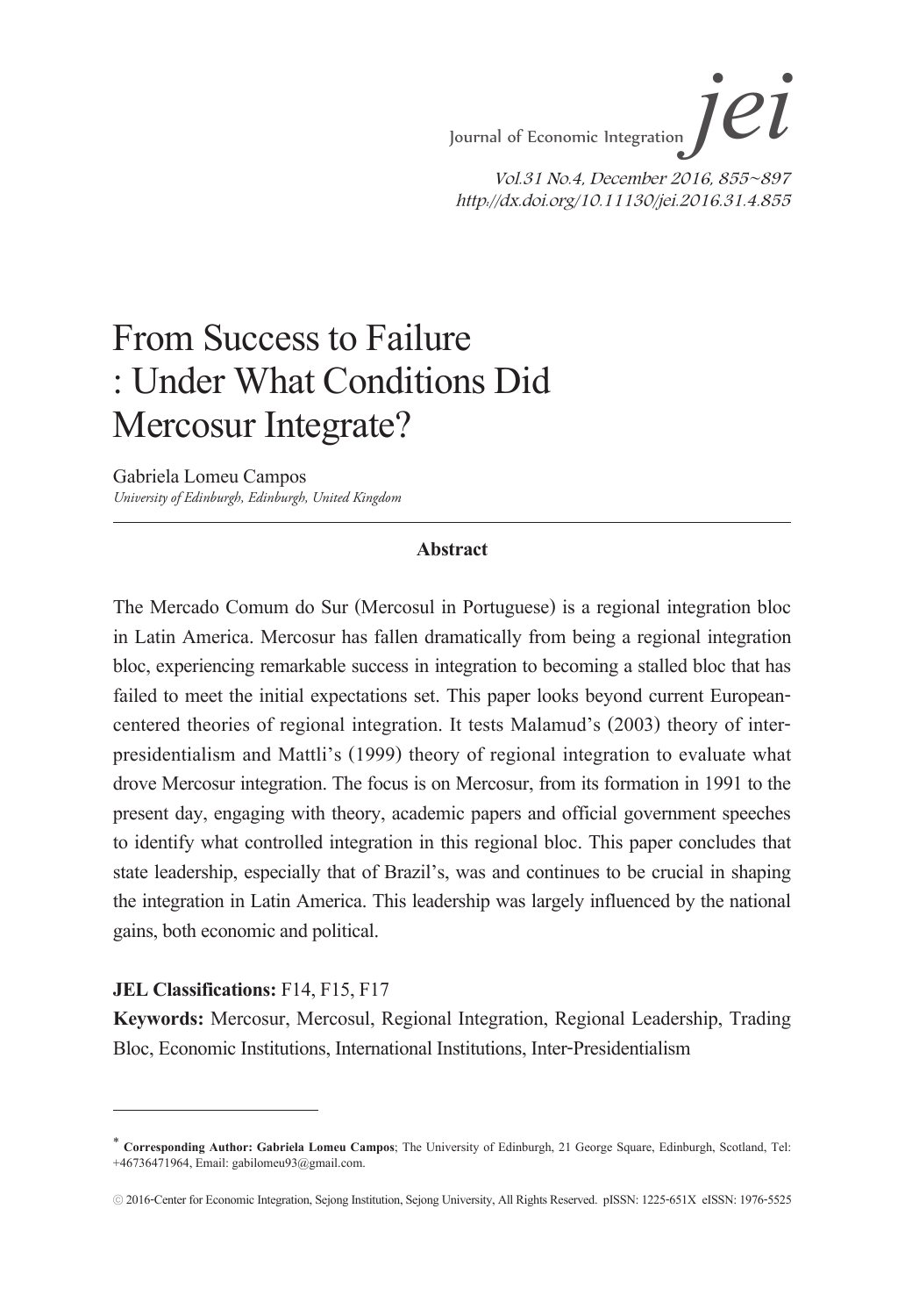**jei** Vol.31 No.4, December 2016, 855–897 Gabriela Lomeu Campos<br>http://dx.doi.org/10.11130/jei.2016.31.4.855 http://dx.doi.org/10.11130/jei.2016.31.4.855

### **I. Introduction**

The Southern Common Market (Mercosur, English), or Mercado Comum do Sul (in Portuguese), is a regional trade bloc with an economic, political, and social integration project for Latin America (Malamud 2010a). Argentina, Brazil, Paraguay, and Uruguay signed the Tratado de Asuncion in 1991 thereby founding Mercosur. This regional integration bloc's experience is one of the contrasting developments since its initial years (1991~1999). In fact, Mercosur experienced an impressive expansion owing to its integration. However, at the turn of the century, integration stalled significantly and Mercosur has been regarded as one of the largest failures in recent times (Campbell, Rozemberg, and Svarzman 1999, Kaltenthaler and Mora 2002, Malamud 2005a).

This paper seeks to explore regional integration in Latin America and to analyze what factors influenced the deepening and stalling of this project. This paper also aims to provide a theoretical background on how integration in this region can be better understood. The process of the historical development of Mercosur is accounted for, incorporating willingness, various actors and the institutional framework of Mercosur. This research question is as follows: under what conditions did Mercosur integrate? To address this question, Andres Malamud's (2003) theory of inter-presidentialism and Walter Mattli's (1999) theory of regional integration are adopted. The concept of inter-presidentialism accounts for the influence that presidential diplomacy and domestic presidential institutions diffuse in the progress of regional integration in terms of decision-making and dispute-settlement (Malamud 2016). There are two related questions. Firstly, what directed Mercosur integration during its successful early years? Secondly, what contributed to these factors shifting and to integration stalling after 1999? The paper engages with a qualitative analysis of primary and secondary data. It uses primary sources, such as empirical data from the online databases of the International Monetary Fund and the World Bank. Interviews with government officials and presidential speeches of member countries to Mercosur have also been translated from Spanish and Portuguese where needed and incorporated into the analysis. Secondary sources such as academic journals, books, newspaper articles, and working papers in the field also contribute to answering the research question.

This paper is divided into five sections. In this first section, definitions and a brief overview of Mercosur's history of integration is provided. Section II, Literature Review, refutes the applicability of two prominent regional integration theories to the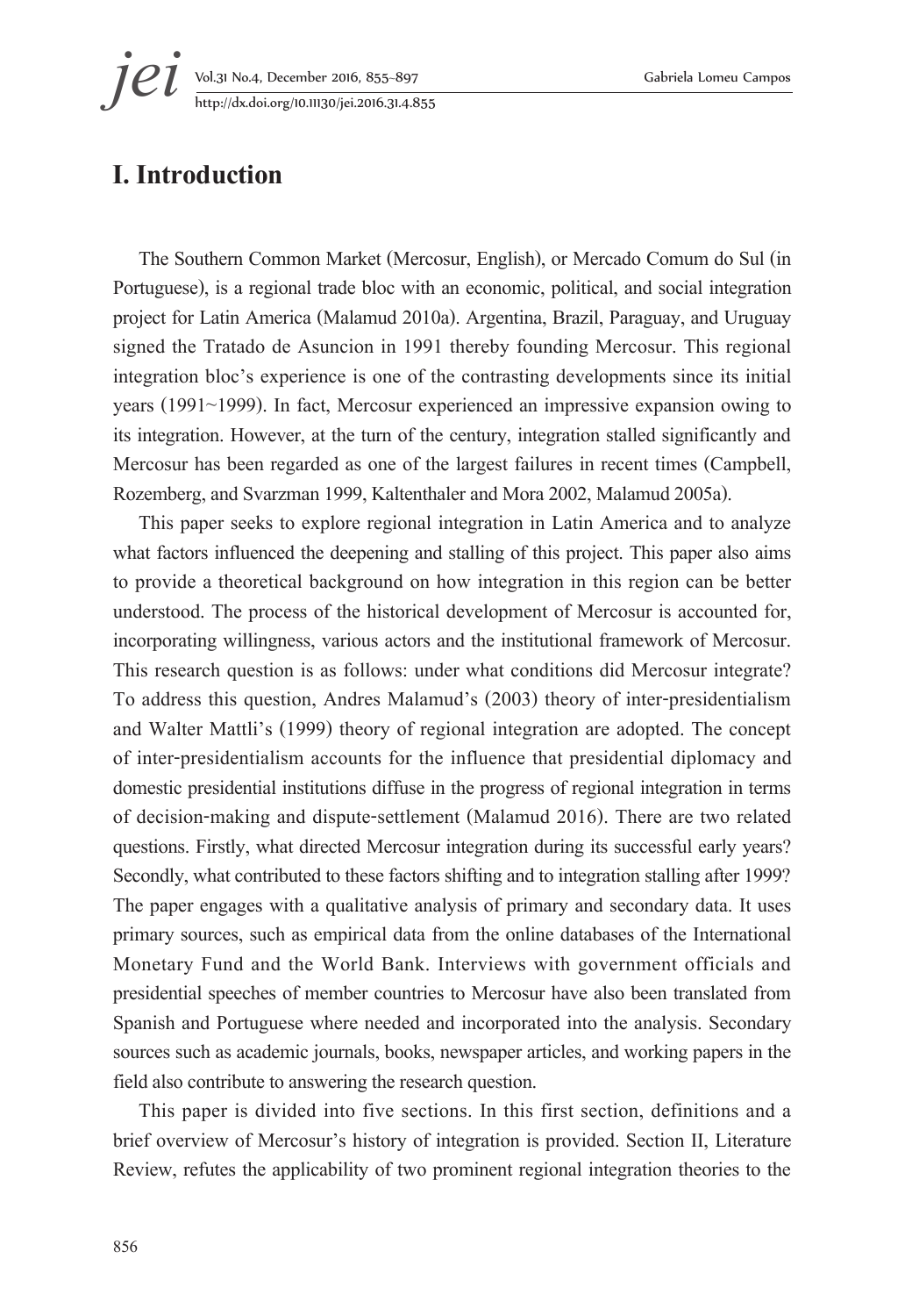case of Mercosur and then introduces the two theories adopted, inter-presidentialism (Malamud 2003) and Mattli's (1999) theory of regional integration, to explain what shapes integration in Mercosur. Section III, Dusk of Integration, engages with the two theories and empirical data to evaluate their accuracy in explaining how, and under what conditions integration deepened in Mercosur during its golden years of 1991~1999. This section argues that state leaders played a vital role in controlling integration, with Brazil taking leadership and directing integration at a time where its economy was struggling. Section IV, Dawn of Integration*,* explains why integration has been stagnant since 1999, focusing on the role played by Brazil. This paper concludes that Mercosur integration is shaped by state leaders, with Brazil taking leadership in deciding the direction that integration will flow, depending on the economic and political gains that integration provided.

The concepts of integration, regionalism, and regional integration are multidimensional. There is currently no commonly accepted definition for any of these concepts (Russett 1967, Hurrell 1995, Sbragia 2008, Börzel 2011). Additionally, integration projects are dynamic developments that can be both broadened and deepened. Broadening often refers to an increase in the expansion of member states across the region, whereas deepening is often associated with increasing political, economic, and social interdependence through creating strong supranational institutions (Mahrukh 2012). Balassa (1961) described the integration process as encompassing four progressive levels: a free-trade area, a customs union, a common/single market, and an economic union. As integration increases, institutional arrangements are often developed in order to regulate and facilitate the flow of integration. The process of developing and deepening these supranational institutions requires that a degree of sovereignty be transferred to these institutions (Haas 1971, Malamud 2013). Integration can also occur through multilateralism or regionalism. This paper focuses, however, on regional integration. A region is defined as a limited number of states located within the same geographical area (Nye 1968). Regional integration is defined as the voluntary linking of the economic, political and social spheres of two or more independent states in the same region, leading to the shifting of authority and sovereignty from a national level to a supranational institutional level (Mattli 1999, Malamud 2010b, Mahrukh 2012).

 The Treaty of Asunción was signed in 1991, extending previous bilateral commitments to reduce tariff rates and increase trade liberalization between Argentina, Brazil, Paraguay, and Uruguay. This treaty laid Mercosur's foundations, and integration was established as a three-step process (Mattli 1999, Preusse 2000, Mahrukh 2012). First, a free-trade area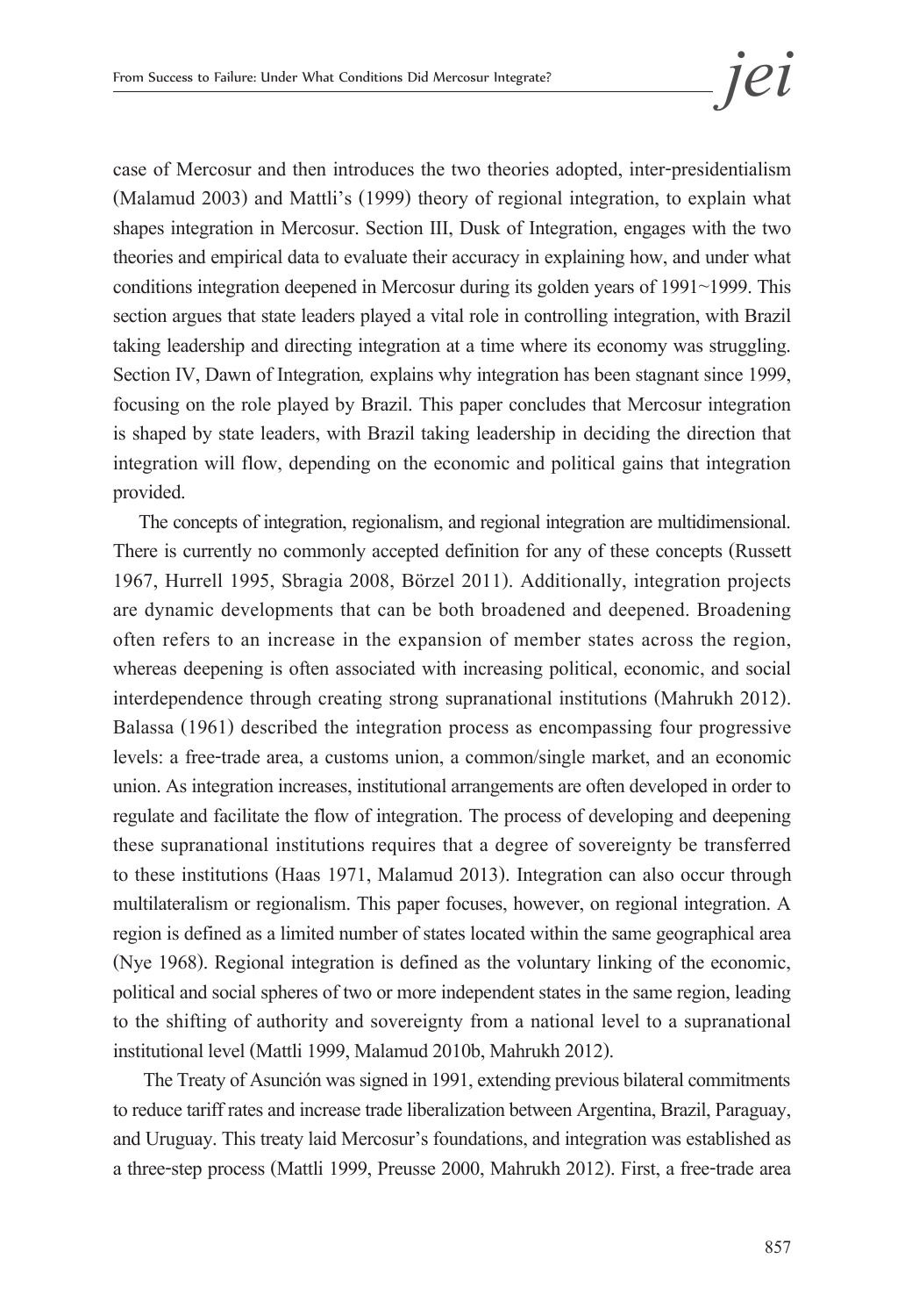was created from 1991 until December 1994 with trade liberalizations and a reduction in tariffs between Mercosur members. This first goal was achieved within the stipulated time frame. The second step was to create a customs union in January 1995, to facilitate the adoption of common external tariffs for trade. This step was followed through, and an average external tariff of 11%, which covered about 85% of all customs lines, was adopted by all member states (Bouzas *et al*. 2002). In addition, the Mercosur Trade Commission was "created to ensure the implementation of a common trade policy" (Mercosur 2015). Mercosur was an integration strategy that included adopting policies such as reducing trade barriers and opening states up to world markets, as well as promoting regional development and improving international inclusion (Bouzas, Veiga, and Torrent 2002, Molteni *et al.* 2011, Mahrukh 2012). These measures highlight the commitment and initial success of the Mercosur integration, which will later be expanded upon in section III. Lastly, it was estimated that by 2006, a common market would be created. This goal was later postponed to 2011. Ultimately, however, a common market was never established and Mercosur stagnated into an imperfect common market (Mahrukh 2012).

### **II. Literature Review**

As regional integration globally deepened and broadened, several theories emerged as an attempt to explain and predict this occurrence. These theories mostly focused on the experiences of the EU. The literature on Mercosur has often adopted these EUbased theories as an attempt to explain integration, or the lack thereof, in this regional integration bloc. The focus has often been on comparative regionalism between the EU and Mercosur to explain its more recent failure in integration (Söderbaum, Stålgren, and Van Langehove 2005, Malamud and Schmitter 2006, Mukhametdinov 2007, Gomez Mera 2008, Saraiva 2010, Lenz 2012). A large proportion of the literature on Mercosur also engages with isolated periods in Mercosur integration, applying a theoretical perspective to explain the direction of integration under specific crises or presidential mandates (Burges 2006, Hurrell 2008, Börzel 2011, Gratius and Saraiva 2013, Bueno and Schenoni 2014).

In "MERCOSUR: Integration Through Presidents and Paymasters (2012)," Hummel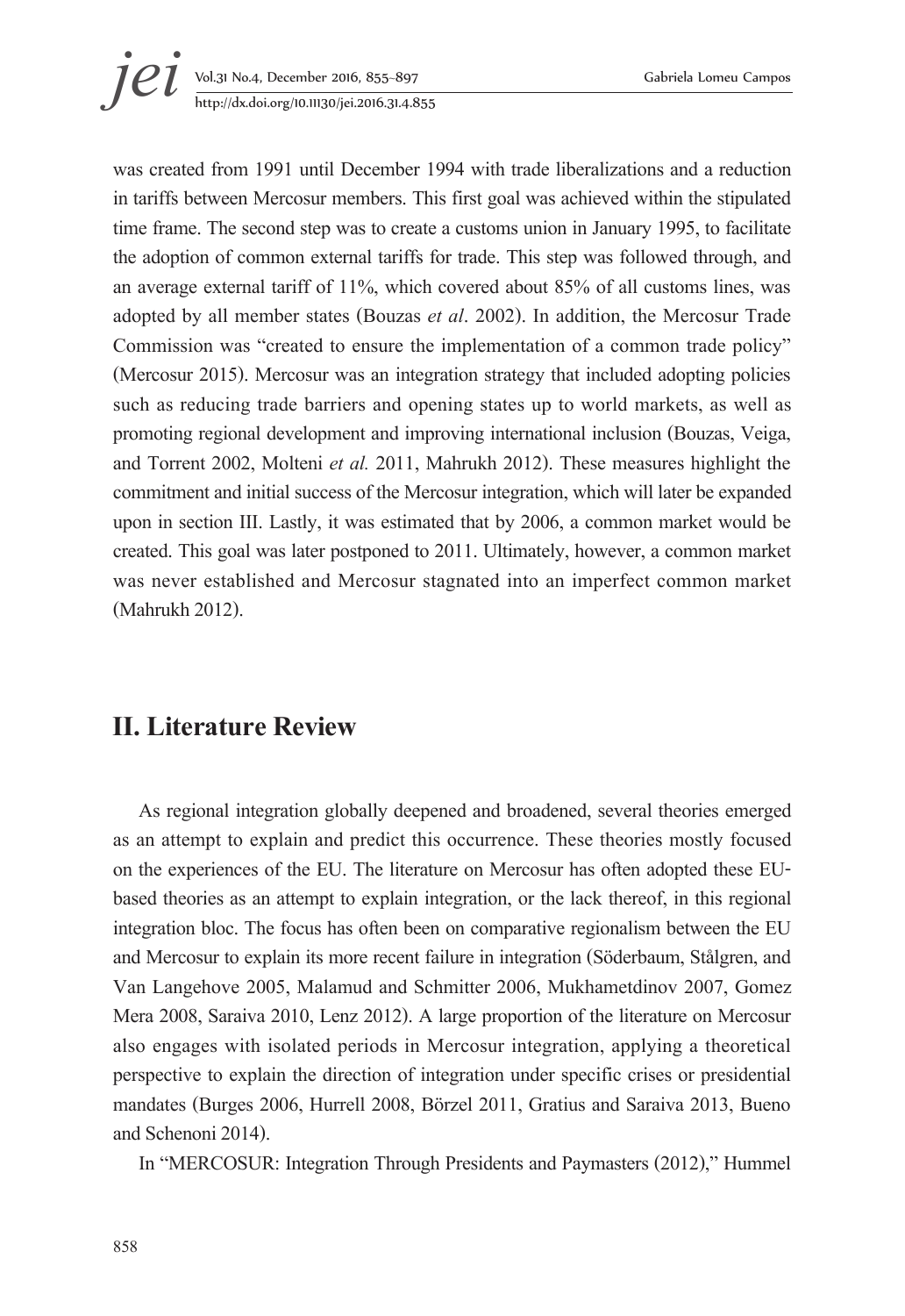and Lohaus adopt Mattli's theory and inter-presidentialism. Their focus, however, is on explaining Mercosur's integration in two economic crises faced by the bloc. This paper goes further in the application of these theories by considering the historical development of Mercosur from its formation in 1991 to the present time. Additionally, Perales's (2003) paper, "A Supply-Side Theory of International Economic Institutions for the Mercosur," attempted to develop a supply-side theory of economic integration in Mercosur. In his paper, Perales emphasizes that political elites used Mercosur to improve their bargaining position, especially in terms of improving their credibility to transform the preferences of the private sector in their respective domestic economies (Perales 2003:98). Borras and Kluth (2003) and Philipps (2003) also focus on the launch of Mercosur as an initiative of political elites to influence the domestic private sector and the direction of trade. This paper, however, incorporates the willingness of political actors, beyond the desire to influence private actors. In addition, other factors such as institutions and historical development are considered when analyzing their influence on the formation and deepening of Mercosur.

The contribution and value of this paper is, first, its focus on the influence that politicians and domestic politics have in creating international institutions and influencing their development for domestic, political, and economic gains; second, its incorporation of the historical development of Mercosur; and third, in its focus on the influence that willingness, different actors, institutions, and history had on the formation of regional economic institutions such as Mercosur. It aims to provide an analysis to better understand and predict what shapes integration in this regional bloc.

Ernest Haas' (1958) classical theory of neofunctionalism and Andrew Moravcsik's (1998) theory of liberal intergovernmentalism are two of the best-known theories of regional integration. However, they adopt the EU's framework as a basis for development and are often regarded as "Eurocentric" theories that lack explanatory power for regional integration outside the EU (Krapohl 2010, Mahrukh 2012). These theories argue that economic interdependence between nations within a region is crucial for fostering regional integration (Haas 1958, 1961, Malamud 2005b, 2010b). Although they differ in their views concerning the extent to which regional integration is shaped by states, interest groups, and the wider economy, both theories argue that interdependence is a pre-requisite for regional integration. In addition, they posit that supranational institutions are created as integration deepens. As supranational institutions become a more important platform to manage integration, they gain more autonomy over integration and eventually replace national regulatory regimes. Through a process of spill-overs,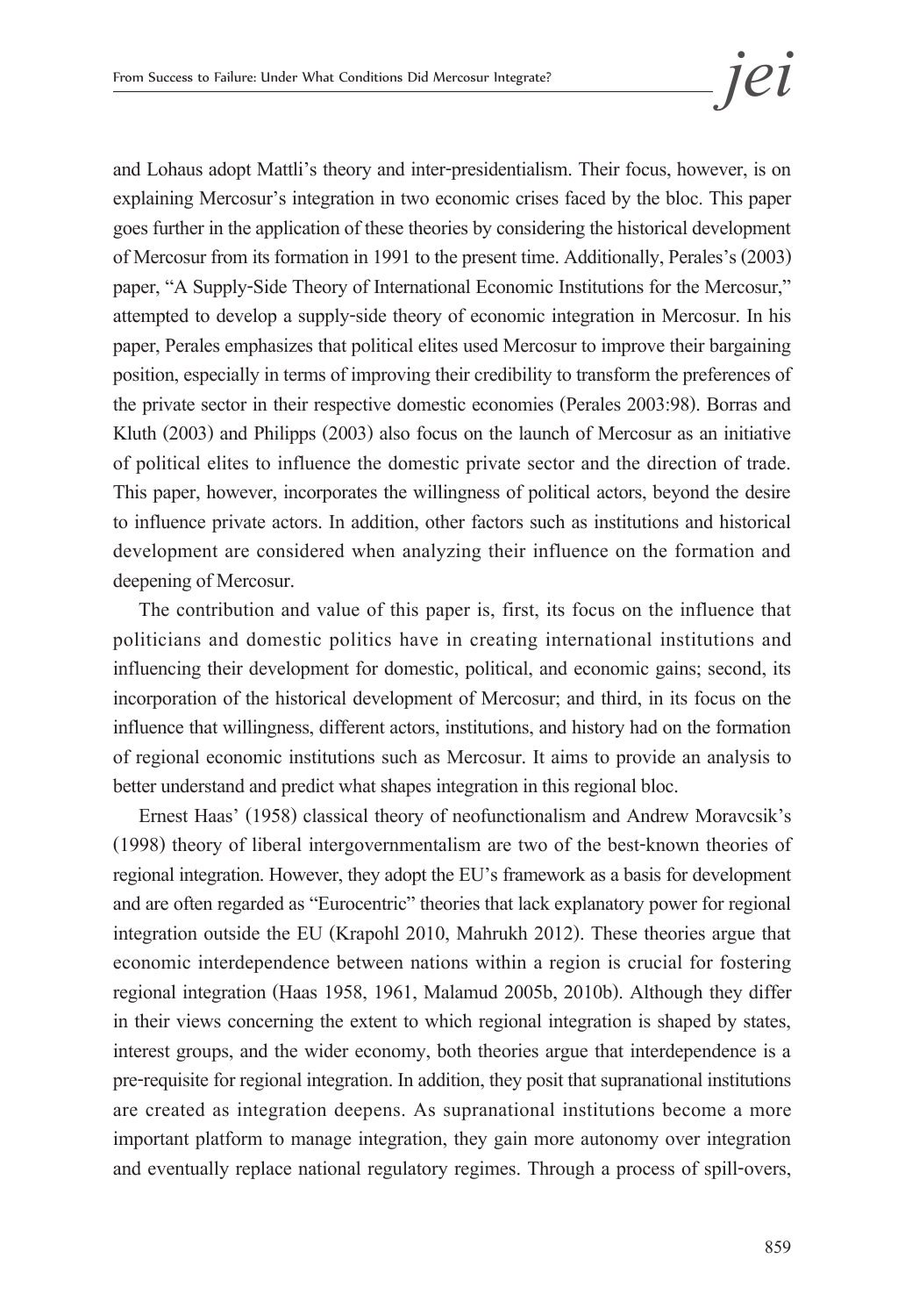# **jei** Vol.31 No.4, December 2016, 855–897 Gabriela Lomeu Campos<br>http://dx.doi.org/10.11130/jei.2016.31.4.855 http://dx.doi.org/10.11130/jei.2016.31.4.855

integration is furthered and eventually becomes a self-sustaining process (Hurrell 1995, Martin and Simmons 1998, Malamud 2010a, Vigevani and Aragusuku 2015).

These assumptions of economic interdependence and spill-overs are not consistent with the experience of Mercosur. As Malamud argues, "the sequence interdependenceintegration–institutions simply did not take place" (Malamud 2003:59~61). Therefore, other theories need to be considered and further developed in order to better understand, explain, and predict regional integration in Mercosur and regional blocs outside the EU. The paper now turns to the two theories adopted to explain regional integration in Mercosur.

Malamud (2003) developed the theory of inter-presidentialism, which argues that presidential institutions, leadership, and leaders' goals influence the process of regional integration, rather than institutions and economic interdependence. Inter-presidentialism focuses on the domestic, rather than regional, level, considering presidential competences, veto power, and wider power sharing within presidential institutions (Malamud 2003). Inter-presidentialism emphasizes the highly personalized decisionmaking process in Mercosur (Preusse 2004). According to Malamud, the democratic regime of the countries in the regional bloc determines how integration progresses. This theory adopts a specific sequence for the development of regional integration: presidential democracy–integration–interdependence. Consequently, interdependence is established as a result of integration.

The presidential politics of Latin American countries results in presidential intervention and implies that presidential istitutions are the main actors shaping the process and outcomes of integration (Malamud 2003). Integration becomes highly dependent on presidential diplomacy as state leaders are often unwilling to give up autonomy in order to create stronger supra-national institutions to implement integration mechanisms. According to Malamud (2008), negotiations, decision making, and conflict resolution within regional integration blocs are directed mainly by and between national officials, such as presidents or chief executives, after whom this concept of integration is named. This intergovernmental role in shaping procedures is a persistent feature of the dynamics in Mercosur, heightened by the inter-presidential style of the regional bloc (Malamud 2008). The theory of inter-presidentialism encompasses a state-led nature of integration, where presidential-driven integration is the norm (Malamud 2015:172). This theory, as will be developed in section III of the paper**,** reflects the experience of regional integration found in Mercosur.

In "The Logic of Regional Integration" (1999), Mattli argued that a set of demand-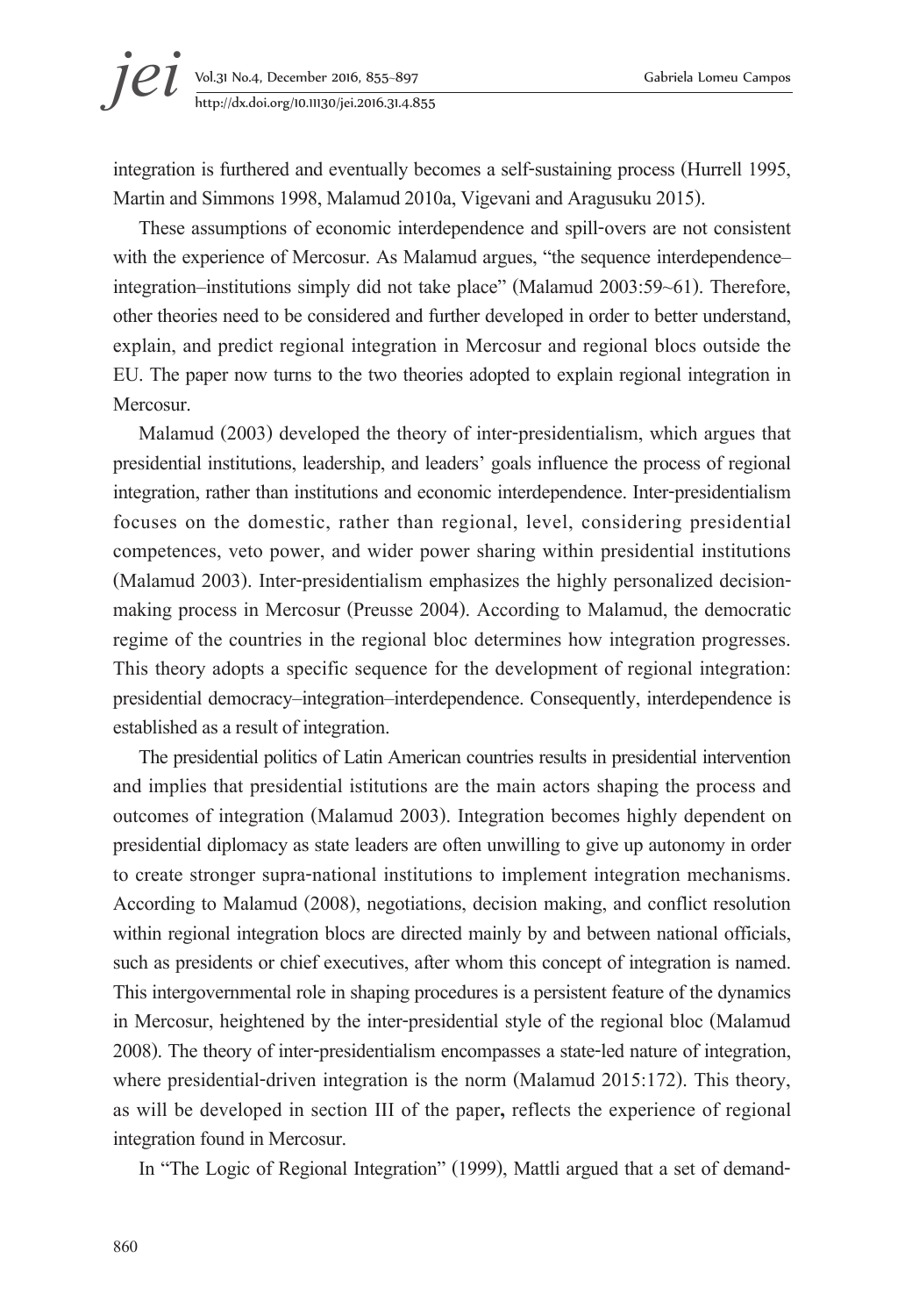side and supply-side conditions needs to be fulfilled to allow regional integration to succeed. Mattli's theory attempts to account for the economic and political factors that contribute to regional integration regardless of the region in which integration is being adopted. The demand-side condition for integration is the existence of "economic gains from market exchanges" between countries within a region. As this economic interdependence deepens, there is a need for the creation and deepening of integration through an institutional framework (Mattli 1999). The demand-side condition is often emphasized by theories of economic interdependence that argue that it is market players that drive integration (Mattli 1999). The demand for further integration, which proceeds from economic factors, result in the creation of institutions that facilitate integration due to the belief that such institutions will lower transaction costs, increase cooperation, coordination and integration (Mattli 1999).

As Mattli noted, the demand-side condition is not sufficient on its own: "if demand is not met by supply, no change will occur" (Mattli 1999:47). Supply-side conditions can account for the starting, relaunching, success and stalemate in regional integration. These are conditions that determine whether state leaders, who value their political autonomy and power, are willing and able to accommodate demands for regional integration (Mattli 1999). Mattli's theory focuses on structural leadership, where the leader holds a large share of material capabilities along with the willingness to direct and shape integration (Ikenberry 1996). Leadership is thought to play a specific role in both deepening and stalling regional integration.

Willingness to foster integration depends on the "payoff of integration to political leaders" (Mattli 1999:42). As integration deepens and interdependence increases, states tend to experience a loss of sovereignty and policy autonomy (Mahrukh 2012, Pecequilo and Carmo 2013). As leaders value their political autonomy (absent interference by outside agents) and political power (support from the populace through votes), the will to deepen integration requires strong perceived gains from integration. Mattli (1999) predicts that leaders who value autonomy and power are unlikely to deepen integration, if their economies are relatively prosperous. A prosperous economy does not provide motivation for state leaders to forfeit national sovereignty. When the country faces economic difficulties, however, political leaders will try to secure their political survival by enhancing the performance of the economy through means that increase regional integration (this will be further discussed in section III). When furthering integration leads to increased economic prosperity, presidential leaders benefit from political gains, such as a higher chance of re-election and a consolidation of their power (Mattli 1999).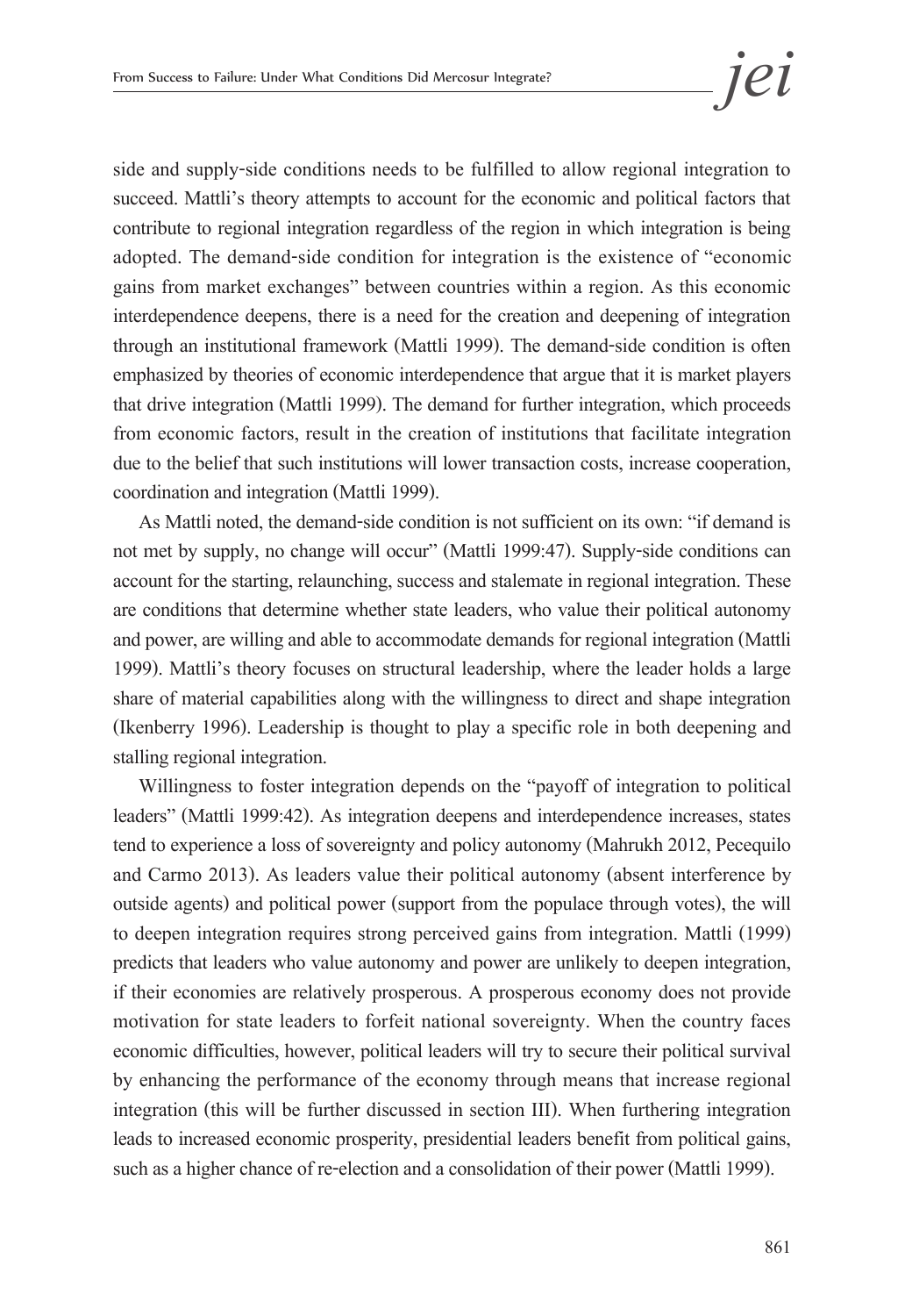In addition to the willingness to lead integration, leaders need to possess the ability to lead. According to Mattli (1999), for a leader to be able to lead, he/she needs to be a benevolent and uncontested leader with the capacities to act as regional paymaster when needed. A leader able to lead has the responsibility to ease distributional tensions, to facilitate the coordination of policies, and to enable the path of integration (Mattli 1999, Hummel and Lohaus 2012). Theories developed for regional integration in the EU are not applicable to Mercosur's case as they do not account for the highly state-led dynamic and lack of economic interdependence found in Mercosur. Inter-presidentialism and Mattli's theory of regional integration are adopted and applied to the case of Mercosur in the next section in order to better understand what drove integration in Mercosur during its most successful years of integration.

#### **III. Dawn of Integration**

This section analyzes the factors that controlled and contributed to the expanding integration of Mercosur from 1991~1999. Following a description of Mercosur's golden years of flourished integration, inter-presidentialism is adopted to support and explain Mercosur's state-led integration process. Mattli's demand-side condition for integration is disproved. The section adopts Mattli's supply-side condition to test the role of leadership in facilitating and significantly shaping the direction of integration in Mercosur. The section concludes by engaging with data on Brazil's leadership role. The data supports Mattli's supply-side condition that leaders will seek deeper levels of integration if the country experiences economic problems and, furthermore, if the leaders themselves assume that integration will increase their political power.

In 1999, eight years after Mercosur's formation, the regional integration project was seen as remarkably successful. The years between 1991 and 1999 are often referred to as Mercosur's golden years (Malamud 2003, Malamud 2008, Krapohl 2010). Deepening economic integration through the creation of a free trade area (1991) and a customs union (1995) decreased trade barriers and increased trade and economic gains (Laursen 2010). In the period from 1991 to 1999, Mercosur's total world trade went from 11% to almost 20% (Mecham 2003). By 1999 Mercosur was the fourth largest economic bloc in the world (Vaidya 2006). Mercosur's trade performance was also remarkable. In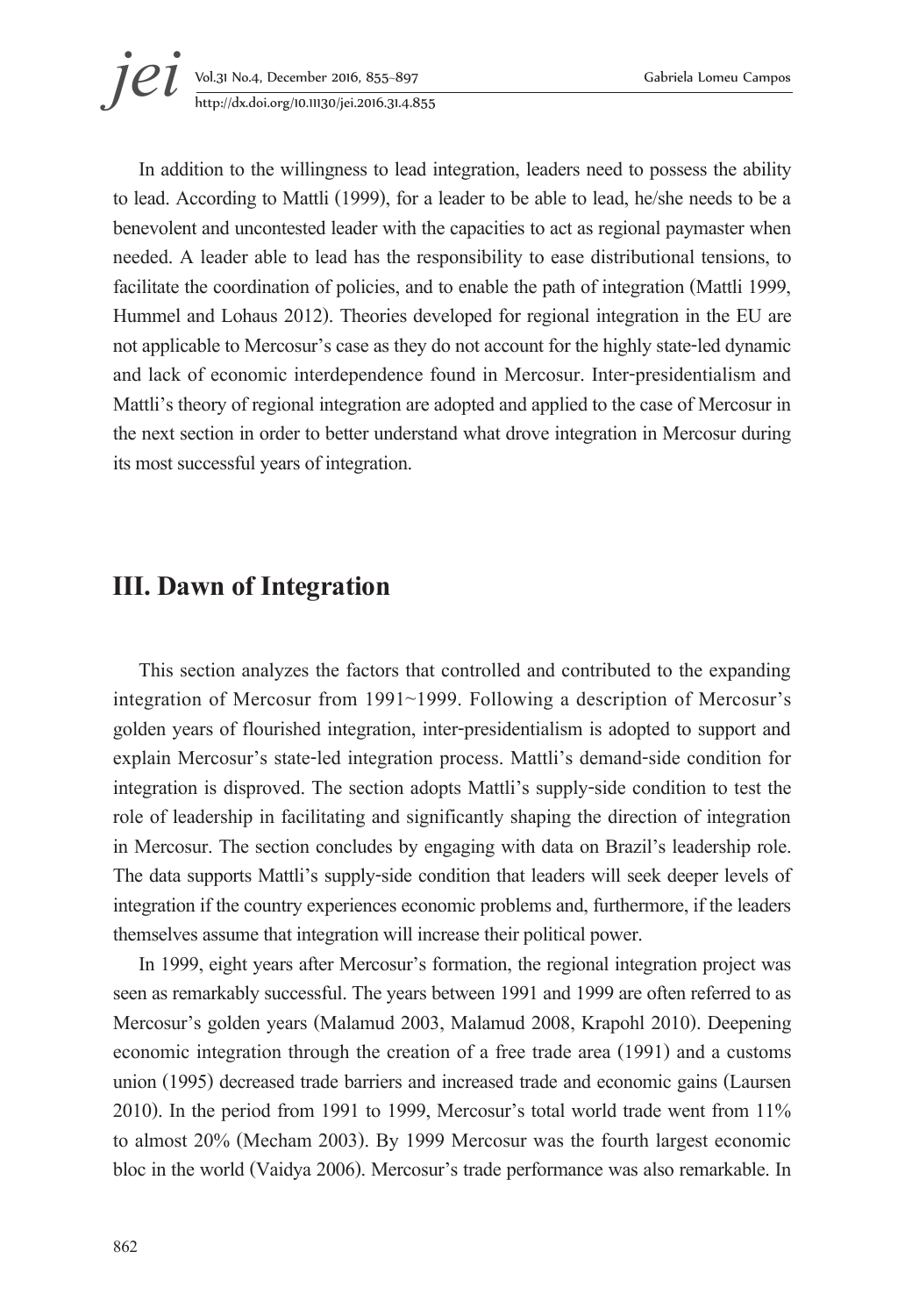1999, total exports were more than 70 billion US dollars, total imports were larger than 80 billion US dollars, and total trade with the rest of the world exceeded 122 billion US dollars (Mercosur 1999). Such figures highlight the extraordinary economic gains and international involvement that Mercosur achieved within its first eight years.

In addition to expanding international trade, Mercosur also experienced a substantial increase in intra-regional trade. Between 1991 and 1999, intra-regional trade increased from 8.9% to almost 25%, from 11 billion US dollars to over 20 billion US dollars (Preusse 2000, Mahrukh 2012). The doubling of these figures within the initial years of Mercosur's creation emphasizes the remarkable increase in economic interdependence. Intra-regional trade grew mainly as a result of the outstanding reductions in tariff protections and non-tariff barriers to trade. These measures were vital in decreasing the cost of trade between Mercosur members. As illustrated in Figure 1, average tariff protection in Mercosur countries dramatically decreased until the formation of a customs union in 1995. In Brazil the level of tariff protections towards Mercosur member countries was 80% in 1985 and was reduced to 12% by 1994~1995. Similarly, other Mercosur members' protective tariffs fell between 1985 and 1995: in Argentina rates dropped from 26% to 11.9%, in Paraguay 71.7% to 10.2%, and in Uruguay from 32% to 10.5%.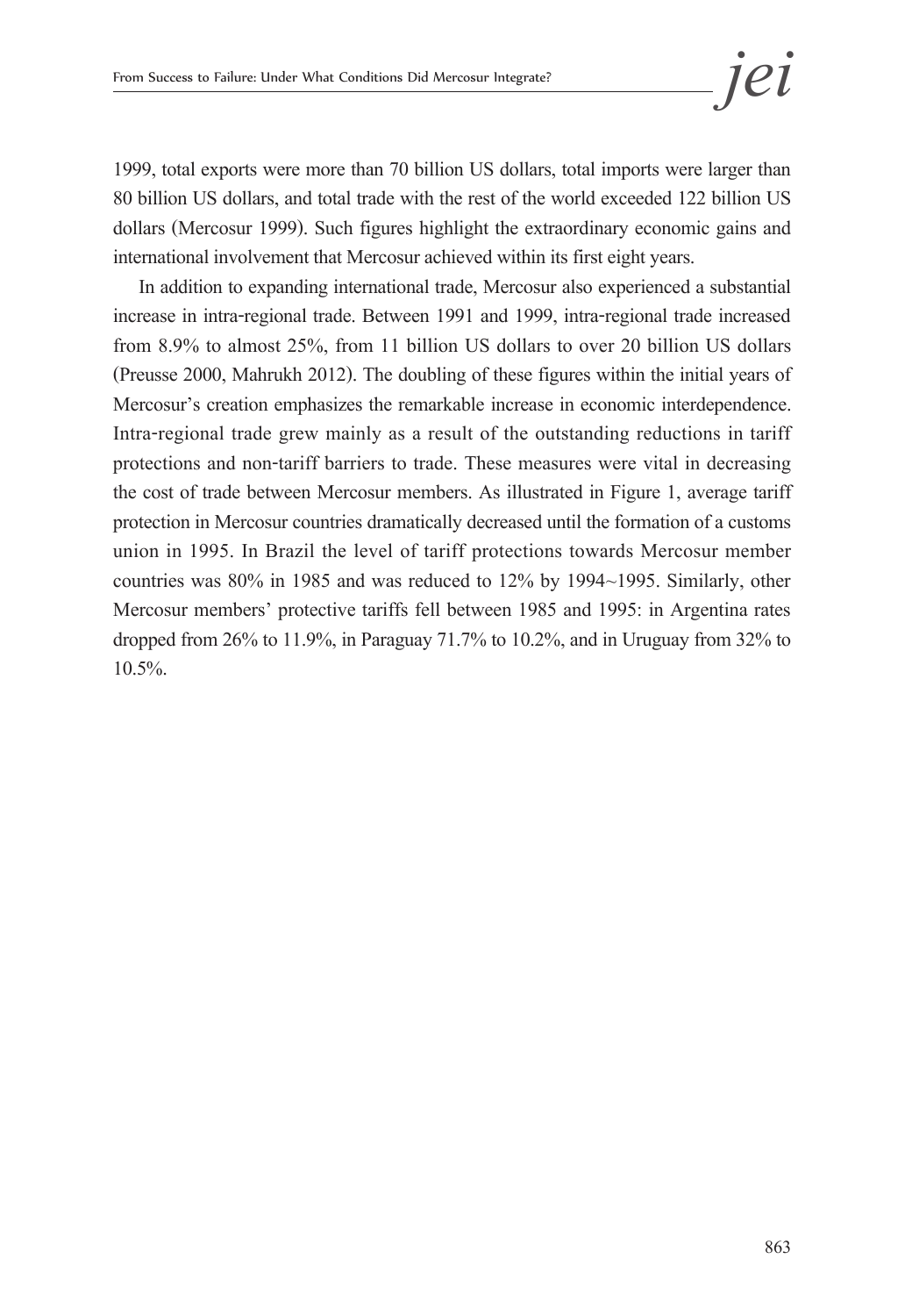

#### **Figure 1. Average tariff protection in Mercosur countries**



Average (unweighted) total charges (tariffs + para-tariffs) (%)

(Source) Author's calculations using data from United Nations Conference on Trade and Development (UNCTAD) (1996)

Likewise, non-tariff barriers were also reduced following the creation of Mercosur, as illustrated in Figure 2. Non-tariff barriers decreased from over 30% in Argentina and Brazil in 1985 to around 2% in 1995. In Paraguay and Uruguay, non-tariff barriers were also substantially reduced. In August 1994, the signing of the Common External Tariff (CET) and the later establishment of a common trade policy decreased barriers to trade between Mercosur member countries and further facilitated trade within and through Mercosur (Mercosur 2015). Between 1991 and 1999, the rapid pace at which regional integration expanded, in terms of increased trade and economic interdependence, is visible and outstanding.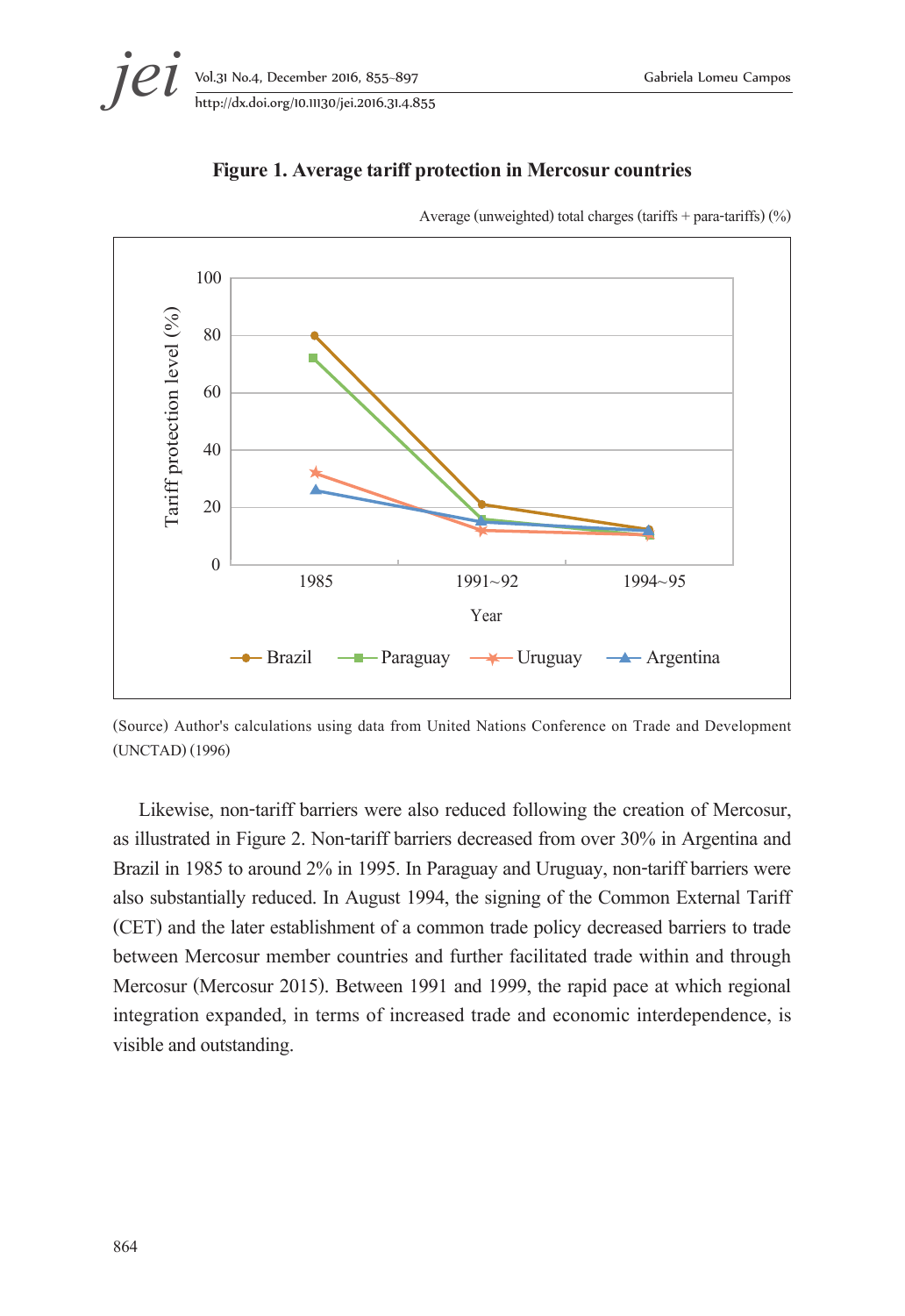



**Figure 2. Coverage of non-tariff barriers in Mercosur countries** 

Average (unweighted) (%)

(Source) Author's calculations using data from United Nations Conference on Trade and Development (UNCTAD) (1996)

In addition, Gross Domestic Product (GDP) per capita also increased for Mercosur members after its foundation, as illustrated in Figure 3. In Brazil GDP per capita increased from 7900 US dollars in 1990 to over 8500 US dollars in late 1990s. Argentina, GDP per capita went from around 6000 US dollars in 1990 to over 9000 US dollars in the late 1990s. In Paraguay GDP per capita increased from 2600 US dollars in 1990 to 2900 US dollars in the late 1990s, and Uruguay experienced the most significant increase in GDP per capita, from 6800 US dollars in 1990 to over 9000 US dollars in the late 1990s (Trading Economics 2016, Figure 3).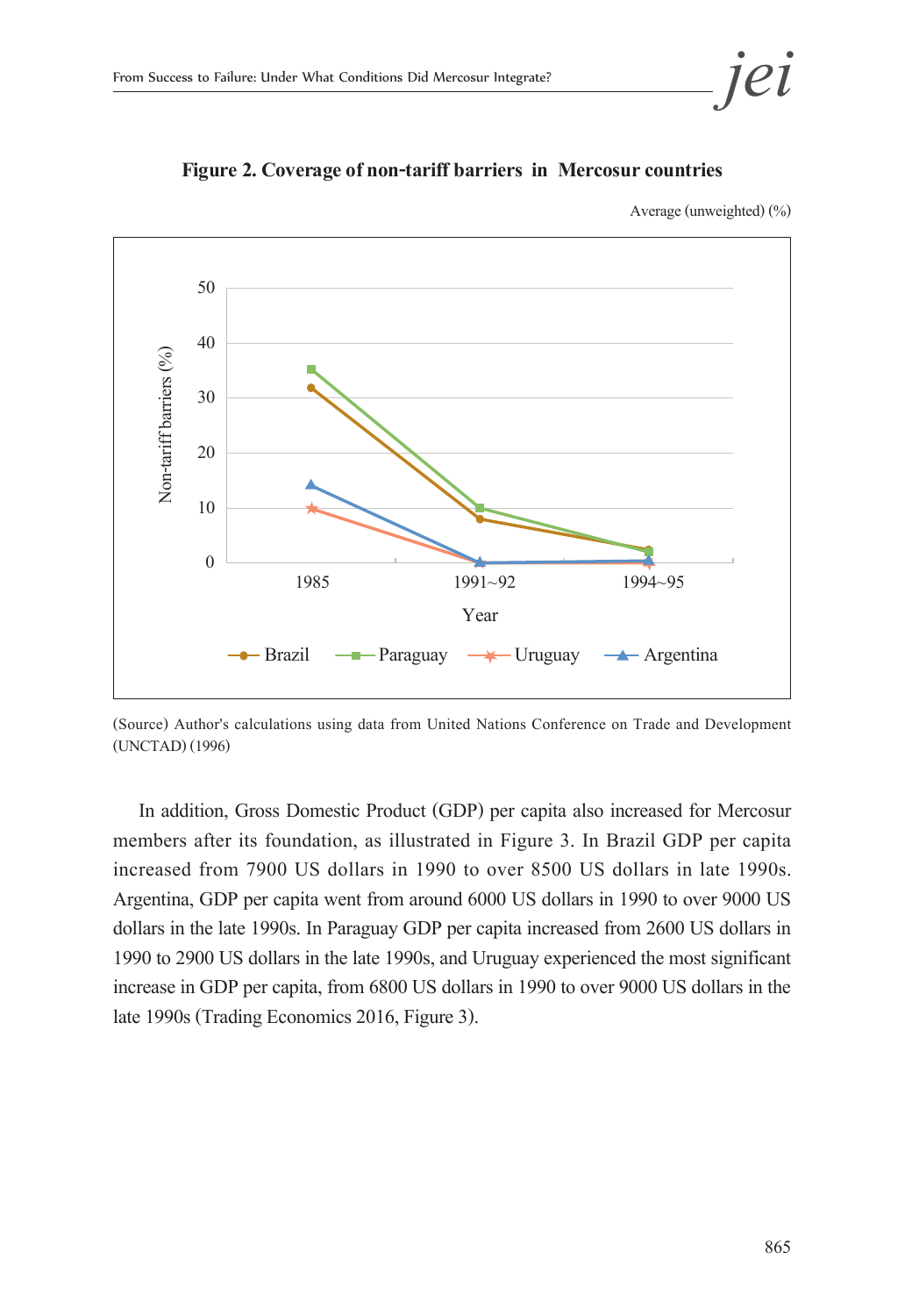Average (unweighted) (%)





**Figure 3. GDP per capita** 

#### (Source) Author's calculations using data from Trading Economics (2016)

Along with economic integration, Mercosur's political and social integration should not be underestimated. From 1991 onwards, the four Mercosur member countries experienced decreased border tensions and arms competition with each other, cooperation increased, and a zone of peace was established (Mahrukh 2012). Thomas O'Keefe, the president of Mercosur Consulting Group in the 1990s, said that "the hypothesis of war between Argentina and Brazil has been junked [no one] in the Argentine or Brazilian military still sees the other as a potential threat" (Kacowicz 1998: 85). Mercosur's support for democracy as the legitimate system of rule and its encouragement to build citizenship and to respect human rights had a positive influence on democratization in Latin America. Mercosur was highly important in supporting Paraguay's transition to democracy (Motta Veiga 1992, Kaltenthaler and Mora 2002). Furthermore, integration in terms of cultural exchange was visible: while samba and capoeira schools flourished in Argentina, Spanish language classes became increasingly popular in Brazil. Mercosur member states also experienced an increase in tourism (Mahrukh 2012). Integration flourished during the golden years: what drove it? Through adopting inter-presidentialism and Mattli's demand-side theory, This paper undertakes an analysis of whether integration was a state-led or market-led process.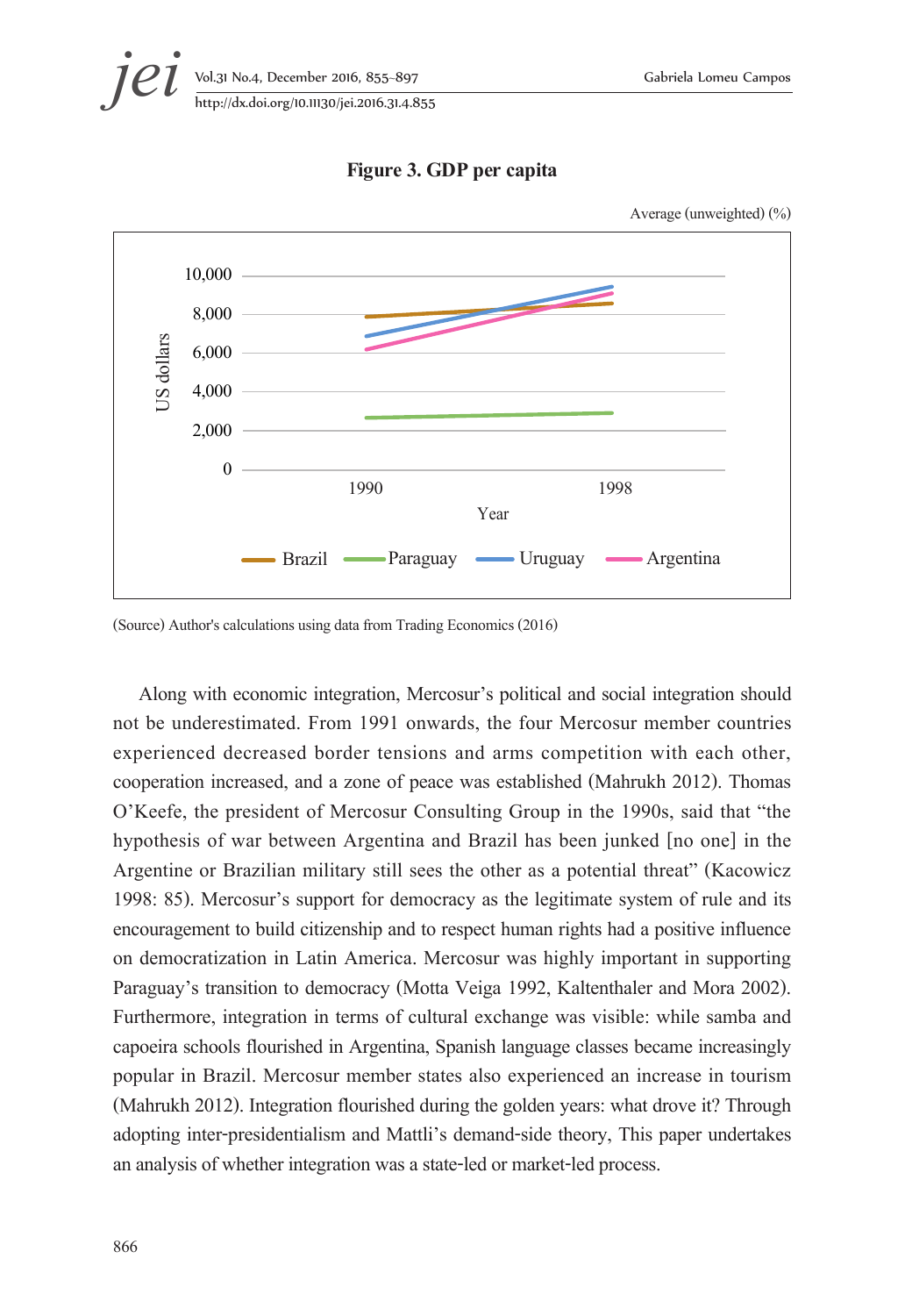Mercosur's foundation was a political decision made by Argentina and Brazil, and therefore it started as a state-led project, relying on presidential diplomacy (Mecham 2003). In Latin America, presidents are expected to have centralized decision-making abilities, which were efficiently used in engaging with and promoting integration in Mercosur's founding years (Cheirub and Limongi 2000). President Sarney (1985~1990) and President Collor (1990~1992) of Brazil, and President Alfonsin (1983~1989) and President Menem (1989~1999) of Argentina, were key players in Mercosur's formation and integration process. They acknowledged and advocated for economic gains and political benefits in terms of regional peace and democratic stabilization that integration encompassed (Kaltenthaler and Mora 2002).

The political objectives of economic integration were to increase trust among the region's political leaders, to "lock in each government's liberalizing reform" and support one another's democratic transition (Mahrukh 2012). President Sarney of Brazil summarized his perspective as follows: We came to the conclusion that, isolated, our countries could never change the global order. "Together, however, we can greatly influence international decisions on questions that directly are of interest to us (Sarney 1986: 141, own translation)." "The Brazilian Minister of Foreign Affairs, Saraiva Guerreiro, further added that "in a world where we see an increase in regional integration blocs… it seems necessary that our subcontinent overcomes the difficulties and limitations we face… as a family" (Guerreiros 1979, own translation)." These affirmations by Sarney and his administration confirm the active leadership role played by state leaders in the formation of Mercosur, as well as the political benefits expected to be gained from integration.

Although it was President Sarney and his administration that initiated consultations on the formation of Mercosur, it was President Collor who brought the discussions that took place into being. President Collor visited Argentina, Uruguay, and Paraguay and met with the presidents of these countries during his first official foreign trip after being elected (1990). He reaffirmed Brazil's commitment to Mercosur:

"I confirmed in these meetings that our relationships with each of these nations, and the nature of our connection and identity, that we share similar problems and hopes, we are part of the same family. I reaffirm the ideal of integration that will come through Latin American politics of my government. I understand that integration is a necessary step to modernize our economies and a relevant step to transform our position and role in the global scene" (Collor 1990, own translation).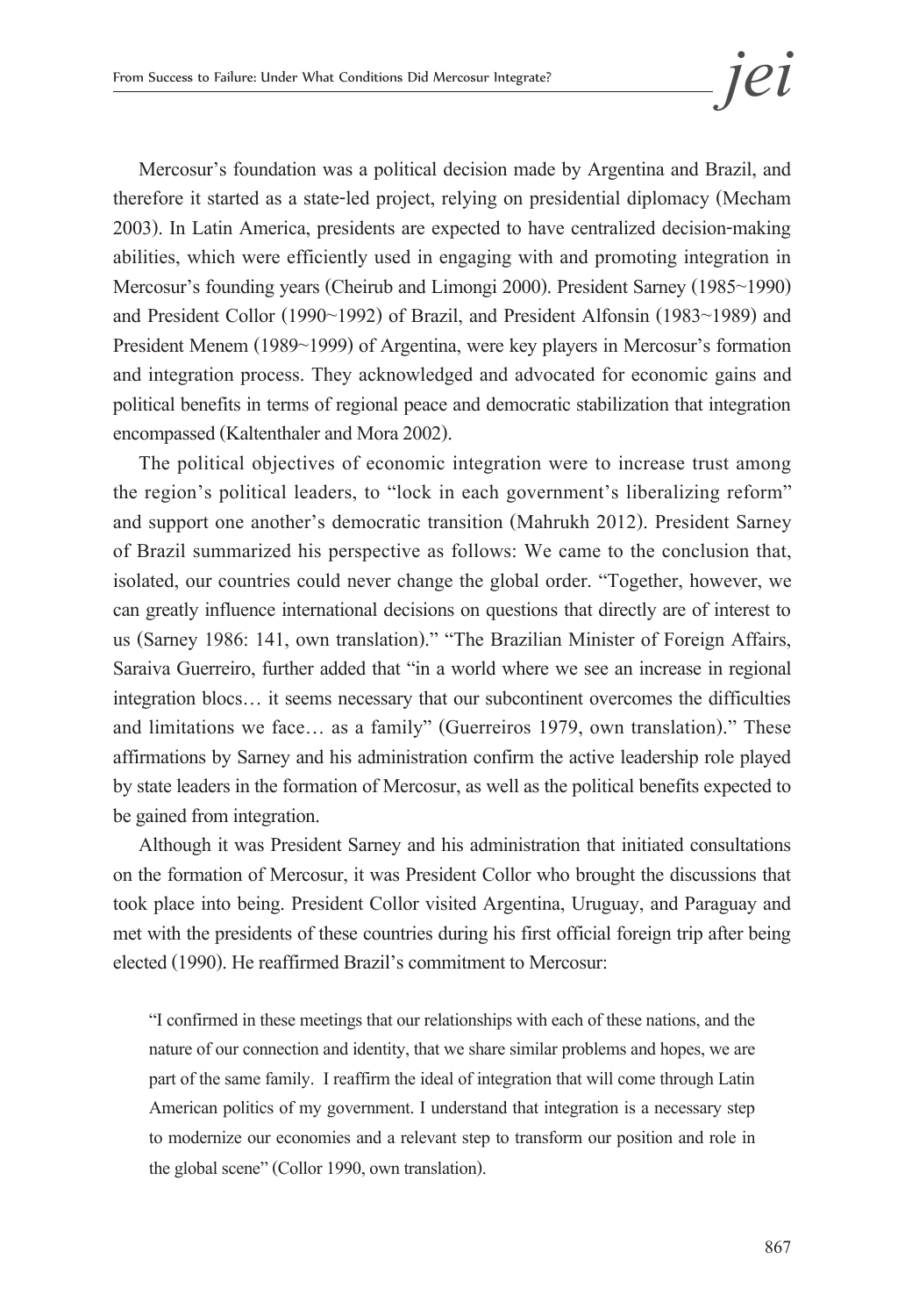

The prominent position of state leaders, especially of Brazilian presidents, in the formation of Mercosur supports inter-presidentialism's argument that it was state leaders that formed Mercosur. In order to test Mattli's demand-side condition, the role of economic actors needs to be further evaluated. Mattli's demand-side condition argues that market-led conditions, especially previous economic interdependence, are key to ensuring successful integration. This argument disregards the agency of state leaders in driving integration, as well as the deeper and wider political and economic motives that can encourage regional integration. The declining and low levels of trade between Latin American countries prior to 1991 illustrates that there was very limited economic interdependence before the establishment of Mercosur. In 1986, for example, Latin American trade was extremely low, comprising around 1.5% of Argentina's GDP and 0.9% of Brazil's GDP (Hummel and Lohaus 2012). Prior to the formation of Mercosur, the region's share of world exports was around 3% (Mattli 1999:155). Table 1 highlights the low levels of intra-regional trade share amongst Mercosur members between 1980 and 1991. The share of intra-regional trade was on average 10% before Mercosur's formation, in comparison to the golden years where this average was around 25%. The low intra-regional trade between Mercosur members proves the low level of economic interdependence between countries in the region. This points to the inability of economic interdependence and market-led forces to have formed Mercosur: there were no economic spill-overs that would have demanded and encouraged further integration.

| Year | Intra-regional trade share (%) |
|------|--------------------------------|
| 1980 | 9.98                           |
| 1981 | 8.57                           |
| 1982 | 8.19                           |
| 1983 | 6.78                           |
| 1984 | 7.98                           |
| 1985 | 7.17                           |
| 1986 | 10.30                          |
| 1987 | 9.00                           |
| 1988 | 9.00                           |
| 1989 | 10.95                          |
| 1990 | 11.28                          |
| 1991 | 13.18                          |

**Table 1. Intra-regional trade share in Mercosur**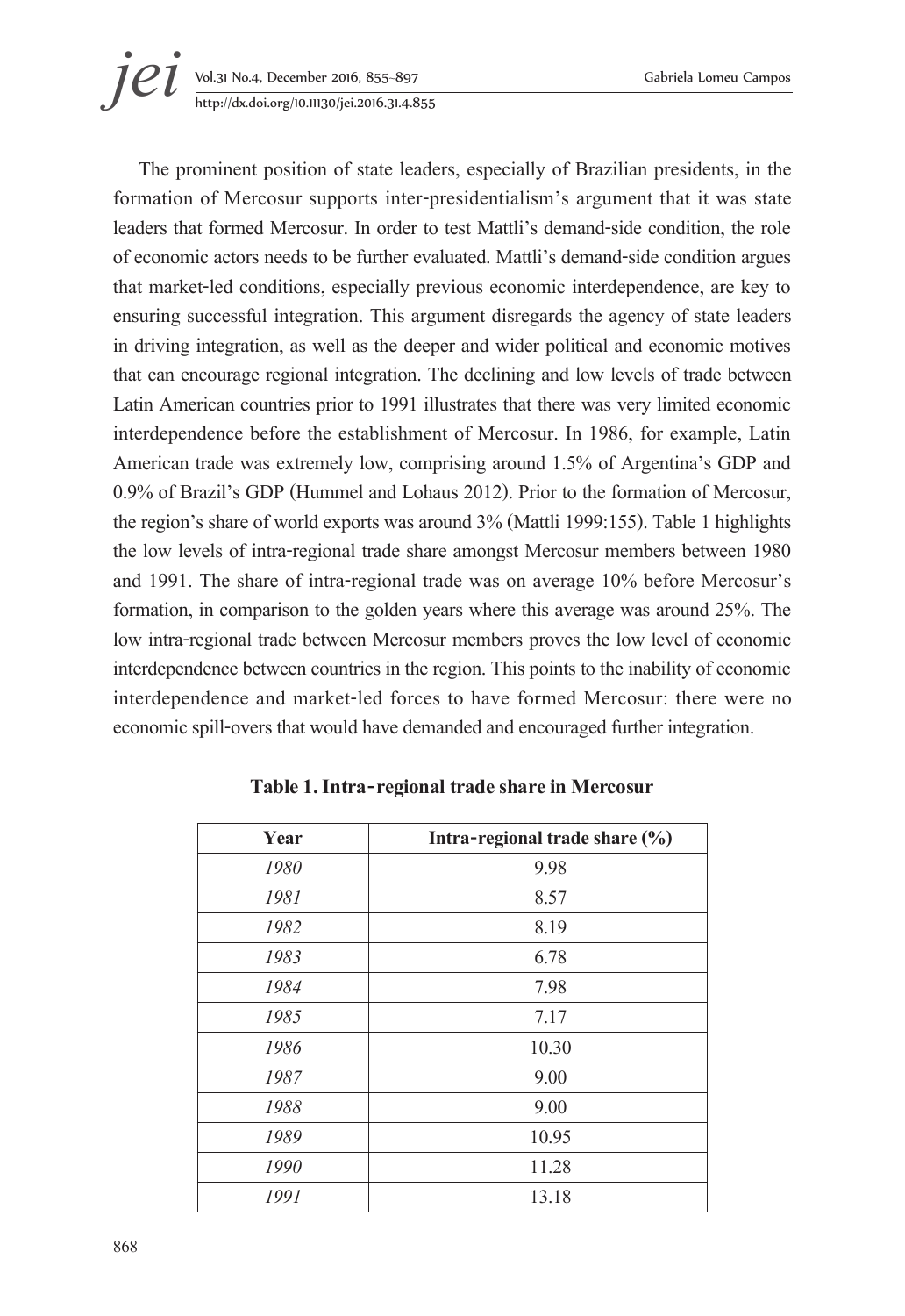Furthermore, according to an official at the Argentine Central Bank, it was "a political decision to integrate Mercosur countries" (Cason 2000). This is confirmed by the lack of participation of the private sector during the negotiations preceding the formation of Mercosur (Chudnovsky and Porta 1990). The "primary purpose of Mercosur was to increase its economic intercourse rather than administer its effects" (Bouzas and Soltz 2001). As articulated by President Sarney, integration in Mercosur was "born from a common political will, which then was translated into concrete initiatives" (Flores 2005: 85, own translation).

Mercosur's state-led formation was institutionalized, which helped to perpetuate the state-led integration process. In Chapter 1 of the Protocol of Ouro Preto, the structure and role of Mercosur's institutions are described. The highest decision-making body is the Council, which is constituted by the foreign and finance ministers of the member countries. The presidency of the Council is held by each country on a rotating six-month basis. The Council meets at least once every six months with all presidents present (Mercosur 1991). Mercosur's executive power and directorate is not held within the institutions formed, but with governments. This highlights states' unwillingness to cede autonomy to supranational institutions as well as the important role played by state leadership in shaping integration (Mattli 1999, Bouzas *et al.* 2002). This is in line with the theory of inter-presidentialism. President Sarney argued that "the biggest challenge to our history, and the goal that inspired our independence, is without doubt the creation of true autonomy for our countries, reducing external dependence, and making international relations a conscious option for our sovereignty" (Sarney 1986: 31~32, own translation).

Since its formation, Mercosur has had a judicial structure with an acquis communautaire and a dispute-settlement mechanism to encourage arbitration through judicial, rather than diplomatic, means (Malamud and Castro 2007). Although the institutions are often in place, this does not necessarily translate to them being followed. For example, as Hummel and Lohaus argue, in theory, Mercosur produces binding law, but in practice, member states defect frequently (Hummel and Lohaus 2012). The majority of legislation passed by the regional bodies requires incorporation into the national legislation of all the member countries before it can be applied. This results in an implementation gap (Malamud 2008). The effectiveness of the implementation of trade policies and integration depends on diplomatic resources. Furthermore, there is also an over-reliance on national discretion when applying regulations (Malamud 2004, 2005a). The current dispute-settlement process has been used only 16 times in 20 years, and can only be used by states. This further highlights the leadership role of states in Mercosur rather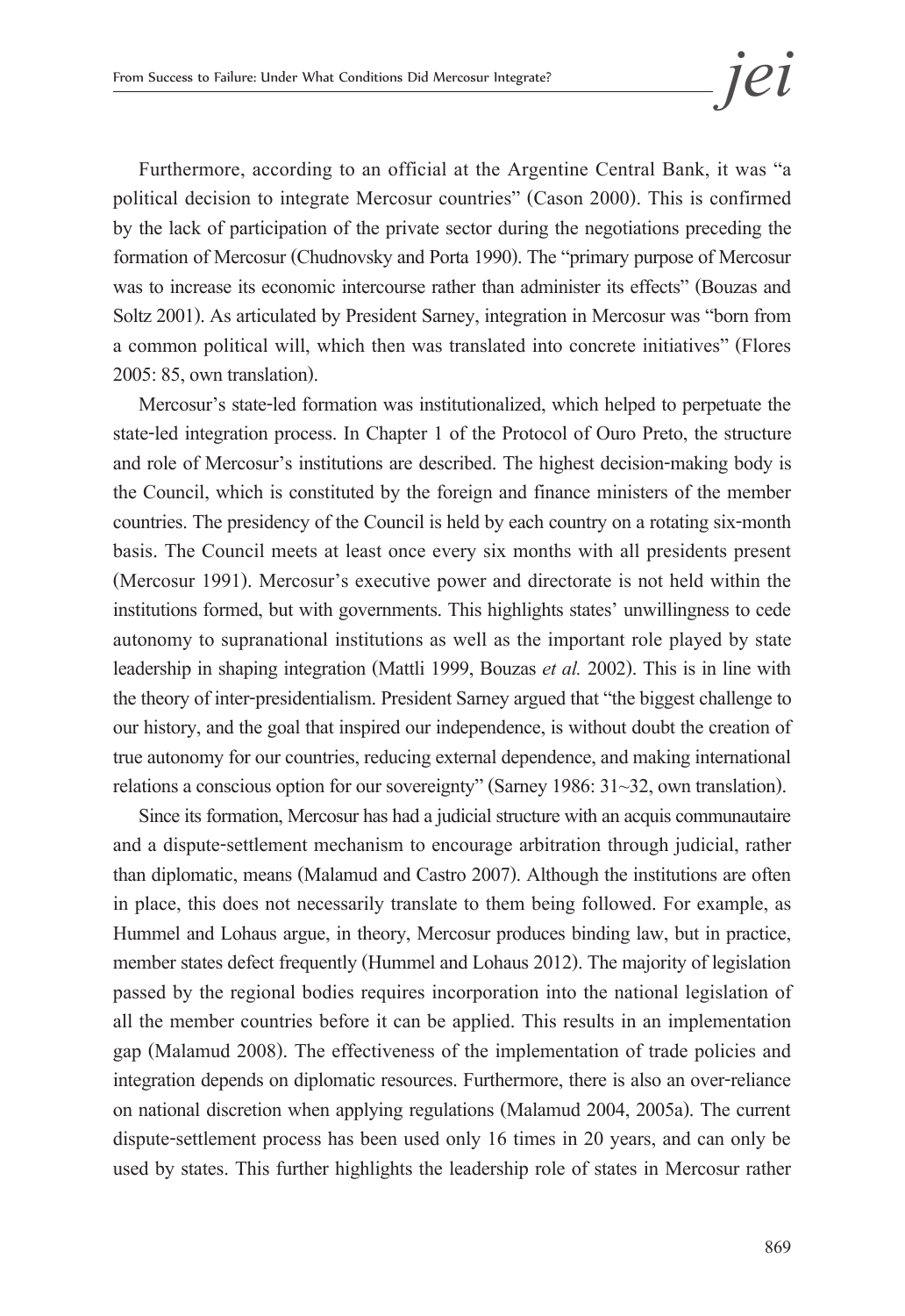# **jei** Vol.31 No.4, December 2016, 855–897 Gabriela Lomeu Campos<br>http://dx.doi.org/10.11130/jei.2016.31.4.855 http://dx.doi.org/10.11130/jei.2016.31.4.855

than institutions or economic actors (Malamud 2013). There was the political will to engage in integration, and there was also the political will to ensure that states remained in control of the integration process. Therefore, inter-presidentialism is a more suitable theory to explain how Mercosur integration began and has been expanded. This stands in contrast with Mattli's argument that demand-side conditions are a necessary precondition for integration to deepen.

The notion of inter-presidentialism provides an explanation for Mercosur's stateled dynamic due to its emphasis on the role that state leadership plays in integration. According to inter-presidentialism, presidential diplomacy is the type of leadership that best explains leaders' ability to lead integration. Presidential diplomacy is regional leadership at a domestic level, by states through institutions. As already established,

states in Mercosur are the main leaders in decision making, implementation of regulation, and dispute settlement. State leadership can be exerted through institutions; it is a persistent feature of the regional bloc. Inter-presidentialism is able to explain that both Mercosur's formation, and its integration is led primarily by states rather than market-forces. However, inter-presidentialism fails to provide a deeper understanding of the nature of state leadership. It does not help to answer the question why state leaders engage in integration. This section seeks to delve deeper into the role that leadership plays in integration through adopting Mattli's supply-side condition of integration.

Mattli's supply-side condition for leaders in order for integration to succeed encompasses the following: the willingness of states to integrate and the presence of an uncontested leader who is willing and able to lead (Mattli 1999). Although Argentina, Paraguay, and Uruguay were founding members, their smaller economic size and lesser political weight weakened their ability to influence the direction of Mercosur's integration (Cason 2000, Mathias, Guzzi and Giannini 2008). Brazil had a privileged position as the dominant economy, holding around 71% of the share of Mercosur GDP, while Argentina held 26%, Uruguay 2%, and Paraguay 1%, as illustrated in Figure 4.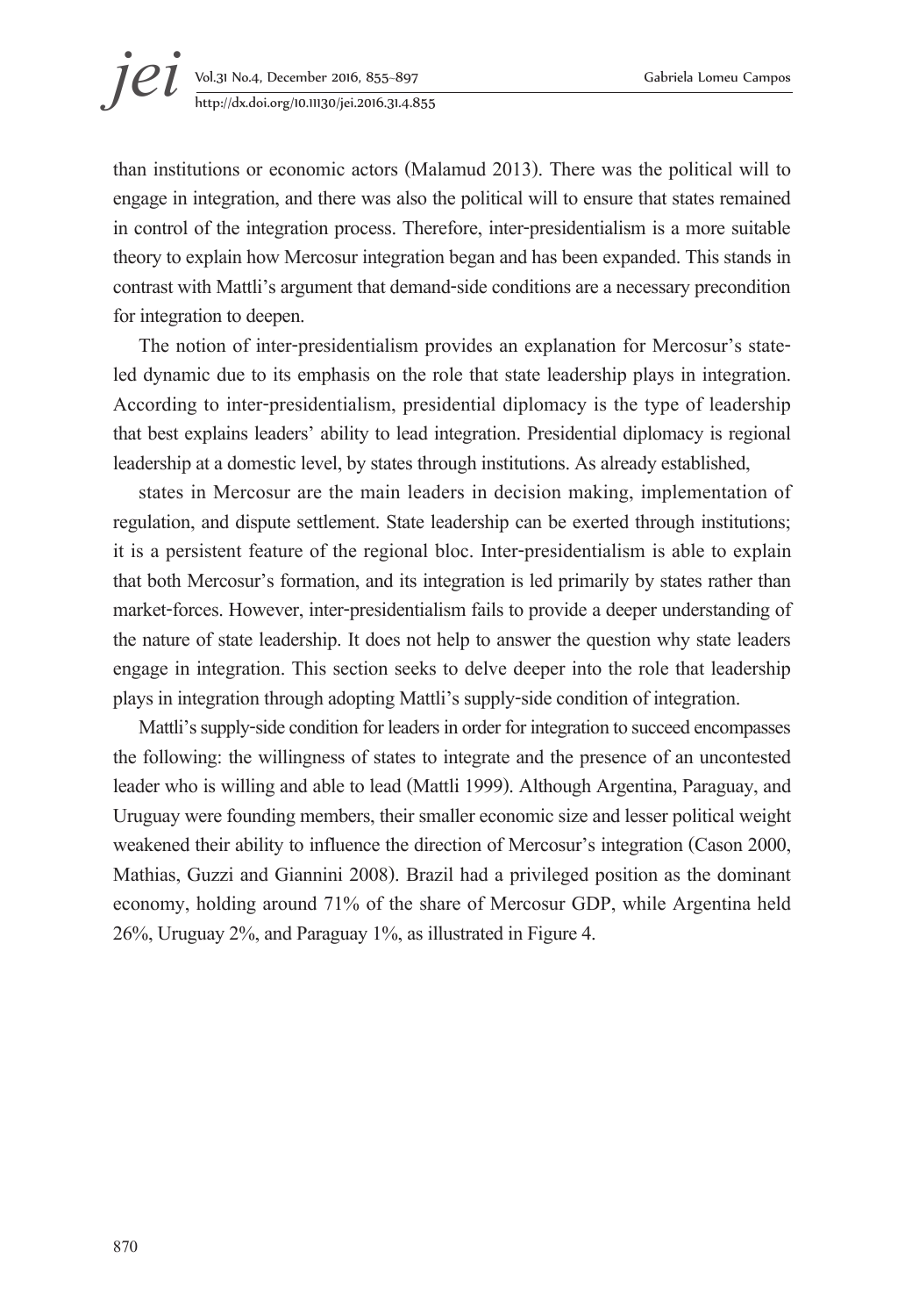

**Figure 4. Share of Mercosur GDP**

(Source) Author's figure using data from Genna and Hiroi (2007)

Brazil has often been described as a "natural leader" in South America; it was also the leading force that promoted Mercosur's formation (Russell and Tokatlian 2016). This is exemplified first in the role that Brazilian President Sarney played in the launch of Mercosur and the role that Brazilian President Cardoso played in the evolution of Mercosur (Genna and Hiroi 2007).

Brazil's leadership role is evaluated according to Mattli's supply-side conditions: as a leader willing and able to lead integration in Mercosur from 1991 to 1999. Leadership can be defined as the capacity to obtain and influence followers (Malamud 2008). Regional leadership in Mercosur would thus be the capacity of a state to lead the region and influence the integration process; a state's leadership in a presidential system of government is highly interlinked with state leaders. Mattli's theory argues that states are willing to integrate if their economy is struggling and if integration would increase their political power. Mattli (1991) predicts that leaders who value political autonomy and power are unlikely to deepen integration if their economies are relatively prosperous.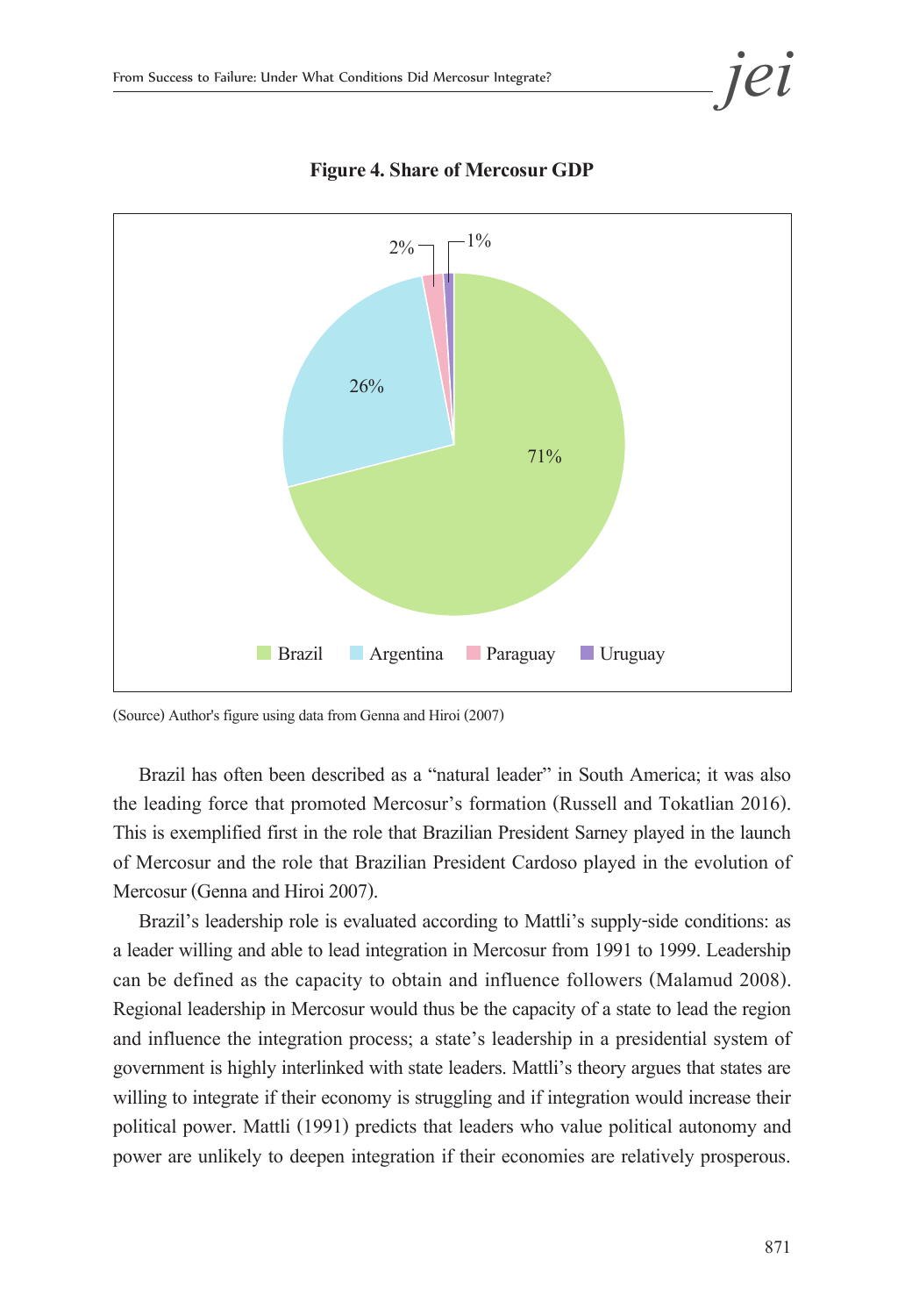

This hypothesis is tested in relation to Brazil's role as a leader in Mercosur's integration.

At the start of the 1990s, Brazil's economy was struggling through a period of contraction in trade and debt crisis (Castilho and Zignago 2002). Other members of Mercosur were also struggling economically, due to the debt crisis of the 1980s. Integration was perceived to be a means of solving the economic problems that South American countries faced at the time, ranging from slow economic growth to external debt and inflation (Cason 2000, Bouzas *et al.* 2002, Pecequilo and Carmo 2013). In addition, from 1986 to 1990, Brazil had the lowest intra-regional trade share in the bloc, with an average of 4.68%. By comparison, other members' intra-regional trade share was more than double that of Brazil's. The shares were as follows: 12.9% for Argentina, 40.34% for Paraguay, and 30.72% for Uruguay (Bouzas *et al*. 2002). Therefore, Brazil was the country with the highest potential for growth in intra-regional exports through furthering economic integration to the level of its regional neighbors. This opportunity to increase exports was embraced, and as Brazil engaged in increasing integration, intra-regional trade increased. From 1994 until around 1999, Brazil experienced a large expansion in total trade, with 8.9% average annual growth (Bouzas *et al.* 2002). Between 1991 and 1999 Brazil's intra-regional exports were double their percentage prior to Mercosur's formation, averaging 13.74%. Furthermore, Brazil also had the lowest intraregional imports, averaging 7.3%, in 1988. Meanwhile, intra-regional imports were again much higher in other Mercosur member countries in 1988. The figures are as follows: 21.5% for Argentina, 42% for Paraguay, and 44% for Uruguay (Bouzas *et al.* 2002).

Brazil's low levels of intra-regional exports and imports highlighted the economic benefits Brazil could gain from integration, namely, better access to the markets of the other Mercosur member countries. Integration provided Brazil with the opportunities needed to expand its own markets within the region, by increasing regional exports and imports with less restrictive trade barriers (i.e., lower prices). President Sarney emphasized that the project of integration would create reciprocal economic gains and further economic initiatives and opportunities (Sarney 1986). Brazilian willingness to integrate was contingent on the economic benefits that integration posed, and its willingness tended to wane if trade policies or other integration projects were not economically profitable. This is illustrated by the fact that Brazil placed a 35% maximum external tariff on certain products, like electronics, motor vehicles, and chemicals, because Brazil defined them as "sensitive" products. This tariff rate was imposed despite other members desiring reduced tariffs (Pecequilo and Carmo 2013). As Vidigal (2012) concludes, it was an economic and financial difficulty faced by Brazil in particular that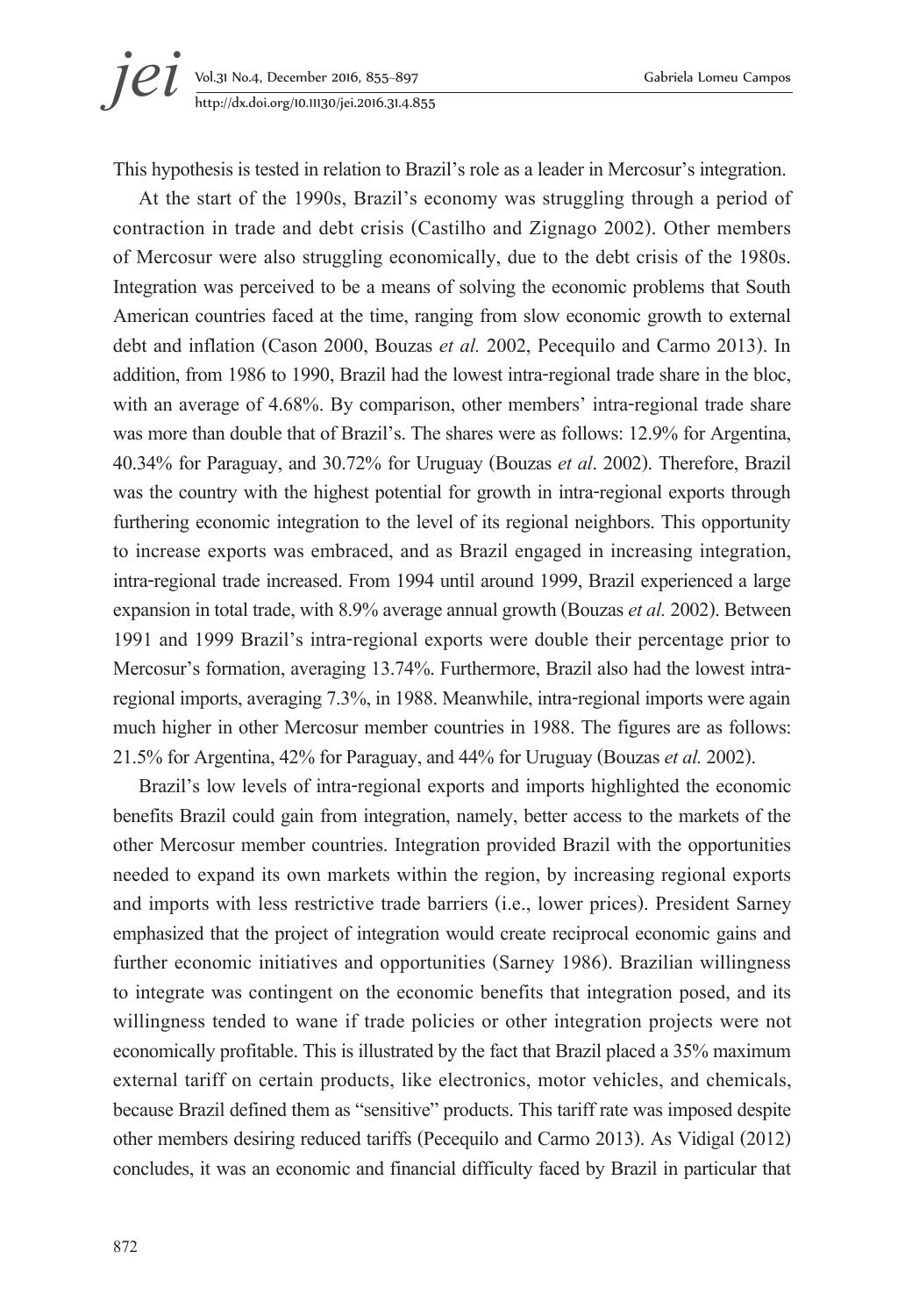encouraged integration in Latin America. This supports Mattli's theory that state leaders with vulnerable economies will engage in integration to enhance economic gains.

Brazil's willingness to integrate was also influenced by national political interests, as it is presidential state leaders that control integration. Malamud (2013) argues that the integration project was mainly a political project for Brazil's national autonomy and international strategy. This supports Mattli's theory that leaders will engage in integration if it increases their chances of retaining power (Mattli 1999). Kaltenthaler and Mora (2002) argue that one of the main motivations for integration was to diminish the security dilemma between Argentina and Brazil. By increasing economic integration and interdependence, regional rivalry and distrust could be eradicated. The prospect of political peace in the region that integration posed encouraged Brazil to promote this project (Cason 2000). Politically, Brazil and many Latin American states were struggling due to a wave of democratization (Katenthaler and Mora 2002). President Collor of Brazil described this socio-political integration as follows: "There were ambitious goals established, these were rewarded and needed to overcome old rivalries; we must note that a peaceful zone was created that will not be eliminated because of this social integration" (Collor 2011, own translation). Political peace meant that democracy could be strengthened in Latin America. This political motivation and the potential for increased economic gains influenced Brazil's willingness to integrate through Mercosur.

Brazil's ability to be the leader encompasses an economic (paymastering) and political (benevolent and undisputed) dimension. Brazil's economic power is demonstrated by its large and profitable domestic market. Brazil's exports to Mercosur countries grew at an average of 37% per year during the golden years (Kaltenthaler and Mora 2002). In addition, Brazil had the highest GDP in Mercosur, as illustrated by Figure 5, and its GDP remained the highest throughout 1990~1999. At the formation of Mercosur, Brazil's GDP was around 400 billion US dollars, while the other member states' GDPs were as follows: Argentina, 140 billion US dollars; Uruguay, 9 billion US dollars; and Paraguay, 5.5 billion US dollars. Brazil had the ability to act as regional paymaster. Such high growth rates highlight the increasing importance of the Brazilian market and the increasing dependence of the other Mercosur countries on Brazil's economy.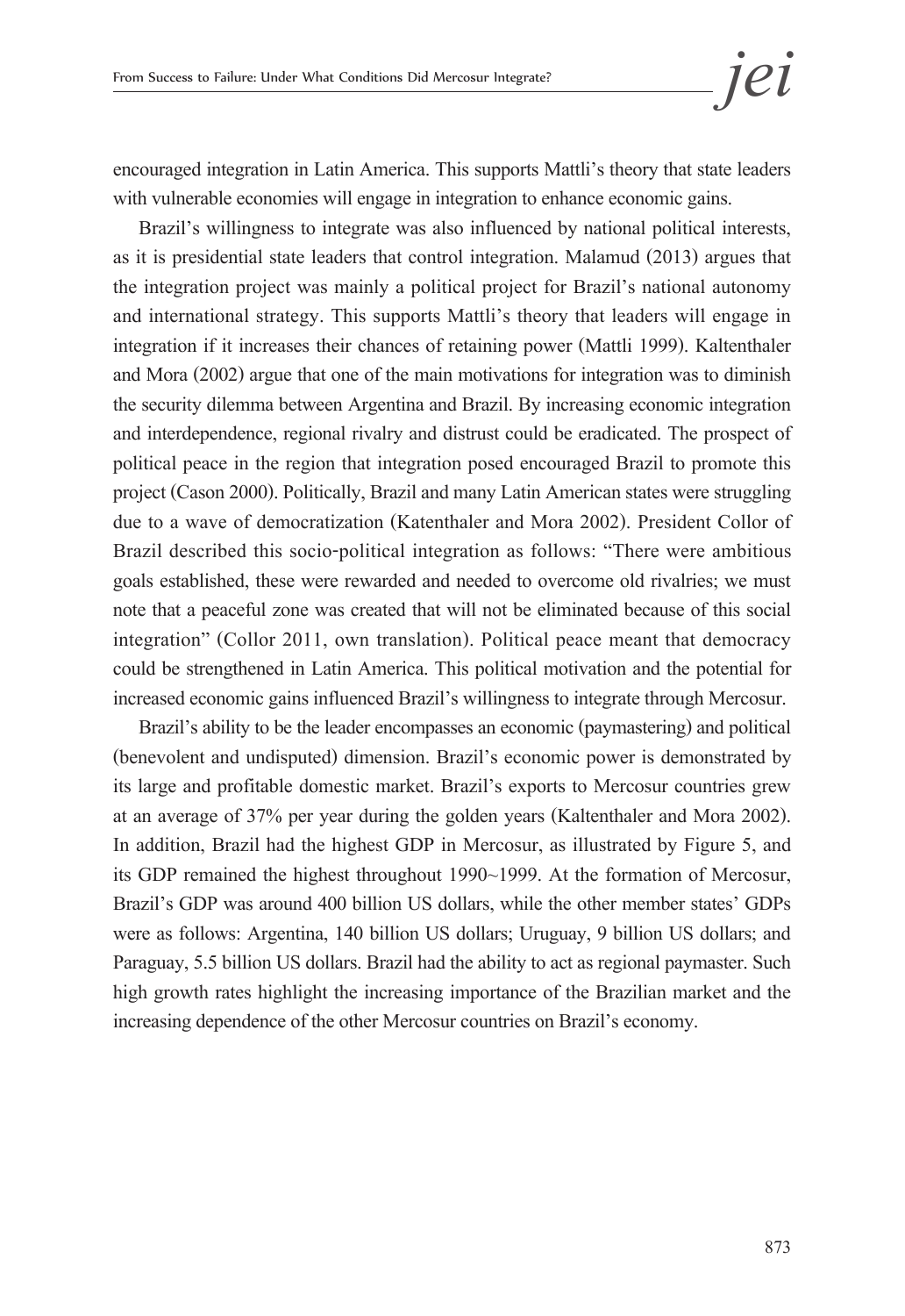



**Figure 5. GDP** 

(Source) Author's calculations using data from the World Bank (2016)

Politically, Brazil also had the ability to lead. Due to the inter-presidential style of integration it was able to use diplomatic means, which, combined with its economic capacity, allowed it to influence states to follow their process of integration. Mercosur members saw Brazil as a benevolent leader that emerged without any evident opposition. Brazil's commitment to the integration process, was highlighted by Presidents Sarney and Collor. For example, President Collor stated that "in my first trip as president, I traveled to our neighboring and friendly countries in the Southern Cone. I maintained honest and useful talks with each respective president" (Collor 1990, own translation). Throughout President Sarney's and President Collor's official presidential visits to Brazil's neighboring countries, their diplomatic language emphasized the mutual economic, political and social benefits that integration would encompass. This allowed Brazil to be perceived as a benevolent and uncontested leader.

Although Mercosur members saw Brazil as a benevolent leader, this does not describe all of Brazil's leadership techniques. Mercosur's highly diplomatic decisionmaking and conflict-resolution approach allowed Brazil to diplomatically dictate much integration and policy (Taylor 1997). Brazil was thus able to lead integration in the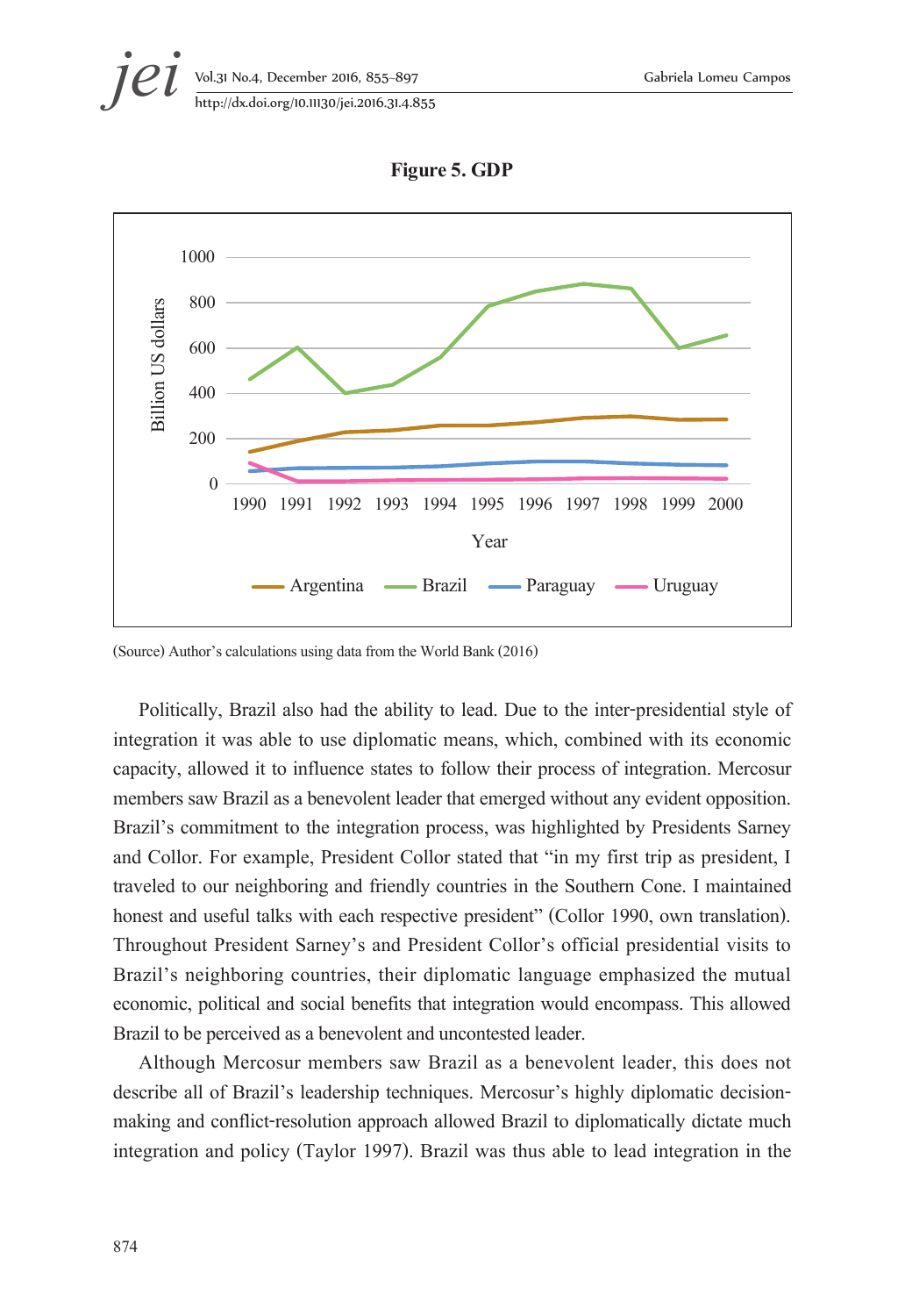direction that best suited its economic and political goals. As the dependence on and the economic power of Brazilian markets increased during Mercosur's formation and the golden years, Mercosur members accommodated Brazil's needs, even if they disagreed with the direction of integration. Cason calls Brazil's economic leadership a "*modus operandi* of shooting first and asking questions later" (Cason 2000:29). Brazil used its economic might in the region as a political tool for gaining influence. As integration increased in Mercosur, Brazil's role in setting limits on imports, exports, and the introduction of nontariff barriers without consulting Mercosur countries was rapidly noted (Cason 2000).

Mercosur's formation and institutional structure between 1991 and 1999 support the argument of inter-presidentialism for a state-led integration process, rather than Mattli's demand-side condition. Brazil's economy was struggling and its democracy was consolidating. Brazil was thus willing to lead and to reap the economic and political benefits of increased integration. However, by the late 1990s, as integration began to stagnate, Brazil's GDP continued to increase (Castilho and Zignago 2002). The following section adopts Mattli's supply-side condition to analyze whether the integration of Mercosur stagnated as Brazil's economy prospered.

### **IV. Dusk of Integration**

In the post-1999 era, government leaders continued to emphasize the will to integrate. These diplomatic statements, however, were not translated into action, and integration stalled. This section argues that inter-presidentialism remained a constant feature of Mercosur, and inter-presidentialism and Mattli's supply-side condition should continue to be adopted as a framework for the analysis of the conditions under which Mercosur integrated.

Mercosur's regional integration in the 2000s came to be described as mere "ceremonial regionalism," "token integration," and "integration fiction" (Malamud 2013:17). Social, political, and economic integration was not deepened in the post-1999 era; instead, the already-established level of integration persisted. Social integration, in the form of cultural exchange, tourism, and language classes, continued between Mercosur members (Mahrukh 2012). Political integration continued to promote regional peace and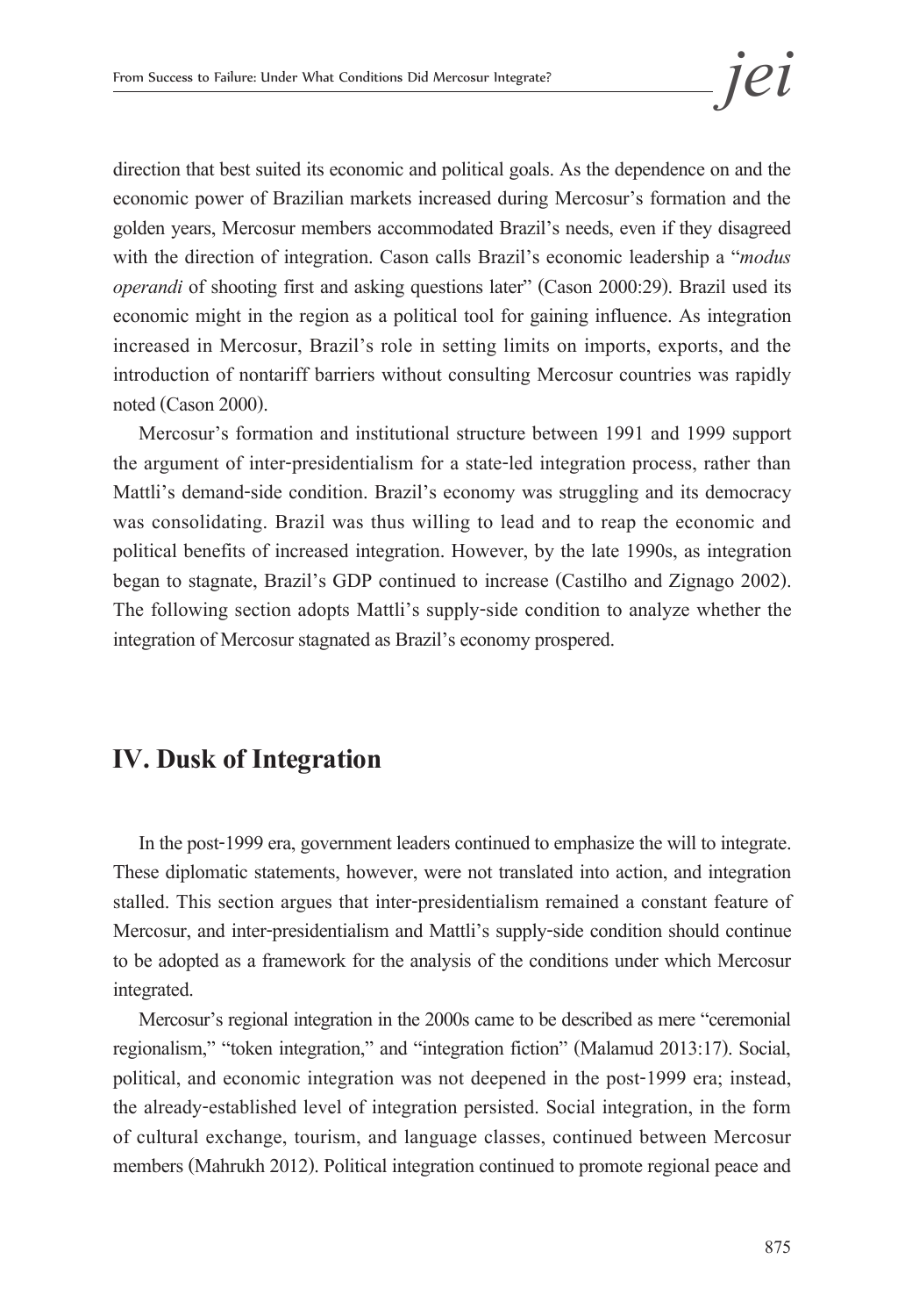# **jei** Vol.31 No.4, December 2016, 855–897 Gabriela Lomeu Campos<br>http://dx.doi.org/10.11130/jei.2016.31.4.855 http://dx.doi.org/10.11130/jei.2016.31.4.855

democracy. An Argentinian diplomat said, "the most relevant accomplishment of the integration process has been the opening up of the nuclear programs" (Malamud 2005a: 426). The previously antagonistic relationship between Argentina and Brazil had been transformed into cooperation. The democratic umbrella established during the golden years was also maintained. For example, in 2004 Mercosur member-states cooperated to find a political solution to Bolivia's internal political crisis. This cooperation has been regarded as a positive influence on Bolivia regaining stability (Malamud 2005a). The failure of political and social integration to deepen is highlighted by the limited mention and recognition of Mercosur throughout the member countries. Mercosur flags and their associated symbols are rarely used within countries, and the awareness of Mercosur's achievements largely remains limited to the diplomatic arena (Malamud 2005a). Although in 2012 Venezuela completed its accession process to Mercosur (Mercosur 2015), the regional bloc still remains restricted in the number of member states, failing to attract more South American members and thus constraining the potential political and economic influence of the bloc.

The stagnation and decline of integration is most visible in Mercosur's economic sector. Mercosur integration has not gone beyond trade liberalization (Malamud 2005a). Bouzas *et al.* (2002) described the current situation regarding Mercosur integration as an imperfect or incomplete free trade area. Total trade between Mercosur members decreased consistently after 1999, declining from 25% in 1998 to around 10% in 2012 (Molteni *et al.* 2011). Mercosur members' trade *vis-à-vis* the rest of the world was 5.5 times greater than intra-bloc trade in 2005, highlighting the fall of interdependence and regional trade as countries focused their efforts internationally (Malamud 2008). In addition, the goal of creating a common market by 2006 was continually postponed and has still not materialized. This highlights the stagnancy of the integration process (Mahrukh 2012). For Brazil and other Mercosur members such as Uruguay, trade with Mercosur members has decreased, and currently is at the same level as it was prior to the formation of Mercosur in 1991 (Malamud 2008). Reges Arslanian, ambassador of Brazil to Mercosur, stated that "25 years later this bloc is living through the worst moment of its history" (Arslanian 2015, own translation). Integration did not deepen beyond the level found in the golden years; there were no spillovers into more integration. Three possible reasons for Mercosur's failure to deepen integration are evaluated in this section: weak institutions, economic crisis, and state leadership.

As integration decreased after 1999, Mercosur's stagnation may have been a result of the lack of institutional development. Although institutions can play a significant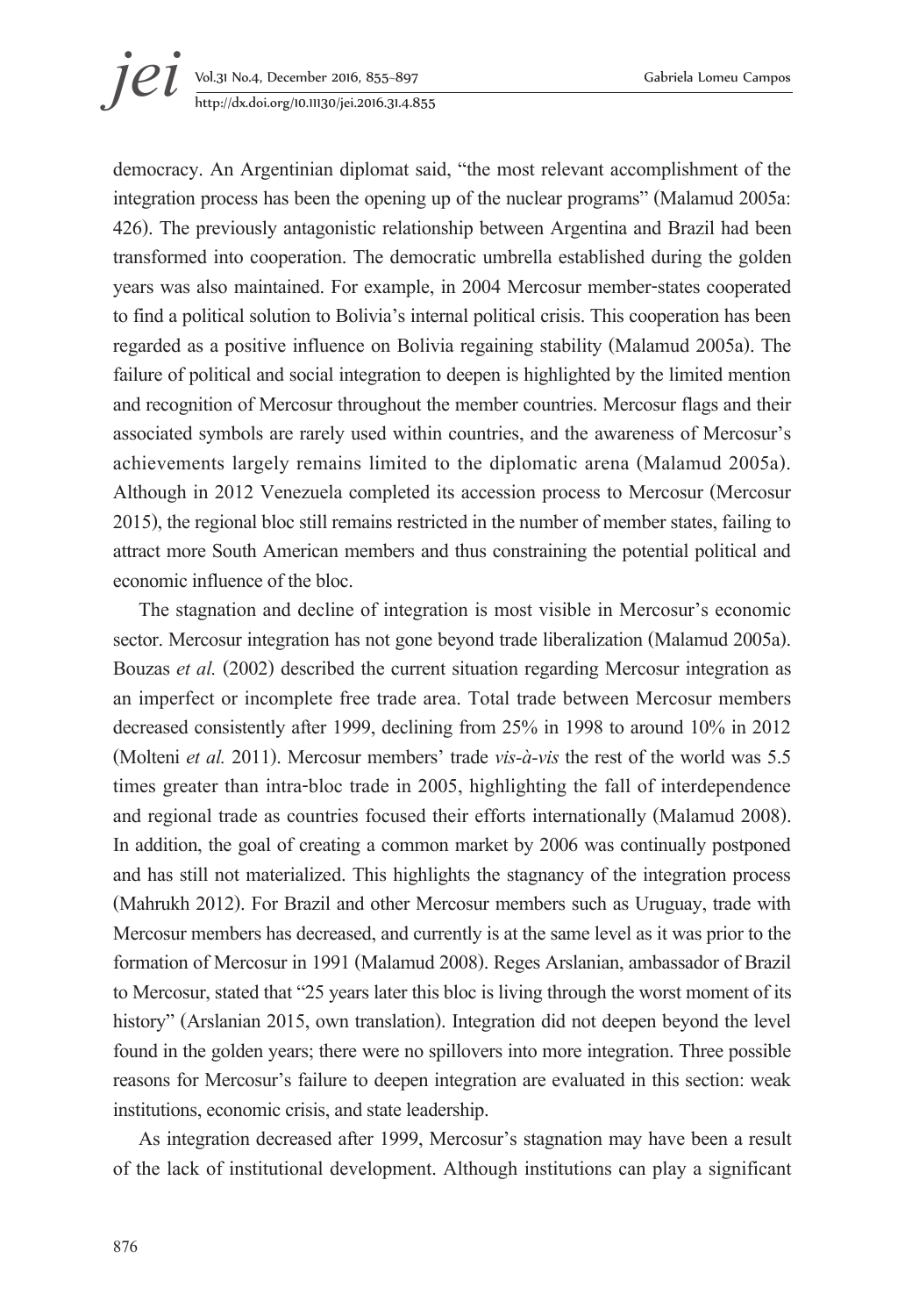role in facilitating integration, this was not the case in Mercosur. Inter-presidentialism remained a vital feature of the integration process. The state-led dimension of integration was institutionalized; states remained the main actors in directing integration within the regional bloc. Furthermore, the same institutions were in place both throughout the 1990s when integration flourished and after 1999 when integration deteriorated. Mercosur institutions continued to hold little autonomy over much of the integration process, throughout both the golden years and the post-1999 era.

The maintenance of the same institutions, despite changing integration levels, demonstrates that institutions lack the ability to shape integration in Mercosur (Pedersen 2002, Best 2005). Between 1998 and 2003, for example, only 9 of the 201 cases filed for dispute settlement in Mercosur were solved through Mercosur-institutionalized mechanisms. The others were solved through diplomatic means (Hummel and Lohaus 2012). As Veiga explains, institutions do not work in a "political vacuum" and Mercosur's problems are the result of structural characteristics and the "nature of the member countries'… political commitment to integration" (Veiga 2004:10). Keeping institutions weak facilitated the bargaining power of Brazil in shaping integration based on national preferences. It was Brazil's preference to "leave Mercosur in a state of latent institutionalization" and thereby to provide Brazil with more executive control and autonomy in shaping the degree of integration (Hummel and Lohaus 2012).

The economic crises in Brazil and Argentina from 1999 to 2001 have been cited as a reason for Mercosur's stagnant integration (Bulmer-Thomas 1999, Gomez Mera 2005, Carranza 2006). These crises are another example of how states are the main leaders in the process of integration in Mercosur. In 1999 Brazil devalued its own currency, the real, and this resulted in cheaper Brazilian exports in regional and international markets. This devaluation was crucial for quick economic recovery in Brazil, while it was a "disaster for Argentina and the beginning of the Argentinian crisis" (Bouzas *et al.* 2002:20). In addition to Brazil's financial crisis, the Asian and Russian financial crises of the late 1990s also played a role in influencing and worsening Argentina's economic crisis (Cibils *et al.* 2002). Argentinian exports became relatively more expensive and quickly declined. This led to Argentina becoming highly indebted and interest rates increasing the debt, and this created a debt spiral (Krapohl 2010). In 2001, Argentina declared insolvency (Krapohl 2010). Between 1999 and 2001 inflows of Foreign Direct Investment (FDI) to Mercosur members decreased from more than 20 billion US dollars in 1999 to around 1 billion US dollars.

Throughout the economic crisis, Mercosur member governments worked together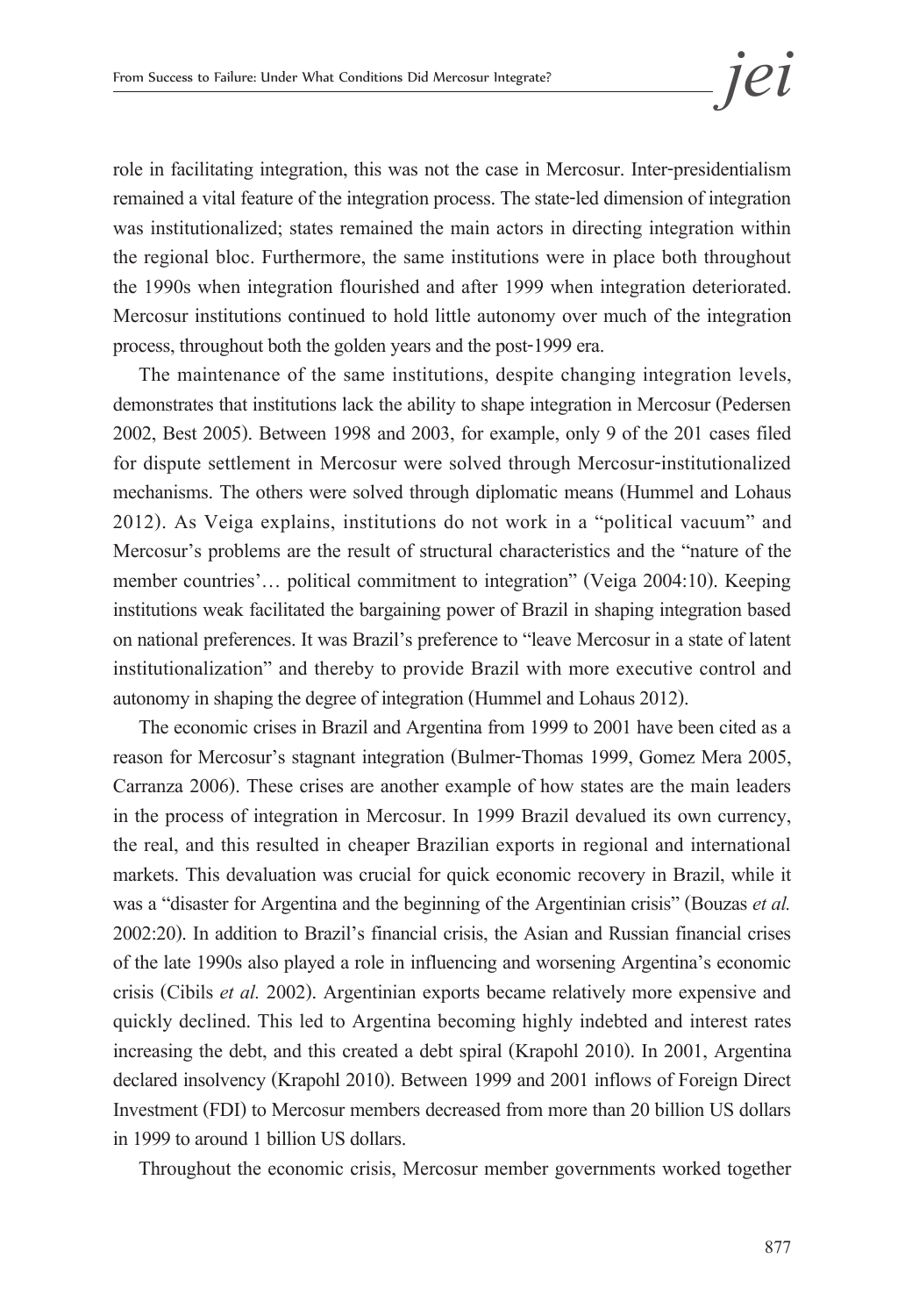# **jei** Vol.31 No.4, December 2016, 855–897 Gabriela Lomeu Campos<br>http://dx.doi.org/10.11130/jei.2016.31.4.855 http://dx.doi.org/10.11130/jei.2016.31.4.855

to overcome the negative influence that the crisis had on trade and integration (Bouzas *et al.* 2002, Saraiva 2010). Brazil's role as a leader, willing and able to lead, was key in shaping integration throughout this period. Brazil's weak economy, coupled with the opportunity to improve economic conditions by means of integration, increased its willingness to lead integration. Brazil's ability to lead was demonstrated by its engagement in financing Mercosur projects, including the creation of new transport routes and the creation of the Initiative for the Integration of the Regional Infrastructure of South-America in 2000, which was funded by Brazil's National Bank of Economic and Social Development (Saraiva 2010). For Brazil, investing in infrastructure in the region was a means to increase FDI and to improve economic conditions. Additionally, what the Brazilian government did not do during this crisis is of significance, and exemplifies Brazil's willingness and ability to integrate. Brazil could have abandoned Mercosur's common external tariffs with Argentina, thus opening up the possibility for Brazilian buyers to purchase relatively inexpensive Canadian, rather than Argentinian, products (Genna and Hiroi 2007). In the case of the overvalued Argentinian wheat this would have saved Brazilian buyers 50 US dollars per metric ton (Genna and Hiroi 2007). It is especially noteworthy that Brazilians continued to purchase Argentinian products, while Argentinian buyers were switching from consuming Brazilian milk products to consuming relatively inexpensive Chinese and Southeast Asian products. This, as Genna and Hiroi (2007) argued, resulted in an increase in the Brazilian trade deficit with Argentina and a decrease in trade flows between Argentina and Brazil. This currency crisis forced Brazil to make a critical decision, one which involved a continued commitment to integration (Bouzas *et al.* 2002, Gomez Mera 2005, Mahrukh 2012).

Inter-presidentialism continued to shape and explain relations within Mercosur. It was not institutions or the economic crisis which shaped integration but state leaders. This political commitment can be the consequence of a weakening economy and a quest for more political power. Although the 1999~2001 crisis created the re-launching of Mercosur integration, as some term it, it failed to create momentum. "It did not go beyond a list of unfinished business and good intentions" (Veiga 2004:3). Mattli's supply-side condition will be tested in the following. As illustrated earlier, the supplyside condition is the hypothesis that leaders will only integrate if the cost of integration, in terms of loss of sovereignty, does not outweigh the economic benefits of integration (Mattli 1999).

Brazil's political commitment to regional integration shifted as it began to be more economically prosperous and to view itself as a global trader, no longer bound to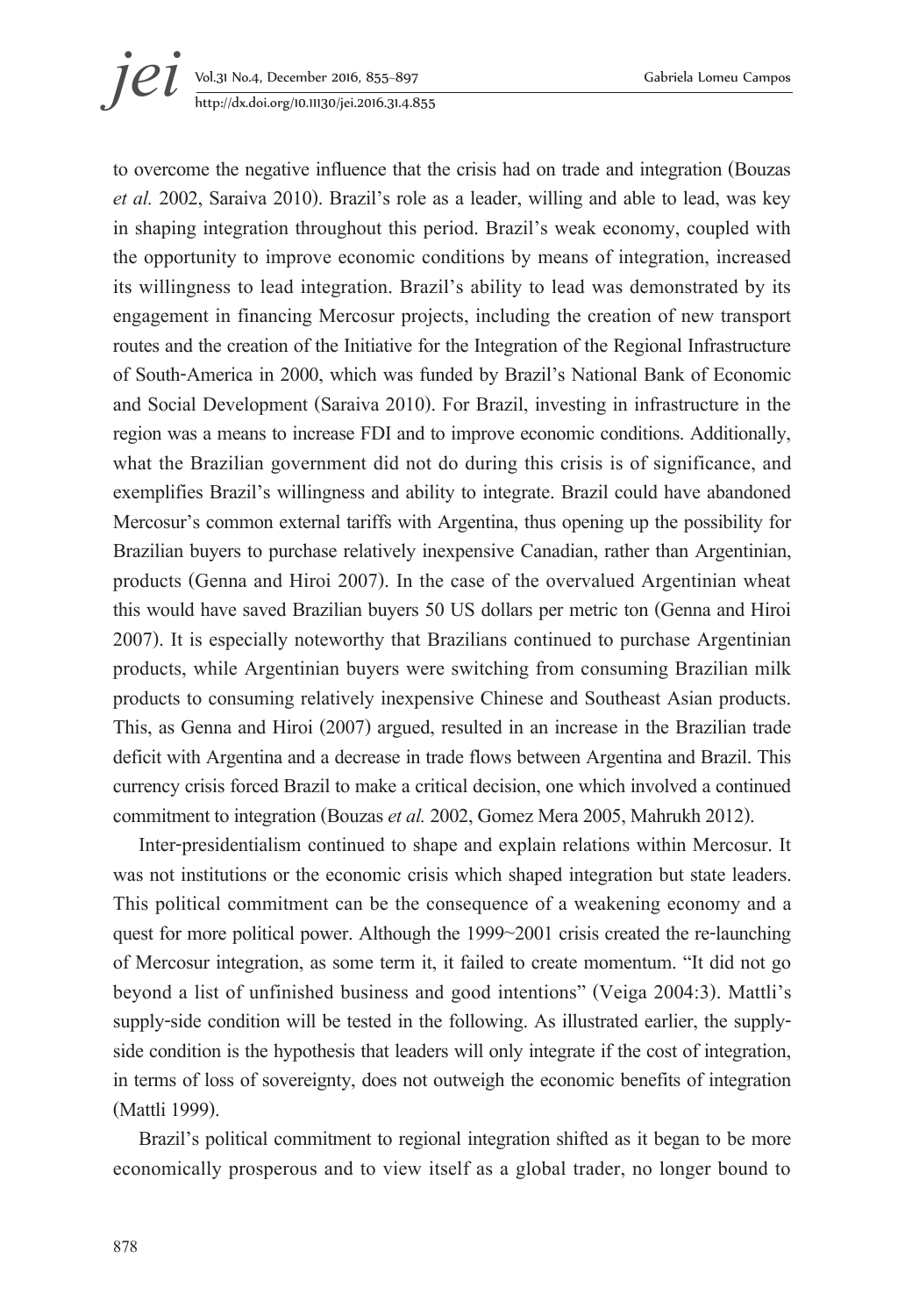the regional markets of Mercosur. As Brazil's commitment to regional integration declined, so did its willingness and ability to engage in regional integration. However, in the political realm, discourse continued to focus on the benefits of the integration of Mercosur and the need to increase it. As Malamud and Castro note, although there is political discourse of strengthening Mercosur, "no national government has signaled a credible intention to relinquish power to a supranational body" (Malamud and Castro 2007:123). Reges Arslanian, the ambassador of Brazil to Mercosur, further highlighted that Brazil was aware of the weight of its actions in shaping integration. In a conference regarding Mercosur's failure to increase integration in recent times, Arslanian stated: "Mercosur is currently experiencing the worst moment in its history, it is Brazil's role to adopt a firmer position within the group in increasing negotiations" (Arslanian 2015, own translation).

In the years after 1999, Brazil's willingness to lead drastically changed. At the heart of this integration dilemma was autonomy. Brazil was unwilling to increase and deepen integration through a supra-national institution, such as Mercosur, due to a reluctance to cede autonomy (Kaltenthaler and Mora 2002). Malamud (2010a) described Latin American integration as "always protective of sovereignty rather than sharing" sovereignty. Brazil's president at the time, Lula da Silva, said in a speech to Argentinian and Brazilian business leaders, "sovereignty is untouchable" (Alexandre de Gusmão Foundation, FUNAG 2008). For Brazil, sovereignty and economic growth were key national goals. Through increasing international and regional trade, Brazil was able to sustain high growth rates. In the early 2000s Brazil began to be classified as an emerging economy (O'Neil 2001). By 2010 it was the  $7<sup>th</sup>$  largest economy in the world, compared with the 1980s, when it was only the  $17<sup>th</sup>$  largest economy (Price Waterhouse Coopers, PWC 2015). As its economy improved, so did its international power, and its focus shifted away from regional integration. This supports Mattli's argument for the supplyside condition, that leaders will not be willing or encouraged to deepen integration if their economies are prosperous: the cost of losing sovereignty becomes larger than the economic and political benefits integration would bring (Mattli 1999).

For Brazil, Mercosur integration was crucial in the 1990s in order to enable it to be a regional leader and to improve its economic situation. As Brazil began to be considered the voice of Mercosur and Latin America, its leadership role became recognized by actors in the international sphere, such as the EU and the US. In the early 2000s, Brazil came to be seen as an emerging economy along with China, India, and Russia, as the famous acronym BRIC highlights (O'Neil 2001). When the political, economic,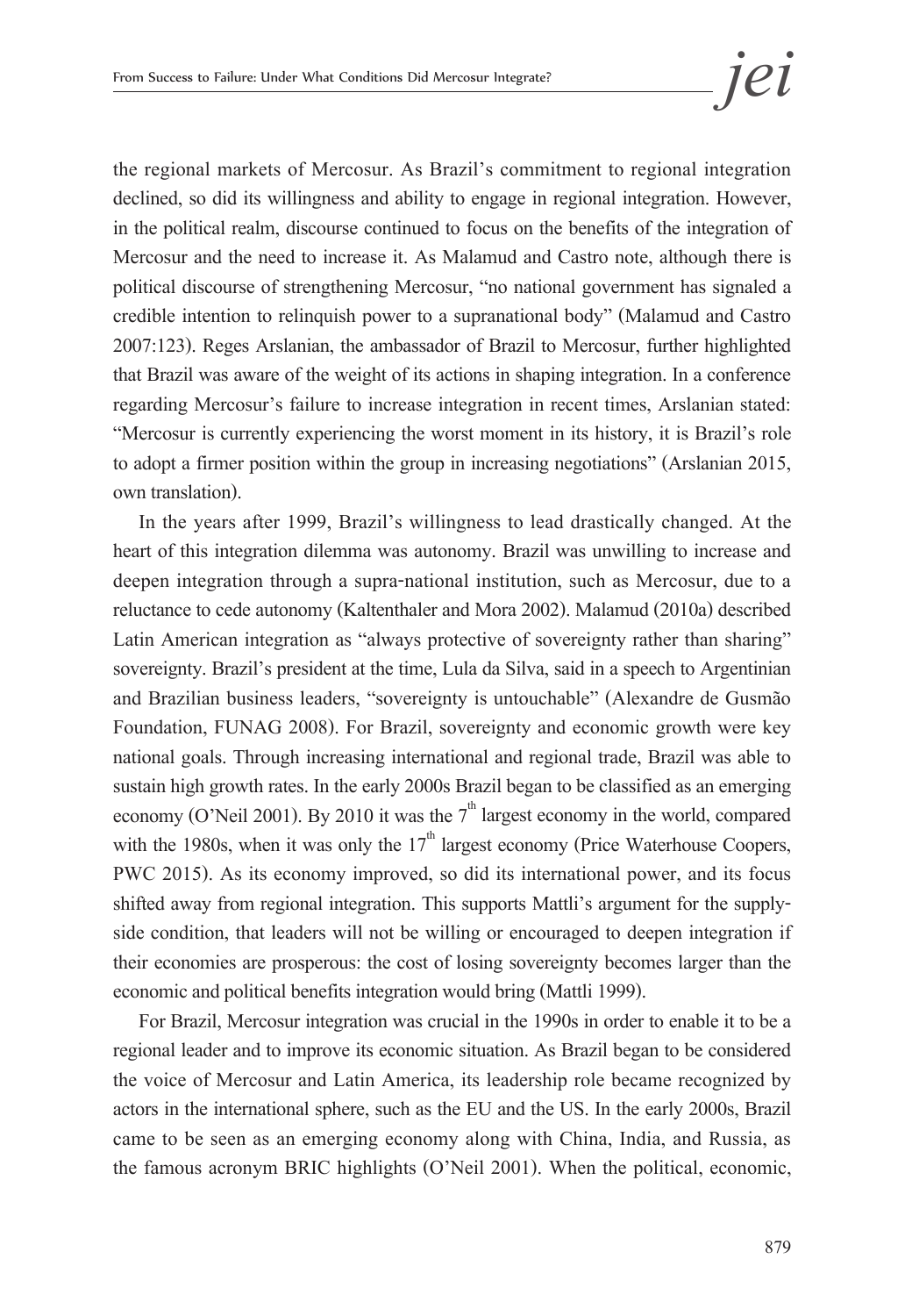# **jei** Vol.31 No.4, December 2016, 855–897 Gabriela Lomeu Campos<br>http://dx.doi.org/10.11130/jei.2016.31.4.855 http://dx.doi.org/10.11130/jei.2016.31.4.855

and regional dimensions of Brazil's leadership improved, Brazil's focus shifted and its share of exports to Mercosur decreased from 17% in 1998 to a mere 5% in 2002 (Mahrukh 2012). As Brazil adopted policies of trade diversification in situations where multilateralism became more beneficial than regional trade, Mercosur integration stagnated. While other Mercosur member countries continued to export heavily to regional markets in the early 2000s, most of Brazil's export destinations shifted to outside the regional bloc. Through membership in BRIC, Brazil was able to focus on increasing the more prosperous bilateral trade with Asia. Brazil's shift can be explained by the large and emerging potential markets for its products, such as those of India and China. These markets allowed for more economic gains than regional Mercosur markets (Molteni *et al.* 2011). Rubens Barbosa, foreign trade minister for Brazil, argued that "Today Brazil's main trade partner, our main trade region is Asia, through the Atlantic Ocean, not the Pacific" (Barbosa 2015, own translation). Brazil's willingness to integrate and lead integration was thus contingent on its economy's prosperity and on the potential prosperity that integration could bring.

Diversification to international markets was achieved through Brazil increasing its trade with China, India, and Russia, as illustrated in Figure 6. During the time of increased BRIC trade, Brazil also experienced economic growth. This economic growth is highlighted in Figure 7, through the increase in Brazil's GDP growth. Such economic gains thus provided an alternative to regional integration and the potential loss of national autonomy to supranational institutions. Leaders in a democracy rely on public support in order to stay in power, the cost of losing voters and sovereignty are both weighed against increasing integration (Preusse 2000). Brazil attempted to exert greater political influence internationally by focusing on the promotion of democratic values, human rights, and diplomatic peace on a regional level (Saraiva and Valenca 2012). As President Lula da Silva said in his first presidential speech, the main objective for Brazil is to become a "sovereign and worthy nation, aware of its own weight in the international scene, which will broaden its horizon" (Silva 2003, own translation). Willingness to integrate was stalled as Brazil's economy improved, autonomy was protected, and a more international focus seemed to match Brazil's national goals.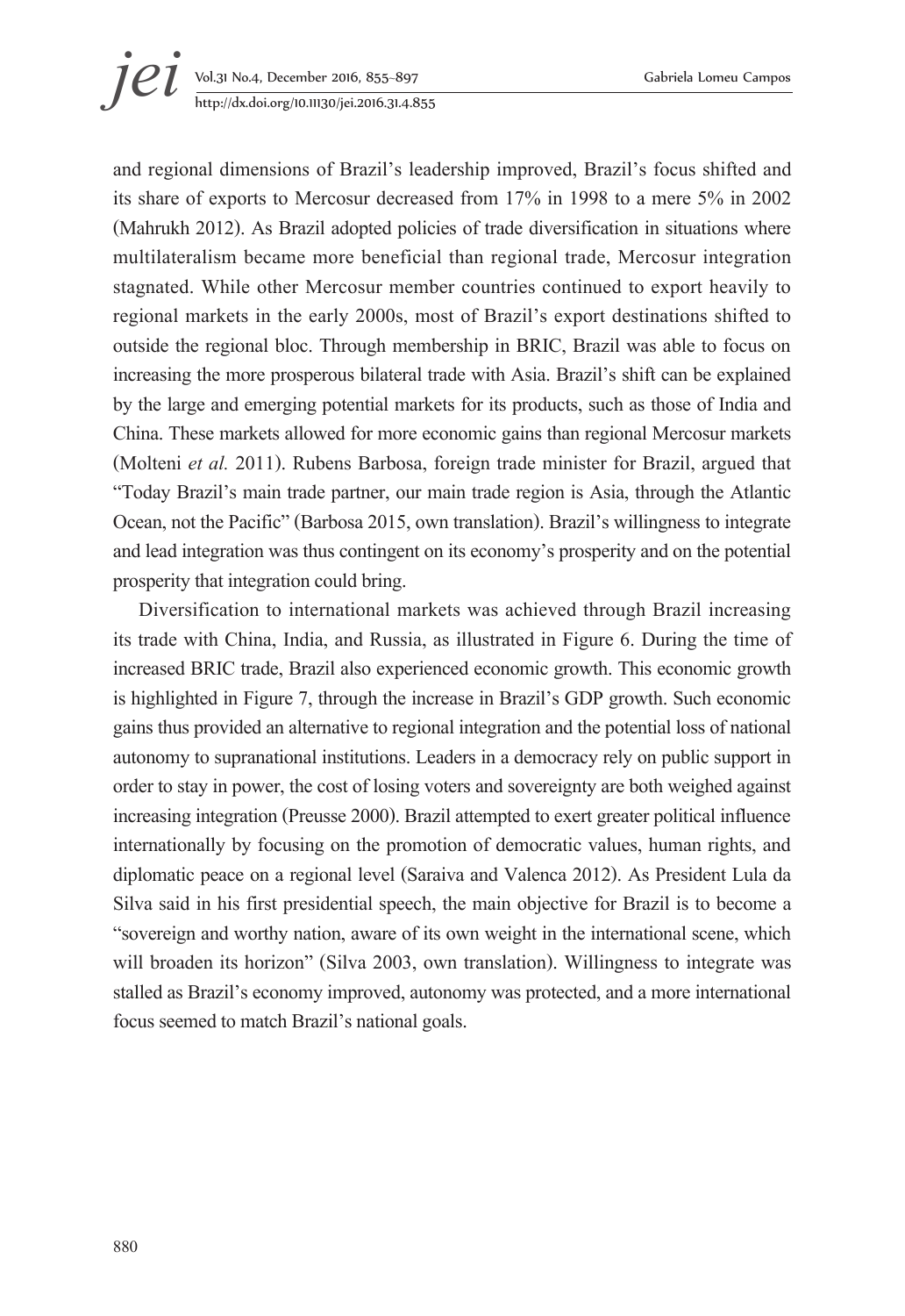

**Figure 6. Brazil-BRIC trade** 

(Source) Author's calculations using data from the Americas Society/ Council of the Americas (2016)

 $8.0 -$ 7.0 6.0 Annual percentage Annual percentage 5.0 4.0 3.0 2.0 1.0 0.0 -1.0 2007 2008 2009 2010 2012 2013 2000 2001 2002 2003 2004 2005 2006 2011 Year

**Figure 7. Brazil GDP growth** 

(Source) Author's calculations using data from the World Bank (2016)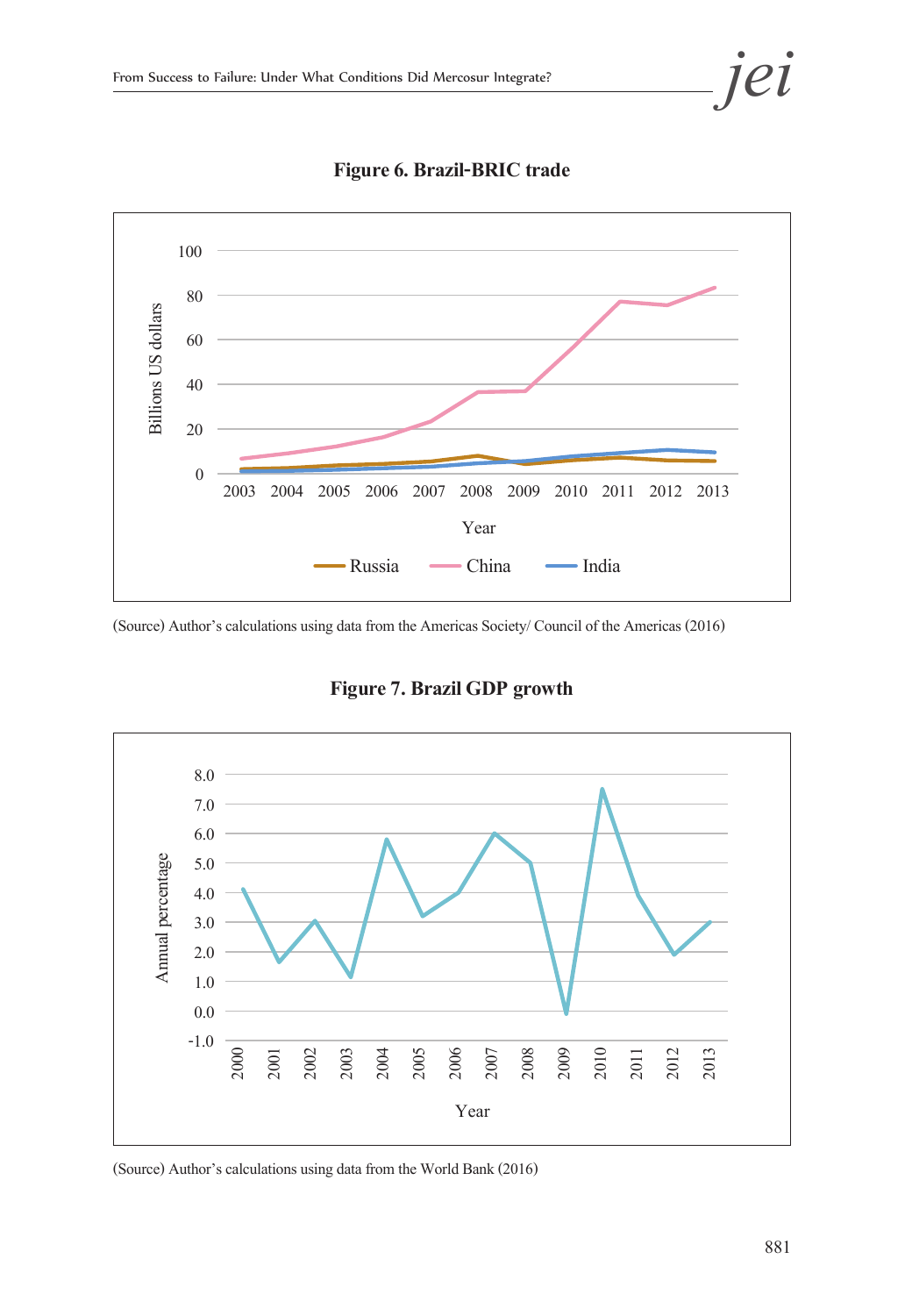# **jei** Vol.31 No.4, December 2016, 855–897 Gabriela Lomeu Campos<br>http://dx.doi.org/10.11130/jei.2016.31.4.855 http://dx.doi.org/10.11130/jei.2016.31.4.855

In addition, the creation of the Union of South American Nations (UNASUL) in 2008 was intended to expand Brazil's leadership role without forcing it to forfeit autonomy to a supranational institution (Saraiva 2010). Gratius and Saraiva (2013) argue that both Mercosur and UNASUL became major platforms for Brazil's regional strategy and ambitions. The choice to become a global player was Brazil's. It influenced its willingness to shift focus from a regional to a more international leadership, beyond Mercosur. As Amorim, Brazil's Minister of External Relations during Lula da Silva's term as president, claimed, "Brazil's foreign relations should not be confined to one region, or restricted by one dimension. Brazil can contribute to the construction of one peaceful world order… built on principles of multilateralism… Brazil can act, without inhibitions, in various international, regional, and global forums" (Amorim 2003, own translation).

The international context and the strategic vision of becoming a global leader were always part of Brazil's willingness to integrate through Mercosur. As this became easier to be achieved through means outside of Mercosur, Brazil's willingness to integrate into this regional bloc stalled. In an interview regarding Mercosur's stagnant integration, a Brazilian foreign minister said, "in reality there needs to be a desire to change, and I don't think, through what I gathered from my meetings with foreign ministers, that there is a sincere will to change the current situation… there is an inertia" (Barbosa 2015, own translation). Regional leadership, for Brazil, was a stepping-stone to international leadership, and the gains from regional trade and integration were exploited and projected into international markets. Through this approach Brazil was able to preserve its sovereignty untouched (Preusse 2000, 2004). "Saraiva stresses that Brazil's goal was "to build up regional leadership and be seen as a global power" and its status as a regional leader was instrumental in increasing bargaining power and strengthening its presence in the World Trade Organization, the United Nations and other international forums (Saraiva 2010, own translation)." Brazil's willingness thus, again, supports Mattli's (1999) theory that leaders with a prosperous economy will be less likely to lead integration. As willingness decreased, did Brazil's ability to lead remain in place?

In addition to willingness, the leader needs to possess the ability to lead integration. The ability to lead is contingent on the ability to be a benevolent, uncontested leader and to be the paymaster. As Brazil's prominence grew both in terms of international trade and in terms of being a global player, asymmetries within the bloc increased as other Mercosur members remained relatively less prosperous. Molteni *et al.* describes how the smaller members, especially Uruguay and Paraguay, "questioned and rejected Brazil's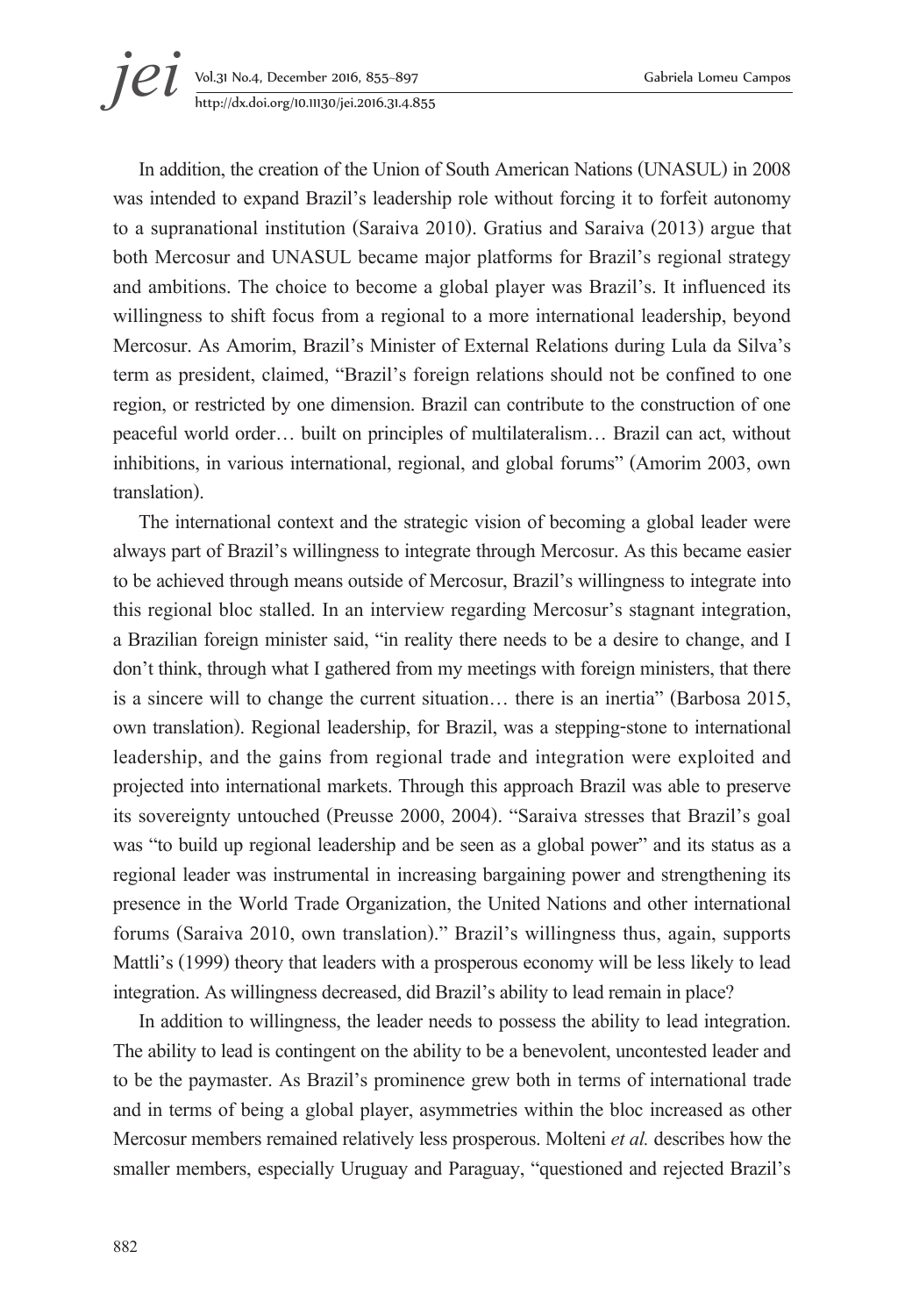leadership, which sought to promote trade without assuming the economic costs of creating supranational bodies and without creating the necessary mechanisms to correct these asymmetries" (Molteni *et al.* 2011:65). Mercosur members began to question whether they were "piggy-backing on Brazil's influence" and whether Brazil was using Mercosur for self-interest (Mahrukh 2012:7). Mercosur members stopped perceiving Brazil as a benevolent leader, and thus its leadership ability was contested.

Furthermore, as Brazil's leadership role became internationally recognized, previous historical rivalries between Mercosur members and Brazil, especially between Argentina and Brazil, were re-ignited. Integration, initially, sought to ameliorate these rivalries. However, as asymmetries increased both economically and in terms of international political power, Brazil lost its ability to lead (Amorim 2003). Frictions were thus created between Mercosur member states, as they were no longer willing to follow Brazil. This in turn, reduced Brazil's ability to lead integration. This resulted in Brazil becoming what Malamud (2011) termed a "leader without followers," as Mercosur members refused to recognize and follow Brazil's leadership.

Brazil continued to be the largest economy in Mercosur and Latin America, the largest country territorially and in terms of population size. Brazil therefore appeared to be the natural regional paymaster (Malamud 2008). However, Brazil's rates of inequality and poverty continued to be among the highest in Latin America. Because Lula da Silva was engaging in pro-poor policies within the country, investing abroad was no longer a viable option (Malamud 2008). As Brazil increased funding for national welfare programs, it became harder for Brazil's leaders to justify spending on regional development and integration, and thus to act as paymaster. Brazil founded Mercosur Structural Convergence Fund in 2008 as a redistributive fund with around 60 million US dollars. While this sum was large, it only accounted for 0.007% of Brazil's GNI (Malamud 2008, Saraiva 2010, Mercosur 2016). Brazil's ability to be the paymaster was reduced in the years after 1999. Burges (2006) described Brazil's ability to lead as "without sticks or carrots," no followers and no monetary ability to lead. Brazil's loss of ability to lead coincided with its loss of willingness. This led to stagnant, and even failing, regional integration.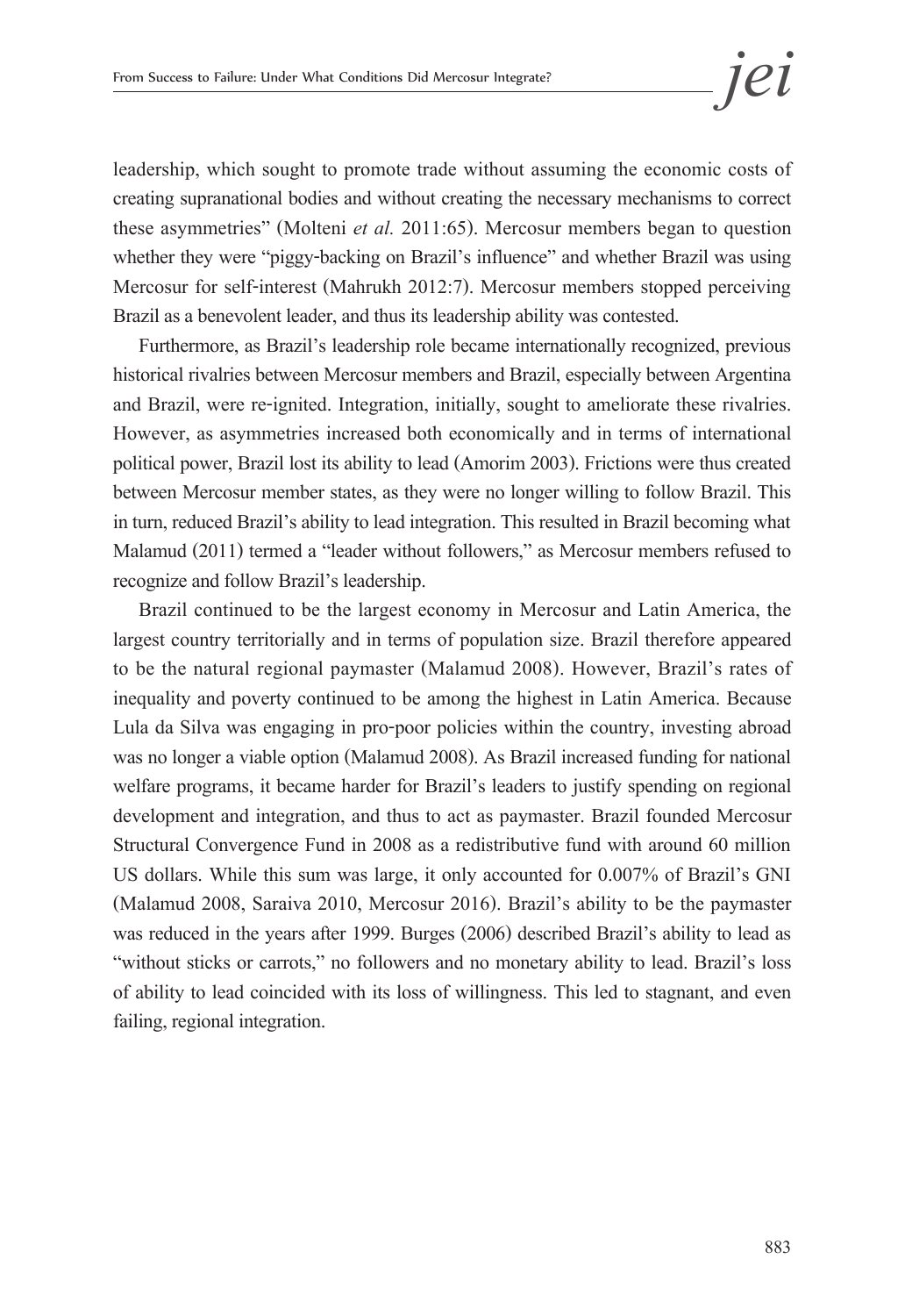**jei** Vol.31 No.4, December 2016, 855–897 Gabriela Lomeu Campos<br>http://dx.doi.org/10.11130/jei.2016.31.4.855 http://dx.doi.org/10.11130/jei.2016.31.4.855

### **V. Conclusion**

Mercosur's achievements and failures over the past 25 years have been incredibly diverse, ranging from a successful regional bloc to a failing project. Through applying inter-presidentialism and the supply-side condition for regional integration, this paper has found that leadership by member states played a vital role in shaping Mercosur integration. Mercosur's formation and institutional structure throughout 1991 to 1999 support inter-presidentialism's argument of state-led integration, rather than Mattli's argument for the demand-side condition. In addition, as institutions were formed, the state-led feature of integration in Mercosur was institutionalized and continued to shape the direction of Mercosur integration. This paper sought to prove that demand-side conditions, such as economic interdependence, are not necessarily required for regional integration to flourish. The lack of interdependence between Mercosur members, prior to the formation of this regional bloc, is an example of successful regional integration despite a lack of initial interdependence.

In the case of a regional bloc where presidential power is dominant, having a leader who is willing and able to lead ensures success in integration; thus, this supports Mattli's supply-side condition. In the 1990s, Brazil's weak economy and desire to strengthen democracy nationally and in the region encouraged the creation and expansion of Mercosur. As the economy improved and democracy strengthened, Brazil shifted its focus to international markets, which offered more promising economic and political gains for its economy. The willingness to lead diminished as Brazil became more economically successful and integration stagnated. This supports Mattli's (1999) hypothesis that state leaders who value autonomy and sovereignty are unwilling to cede these powers unless the benefits outweigh the loss of autonomy incurred. Furthermore, Brazil's shift to international markets and its improving economy created tensions and increased asymmetries within the regional bloc. This hampered Brazil's ability to lead and additionally stagnated integration. This paper further developed Mattli's ability conditions, arguing that it is not required that the leader be benevolent in its intentions, solely that it is perceived as benevolent by those it seeks to lead. Table 2 summarizes these findings.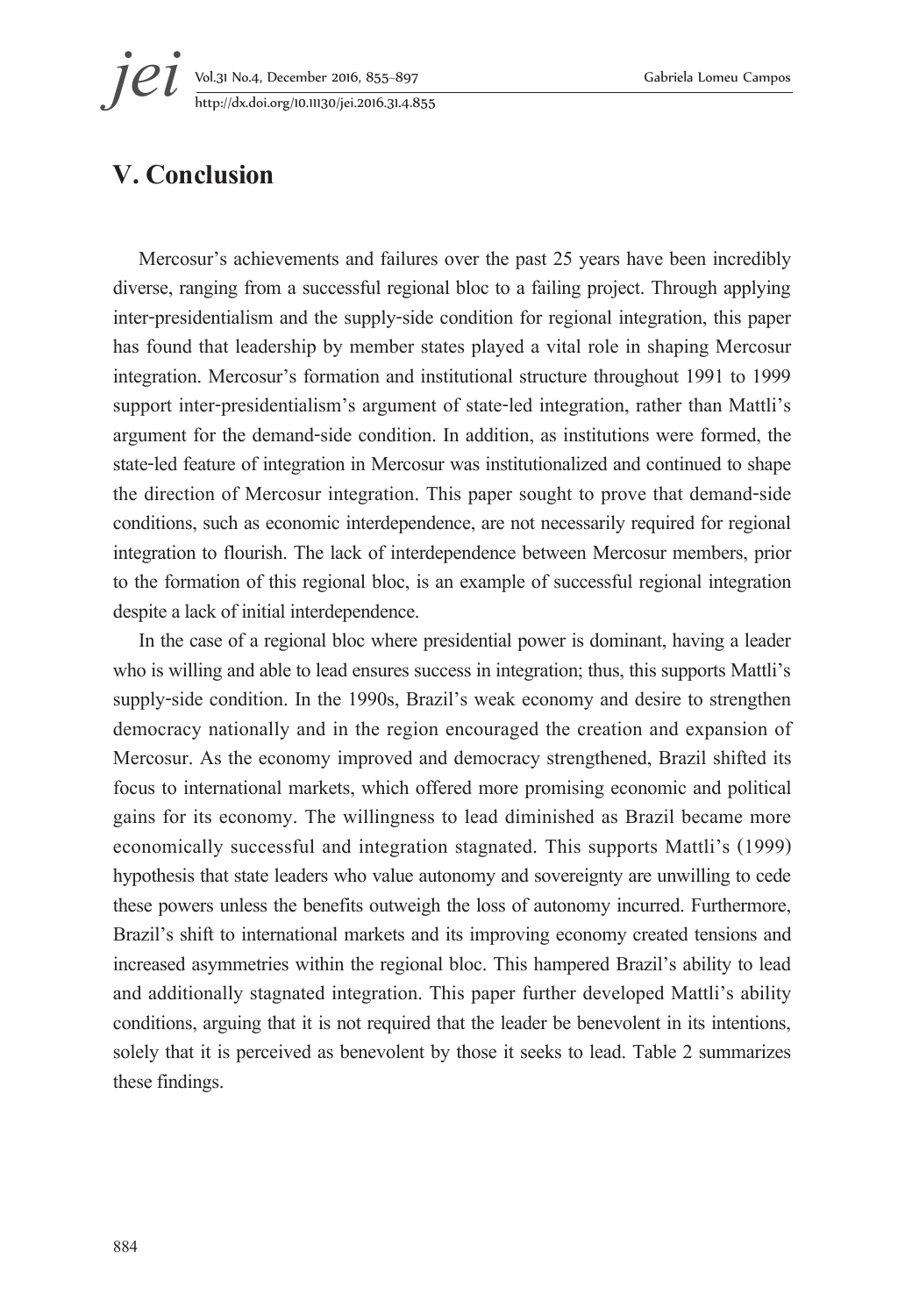| l<br>$\ddot{\zeta}$                                  |
|------------------------------------------------------|
| $\frac{1}{2}$<br>Į<br>Í<br>I<br>$\ddot{\phantom{a}}$ |
| .<br>.<br>.<br>.                                     |
| i<br>d                                               |

| Year                                   | 1991                                                                                                                                                                                                                                                                                                                                                                                                                                                                                 | 1991~1999                                                                                                                                                                                                                                                                                                           | 1999~2000                                                                                                                                                                                                                                                             | $2000$ <sup><math>\sim</math>Present</sup>                                                                                                                                                                                                                                                                                                                                                      |
|----------------------------------------|--------------------------------------------------------------------------------------------------------------------------------------------------------------------------------------------------------------------------------------------------------------------------------------------------------------------------------------------------------------------------------------------------------------------------------------------------------------------------------------|---------------------------------------------------------------------------------------------------------------------------------------------------------------------------------------------------------------------------------------------------------------------------------------------------------------------|-----------------------------------------------------------------------------------------------------------------------------------------------------------------------------------------------------------------------------------------------------------------------|-------------------------------------------------------------------------------------------------------------------------------------------------------------------------------------------------------------------------------------------------------------------------------------------------------------------------------------------------------------------------------------------------|
| Event                                  | Formation of Mercosur                                                                                                                                                                                                                                                                                                                                                                                                                                                                | Mercosur Golden Years'                                                                                                                                                                                                                                                                                              | Argentinian Economic<br>Crisis                                                                                                                                                                                                                                        | Stagnation of Mercosur                                                                                                                                                                                                                                                                                                                                                                          |
| Summary                                | Paraguay and Uruguay signed<br>the Tratado de Asuncion, thus<br>Brazil,<br>founding Mercosur<br>In 1991 Argentina,                                                                                                                                                                                                                                                                                                                                                                   | Mercosur experienced economic,<br>political, and social integration                                                                                                                                                                                                                                                 | The 1999 to 2001<br>and Argentina.                                                                                                                                                                                                                                    | economic crisis in Brazil integration stalled significantly<br>Economic, political and social<br>in this period.                                                                                                                                                                                                                                                                                |
| economy<br>Brazil's                    | struggling through a period of<br>1990s Brazil's economy was<br>and debt<br>contraction in trade<br>crisis.                                                                                                                                                                                                                                                                                                                                                                          | 1990s Brazil's economy continued to<br>struggle.                                                                                                                                                                                                                                                                    | Brazil had a weak<br>economy                                                                                                                                                                                                                                          | world, classified as an emerging<br>Economic conditions improved,<br>Brazil in early 2000s was the<br>7th largest economy in the<br>economy.                                                                                                                                                                                                                                                    |
| willingness<br>leadership:<br>Brazil's | access to the markets, of the other   tended to wane if trade policies or<br>the region, by increasing regional<br>with the opportunities needed to<br>benefits Brazil could gain from<br>expand its own markets within<br>integration, namely, the better<br>exports and imports with less<br>Mercosur member countries.<br>regional exports and imports<br>highlighted the economic<br>Integration provided Brazil<br>Brazil's low levels of intra-<br>restrictive trade barriers. | Mercosur could provide. Willingness<br>Willingness of President Sarney and<br>potential economic growth, political<br>based on national political interests.<br>other integration projects were not<br>economically profitable, thus was<br>Color of Brazil, was based on the<br>stability, and regional peace that | engagement in financing<br>was demonstrated by its<br>Brazil's ability to lead<br>in infrastructure in the<br>Direct Investment and<br>to improve economic<br>For Brazil, investing<br>region was a means<br>to increase Foreign<br>Mercosur projects.<br>conditions. | the regional markets of Mercosur.<br>it began to be more economically<br>global trader, no longer bound to<br>to regional integration shifted as<br>increase and deepen integration<br>prosperous and view itself as a<br>Brazil's political commitment<br>institution, such as Mercosur,<br>Brazil became unwilling to<br>due to a reluctance to cede<br>through a supra-national<br>autonomy. |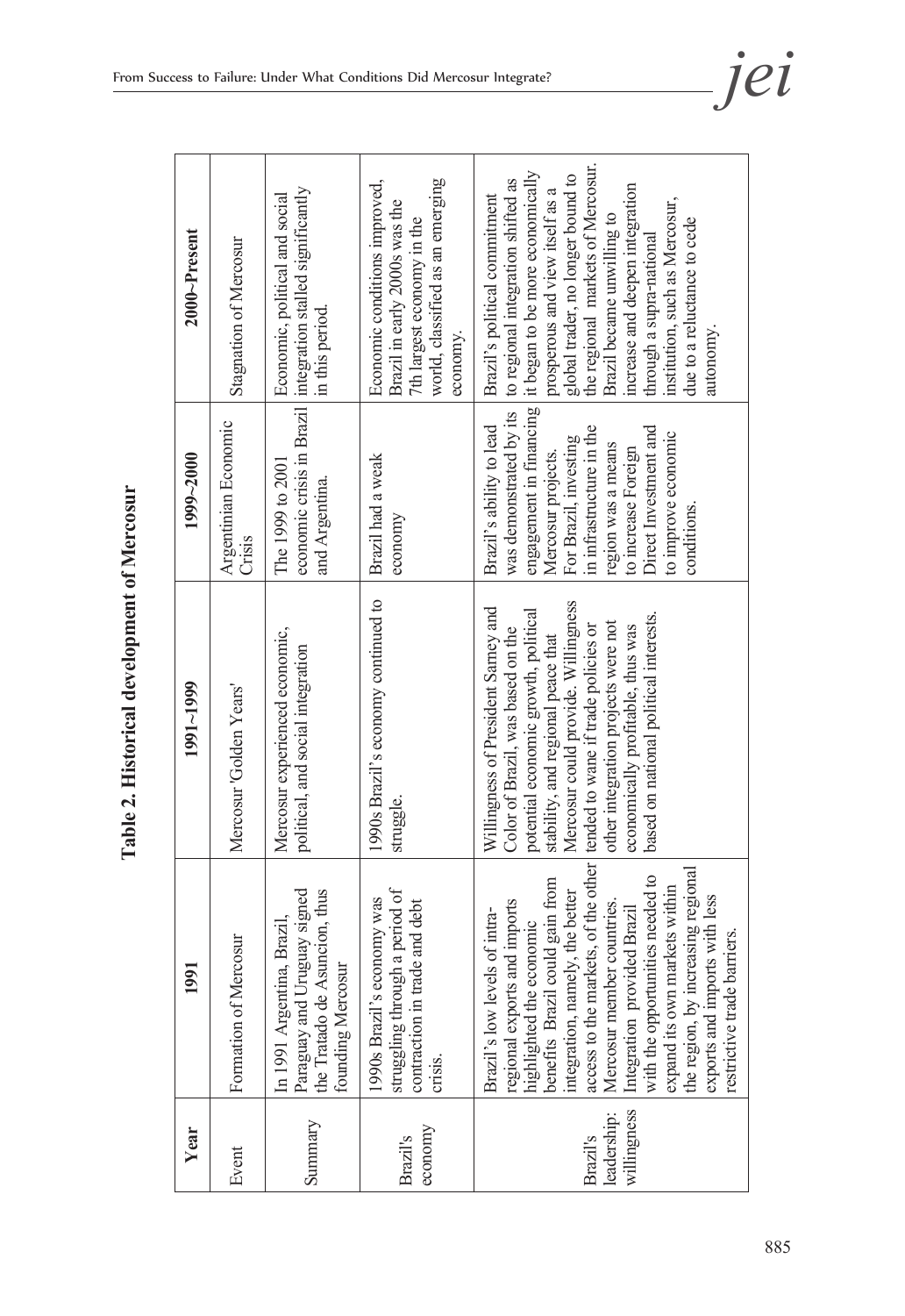| Brazil's ability to be the leader<br>encompasses: 1. An economic<br>1991~1999                                                                                                                                                                                                                                                                                                                                                         |
|---------------------------------------------------------------------------------------------------------------------------------------------------------------------------------------------------------------------------------------------------------------------------------------------------------------------------------------------------------------------------------------------------------------------------------------|
| process, Mercosur members saw Brazil<br>A political (benevolent and undisputed<br>(paymastering)Brazil had a privileged<br>position as the dominant economy. 2.<br>leader) dimension such as diplomatic<br>means which allowed it to influence<br>as a benevolent leader that emerged<br>states to follow their integration<br>without any evident opposition.                                                                        |
| Mercosur members would accommodate<br>As the dependence on and the economic<br>Brazil GDP per capita increased from<br>7900 US dollars in 1990 to over 8500<br>power of Brazilian markets increased,<br>Brazil's needs, even if they disagreed<br>with the direction of integration. In<br>Brazil was able to lead integration<br>in the direction that best suited its<br>economic and political goals.<br>US dollars in late 1990s. |
| between Argentina and Brazil had been<br>tourism, and language classes. Political<br>Increase in intra-regional trade share<br>was an increase in social integration,<br>integration promoted regional peace<br>transformed into cooperation. There<br>between Mercosur members. The<br>previous antagonistic relationship<br>in the form of cultural exchange,<br>and democracy.                                                     |

(Source) Author's calculations using data from the paper (2016). (Source) Author's calculations using data from the paper (2016).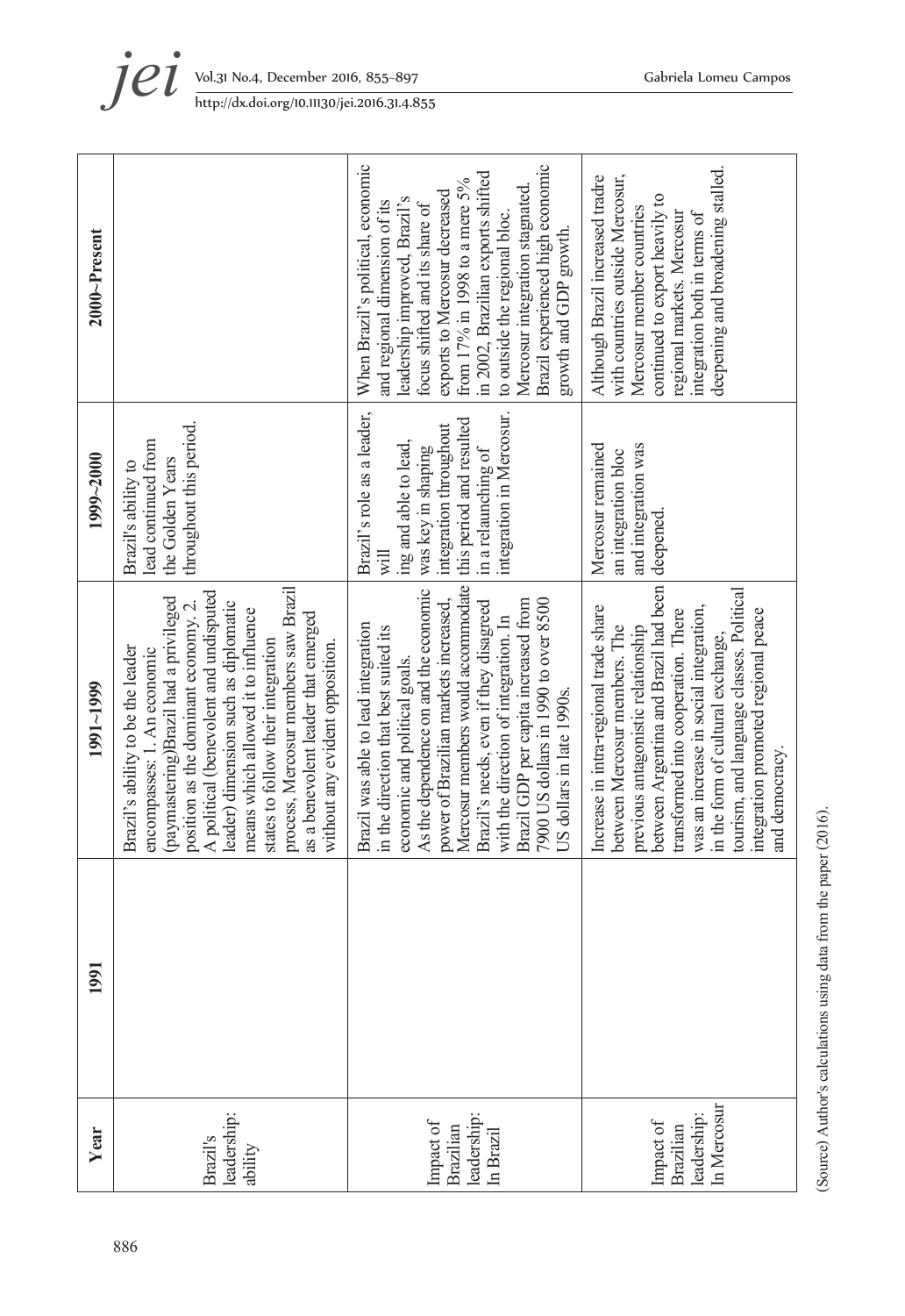In conclusion, there are two features that best explain Mercosur's regional integration: the state-led nature of the integration process as explained by inter-presidentialism and the importance of supply-side conditions. Inter-presidentialism merely describes what directs integration. The supply-side conditions argument seeks to describe the conditions under which integration flourishes and provides a deeper understanding by answering the question why leaders are willing to engage in integration. The supply-side condition requires two conditions to be fulfilled: (i) the willingness of the state leader to integrate as a consequence of the perceived economic, political, and social benefits of integration; (ii) the ability of the state leader to lead as a consequence of the country's monetary ability to act as the paymaster, of being a country which is an uncontested leader, and of the country's perceived image as a benevolent leader.

Thus, this paper suggests that a new and more flexible theory can be developed to explain regional integration where previous initial economic interdependence was not present. This new theory would combine inter-presidentialism and Mattli's supply-side condition, while rejecting Mattli's demand-side condition as a requisite for regional integration. This new theory would to argue, as in Malamud (2003), that in the case of integration blocs where states have presidential democratic institutions, the main actors in shaping integration can be called inter-presidential. For integration to deepen under such circumstances, Mattli's (1999) supply-side conditions needs to be met.

The individual influence that different governmental administrations, in Brazil or any other Mercosur member, have on integration lies outside of the scope of this paper. The agenda and political and economic ideology of individual presidents regarding regional integration can be analyzed in order to evaluate the influence these factors have on integration. While such an analysis was not incorporated into this paper, I would like to refer the reader to the rich academic literature on these issues Kaltenthaler *et al.* 2002, Saraiva 2010, Mahrukh 2012, Pecequilo and Carmo 2013.

Furthermore, the role that international crises and pressures could play in regional integration is also outside of the scope of this analysis. This could be an area for further research. Cason (2000) argued that the end of the Cold War began a period where protectionism decreased and economies liberalized. This had a significant influence in encouraging integration across different regions in the world. Other important international events whose influence on regional integration might be worth analyzing are: the 2008~2009 economic crises; the recent Petrobras Scandal; Brazil's current economic downturn; and the impeachment of Brazil's president, Dilma Rousseff. These events are possible areas for further analysis that could provide an interesting perspective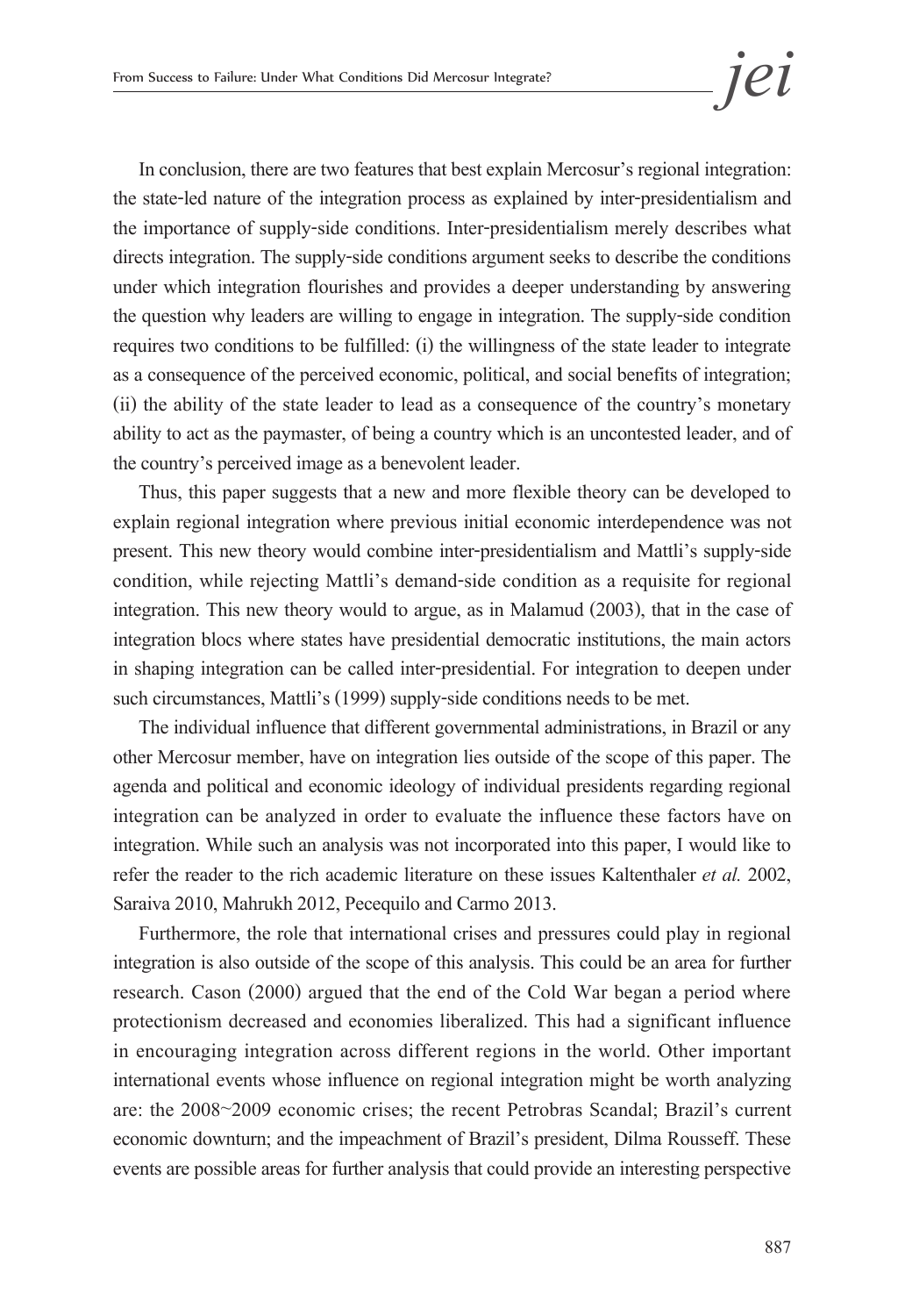on the importance of a regional leader who is able and willing to integrate (Costas 2014, Cavalheiro 2016). This paper has focused on the soft power that leaders have in increasing their ability to act as a regional leader, through being the paymaster and influencing others to follow them. Further research could explore the role that coercive, hard-power factors played in Brazil's ability to deepen integration in the initial golden years of integration. This is especially interesting in light of the debate on whether economic factors are to be classified as hard or soft power (Mattli 1999). In this case, for Mercosur to continue to deepen its integration there needs to be a reawakening of the willingness and ability of Brazil, or another uncontested leader, to provide constructive regional leadership.

*Received 7 September 2016, Revised 13 October 2016, Accepted 27 October 2016* 

#### **References**

Alexandre de Gusmão Foundation, FUNAG, "Discursos selecionados do presidente Luiz Inácio Lula da Silva," *FUNAG*, 2008, accessed April 11, 2016, http://funag.gov.br/loja/ download/505-discursos\_selecionados\_lula.pdf.

Amorim, Carlos. "Discurso proferido pelo Embaixador Celso Amorim por ocasião da transmissão do Cargo de Ministro de Estado das Relações Exteriores." Last modified January 2, 2003. http://www.itamaraty.gov.br/index.php?option=com\_content&view =article&id=7547:discurso-proferido-pelo-embaixador-celso-amorim-por-ocasiao-datransmissao-do-cargo-de-ministro-de-estado-das-relacoes-exteriores&catid=194&lang=pt-BR&Itemid=454.

Arslanian, Regis. "Mercosul faz 25 anos e é tema de audiência da Comissão de Relações Exteriores"*.* Last modified December 11, 2015. www.youtube.com/watch?v=LQLR0Xwgn-U.

Americas Society/Council of the Americas. "Brazil-BRICS Trade: A visual breakdown"*.* Last modified July 9, 2014. http://www.as-coa.org/articles/brazil-brics-trade-visualbreakdown.

Balassa, Bela, "Towards a theory of economic integration," *Kyklos* 14 (1961): 1-17.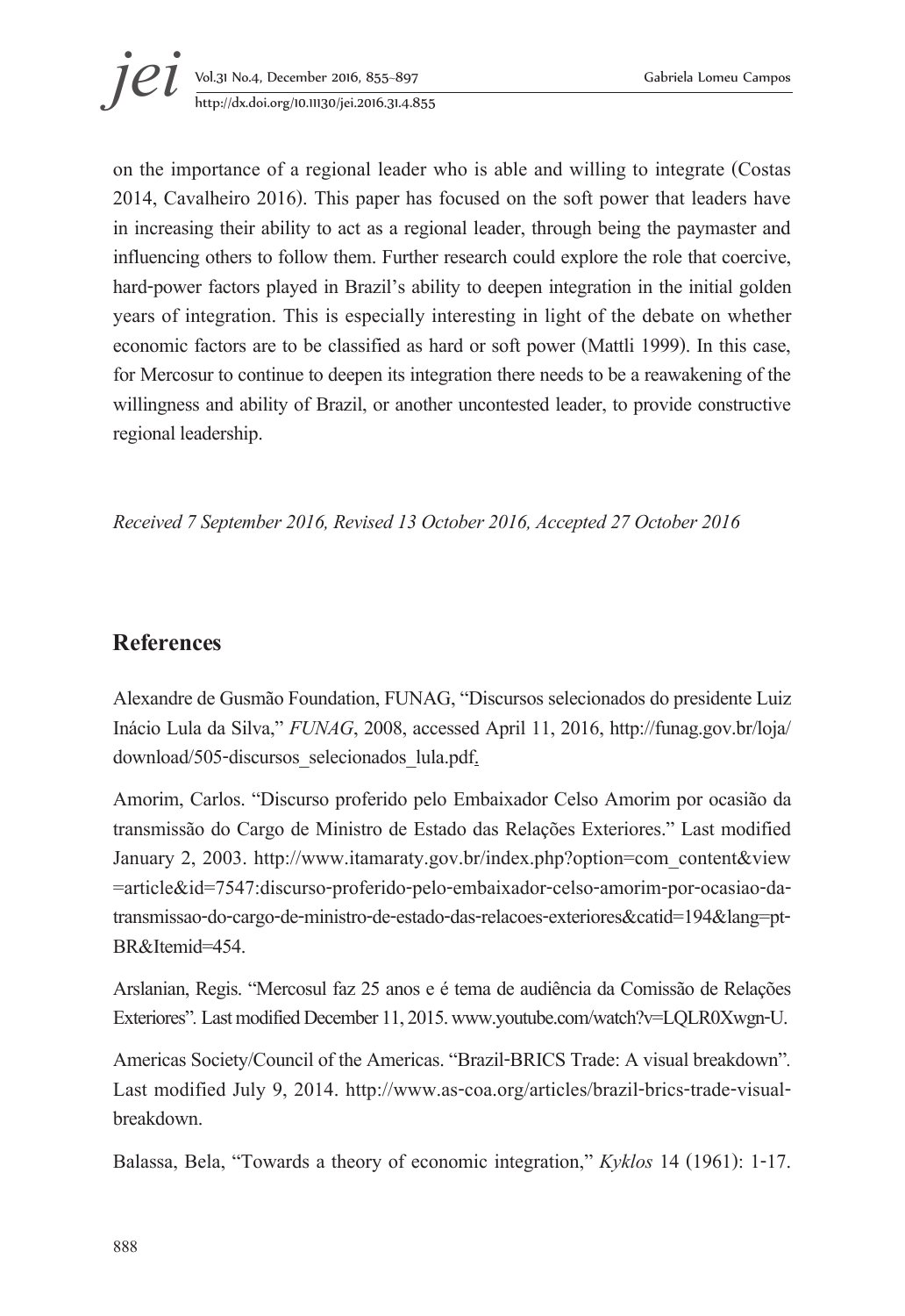Accessed October 25, 2016. doi:10.1111/j.1467-6435.1961.tb02365.x.

Barbosa, Rubens. "Mercosul faz 25 anos e é tema de audiência da Comissão de Relações Exteriores". Last modified December 11, 2015. https://www.youtube.com/watch?v= LQLR0Xwgn-U.

Best, Edward. "Supranational institutions and regional integration." Paper presented at a workshop on Experiences in Processes of Regional Integration and Impacts on Poverty, Lima, March 3–4, 2005.

Bhagwati, Jagdish. "Regionalism versus multilateralism." *World Economy* 15 (1992): 545-556. Accessed October 25, 2016. doi:10.1111/j.1467-9701.1992.tb00536.x.

Borras, Susana, and Michael Kluth. "Integration in times of instability: Exchange rate and monetary cooperation in Mercosur and the EU." In *Comparative regional integration: Theoretical perspectives,* edited by Finn Laursen, 207-228. UK: Ashgate, 2003.

Börzel, Tanja. "Comparative regionalism: A new research agenda." *Kolleg-Forschergruppe (KFG) Working Paper Series*, 15 (2011): 3-37.

Bouzas, Roberto, and Hernan Soltz. "Institutions and regional integration: The case of MERCOSUR". In *Regional integration in Latin America and the Caribbean: The political economy of open regionalism,* edited by Victor Bulmer-Thomas, 95-118. London: Institute of Latin American Studies, 2001.

Bouzas, Roberto, Pedro da Motta Veiga, and Ramon Torrent. "In-depth analysis of MERCOSUR integration, its prospective and the effects thereof on the market access of EU goods, services and investment." Report presented to the Commission of the European Communities, Observatory of Globalization, November 2002.

Bueno, Natalia, and Luis L. Schenoni. "Rise and halts of MERCOSUR: the determinants of South-American integration 1979- 2014." Paper prepared for delivery at the VII Conference of Portuguese Political Science Association (APCP), University of Coimbra: Coimbra, April 14-16, 2014.

Bulmer-Thomas, Victor. "The Brazilian devaluation: national responses and international consequences." *International Affairs*, 75 (1999): 729–741. Accessed October 25, 2016. doi:10.1111/1468-2346.00105.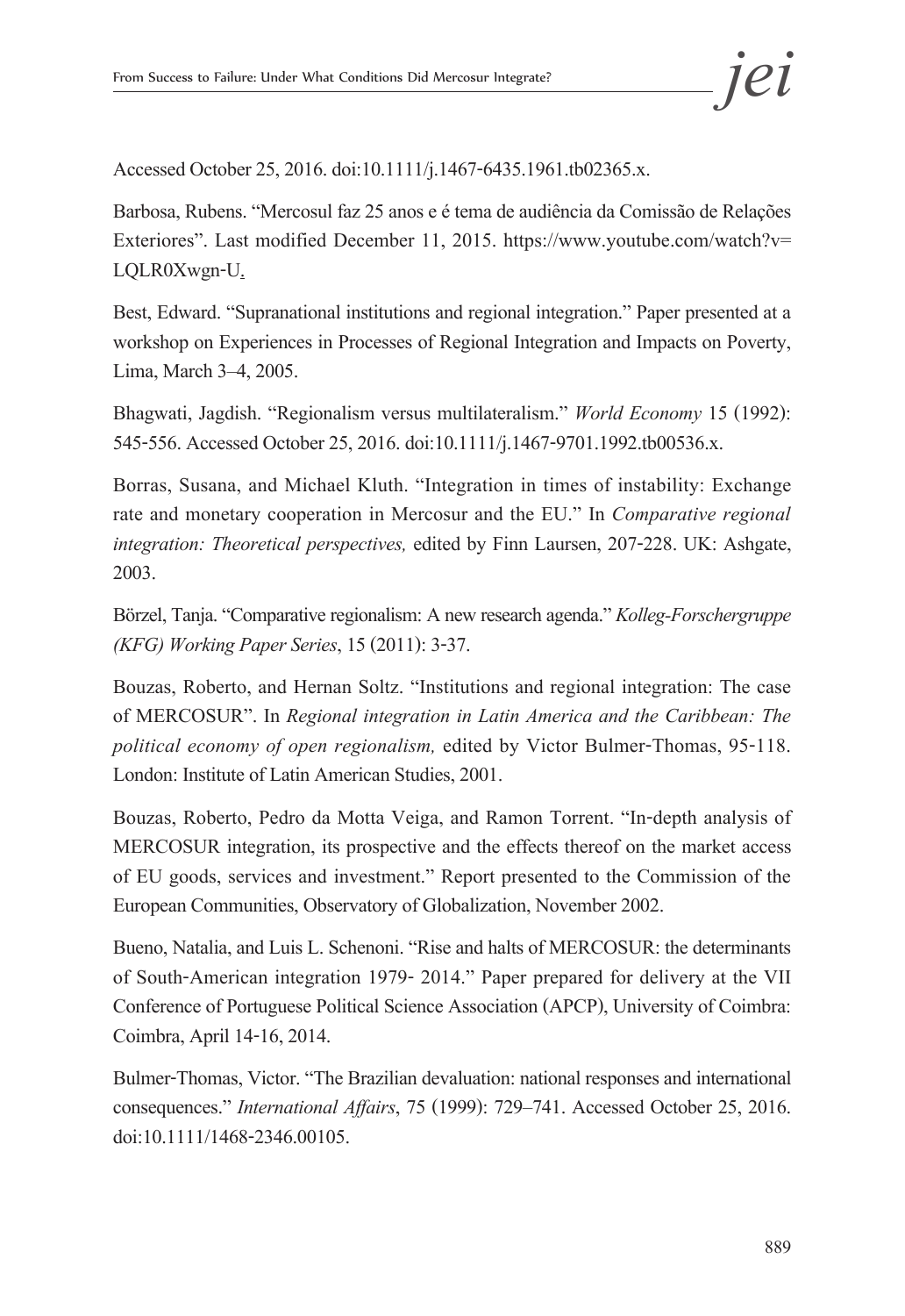Burges, Sean. "Without sticks or carrots: Brazilian leadership in South America during the Cardoso era, 1992–2003." *Bulletin of Latin American Research*, 25 (2006): 23–42. Accessed October 26, 2016. doi: 10.1111/j.0261-3050.2006.00151.x.

Campbell, Jorge, Ricardo Rozemberg, and Gustavo Svarzman. "Argentina-Brasil en los '80: Entre la Cornisa y la Integracion." in *Mercosur: Entre la Realidad y la Utopia,*  edited by Jorge Campbell. Buenos Aires: Grupo Editor Latinoamericano, 1999.

Carranza, Mario. "Clinging together: Mercosur's ambitious external agenda, its internal crisis, and the future of regional economic integration in South America." *Review of International Political Economy* 13(2006): 802-829.

Cason, Jeffrey. "On the road to southern cone economic integration." *Journal of Interamerican Studies and World Affairs* 42 (2000): 23–42. Accessed October 26, 2016. doi: 10.2307/166464.

Castilho, Marta, and Soledad Zignago. "FDI, trade and integration in Mercosur". *Munich Personal RePEc Archive*, 43886 (2002): 1-19.

Cavalheiro, Rodrigo. "Mercosul pode estudar suspender Brasil em case de impeachment, diz chanceler Argentina." *Estadao,* March 21, 2016. Accessed March 23, 2016. economia.estadao.com.br/noticias/geral,suspensao-do-brasil-do-mercosul-em-caso-deimpeachment-pode-ser-estudada--diz-chanceler-argentina,10000022460.

Cheirub, Jose, Fernando Limongi. "Where is the Difference? Parliamentary and Presidential Democracies Reconsidered." Paper presented at the 18<sup>th</sup> World Congress of Political Science, Quebec City, August 1-5, 2000.

Chudnovsky, Daniel, and Fernando Porta. *La Trayectoria del Proceso de Integración Argentino Brasileno: Tendencias e Incertidumbres*. Buenos Aires: CENIT, 1990.

Cibils, Alan, Mark Weisbrot, and Debayani Kar. "Argentina Since Default: The IMF and the Depression*.*" *Center for Economic and Policy Research,* September 3, 2002. Accessed on: 7 October 2016. http://cepr.net/documents/publications/argentina\_2002\_09\_03.htm.

Collor, Fernando. "Collor de Mello relata a evolução do MERCOSUL através dos diversos presidentes brasileiros". Last modified March 24, 2011. www.youtube.com/watch? v=W2jFe5ESr3Q.

Costas, Ruth. "Petrobras scandal: Brazil's energy giant under pressure." *BBC,* November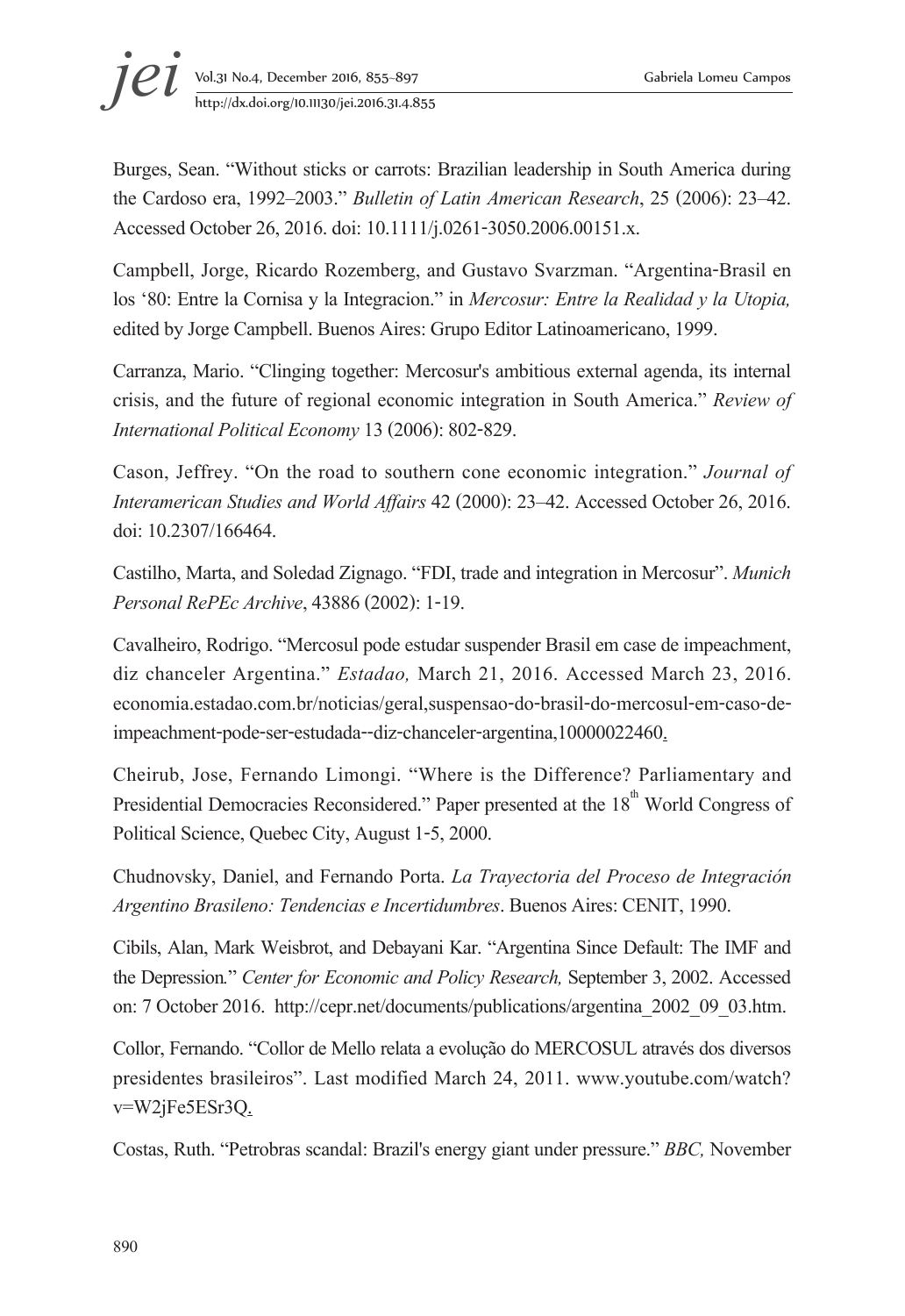21, 2014. Accessed April 9, 2016. www.bbc.co.uk/news/business-30129184.

Economic Commission for Latin America and the Caribbean, ECLAC. *El regionalismo abierto en América Latina y el Caribe. La integración económica al servicio de la transformación productiva con equidad.* Santiago de Chile: United Nations, 1994.

Flores, Maria. *O Mercosul nos discursos do governo Brasileiro (1985-1994).* Rio de Janeiro: Editora FGV, 2005.

Genna, Gaspare, and Taeko Hiroi. "Brazilian regional power in the development of Mercosur." *Latin American Perspective,* 156 (2007): 43-57. doi: 10.1177/0094582X 07306237.

Gomez Mera, Laura. "Explaining Mercosur's survival: Strategic sources of Argentine-Brazilian convergence." *Latin American Studies,* 37 (2005): 109-140. doi: 10.1017/ S0022216X04008570.

Gomez Mera, Laura. "How 'new' is the 'new regionalism' in the Americas? The case of Mercosur." *Journal of International Relations and Development,* 11 (2008): 279–308. doi: 10.1057/jird.2008.14.

Gratius, Susanne, and Miriam Saraiva. "Continental regionalism: Brazil's prominent role in the Americas." *Center for European Policy Studies,* February 13, 2013. Accessed March 12, 2016. www.ceps.eu/publications/continental-regionalismbrazil%E2%80%99s-prominent-role-americas.

Haas, Ernst. *The uniting of Europe: Political, social, and economic forces 1950-57*. Stanford: Stanford University Press, 1958.

Haas, Ernst. "International Integration: The European and the Universal Process." *International Organisation* 15(1961): 366-396. doi: 10.1017/S0020818300002198.

Haas, Ernst. "The study of regional integration: reflections on the joy and anguish of pretheorizing". *International Organisation* 24 (1970): 607-646. doi: 10.1017/ S0020818300017495.

Hummel, Felix, and Mathis Lohaus. "MERCOSUR: Integration through presidents and paymasters." In *Roads to regionalism: genesis, design, and effects of regional organisations,* edited by Tanja Borzel., Lukas Goltermann, Mathis Lohaus, and Kai Striebinger, 59-80. Farnham: Ashgate. Publishers, 2012.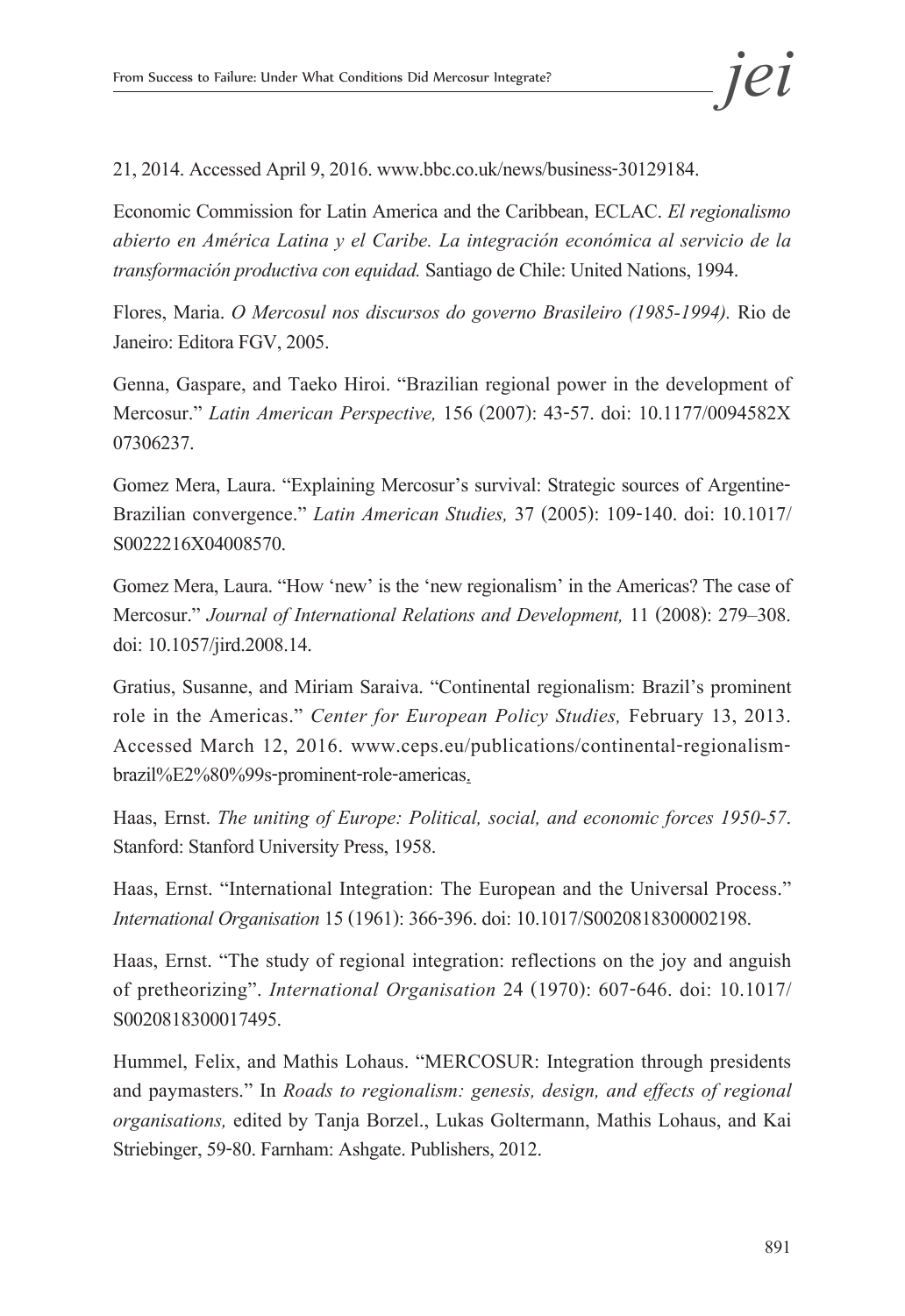Hurrell, Andrew. "Regionalism in theoretical perspective." In *Regionalism in world politics: Regional organization and international order,* edited by Louise Fawcett, and Andrew Hurrell, 37-73. Oxford: Oxford University Press, 1995.

Hurrell, Andrew. "Lula's Brazil: a rising power, but going where?" *Current History* 107 (2008): 51–57.

Ikenberry, John. "The future of International Leadership." *Political Science Quarterly* 11 (1996): 385-402. Accessed October 26, 2016. doi: 10.2307/2151968.

International Monetary Fund, IMF. (2015). *IMF Data.* Accessed on April 7, 2016. http:// www.imf.org/en/data.

Kacowicz, Arie. *Zones of peace in the third world: South America and West Africa in comparative perspective.* New York: State University of New York Press, 1998.

Kaltenthaler, Karl. and Frank Mora. "Explaining Latin American economic integration: the case of Mercosur." *Review of International Political Economy* 9(2002): 72-97.

Krapohl, Sebastian. "Asymmetries and regional integration: The problems of institutionbuilding and implementation in ASEAN, MERCOSUR, and SADC." Last modified June 2010. https://www.uni-bamberg.de/fileadmin/uni/fakultaeten/sowi\_professuren/ politikwissenschaft\_insb\_int/Dateien/Mitarbeiter/Forschungsp.\_region.\_Integration/ BOPIR4-2010.pdf.

Laursen, Finn. *Comparative regional integration: Europe and beyond*. Ashgate: Farnham, 2010.

Lenz, Tobias. "Spurred emulation: The EU and regional integration in Mercosur and SADC." *West European Politics* 35 (2012): 155–173.

Mahrukh, Doctor. "Prospects for deepening Mercosur integration: Economic asymmetry and institutional deficits." *Review of Internatioanl Political Economy* 20 (2012): 515- 540. doi: 10.1080/09692290.2012.671763.

Malamud, Andres. "Presidentialism and Mercosur: A hidden cause for a successful experience." In *Comparative regional integration: Theoretical perspectives,* edited by Finn Laursen, 53-74. London: Ashgate, 2003.

Malamud, Andres. "Regional integration in Latin America. Comparative theories and institutions." *Sociologia. Problemas e Praticas*. 44(2004): 135–154.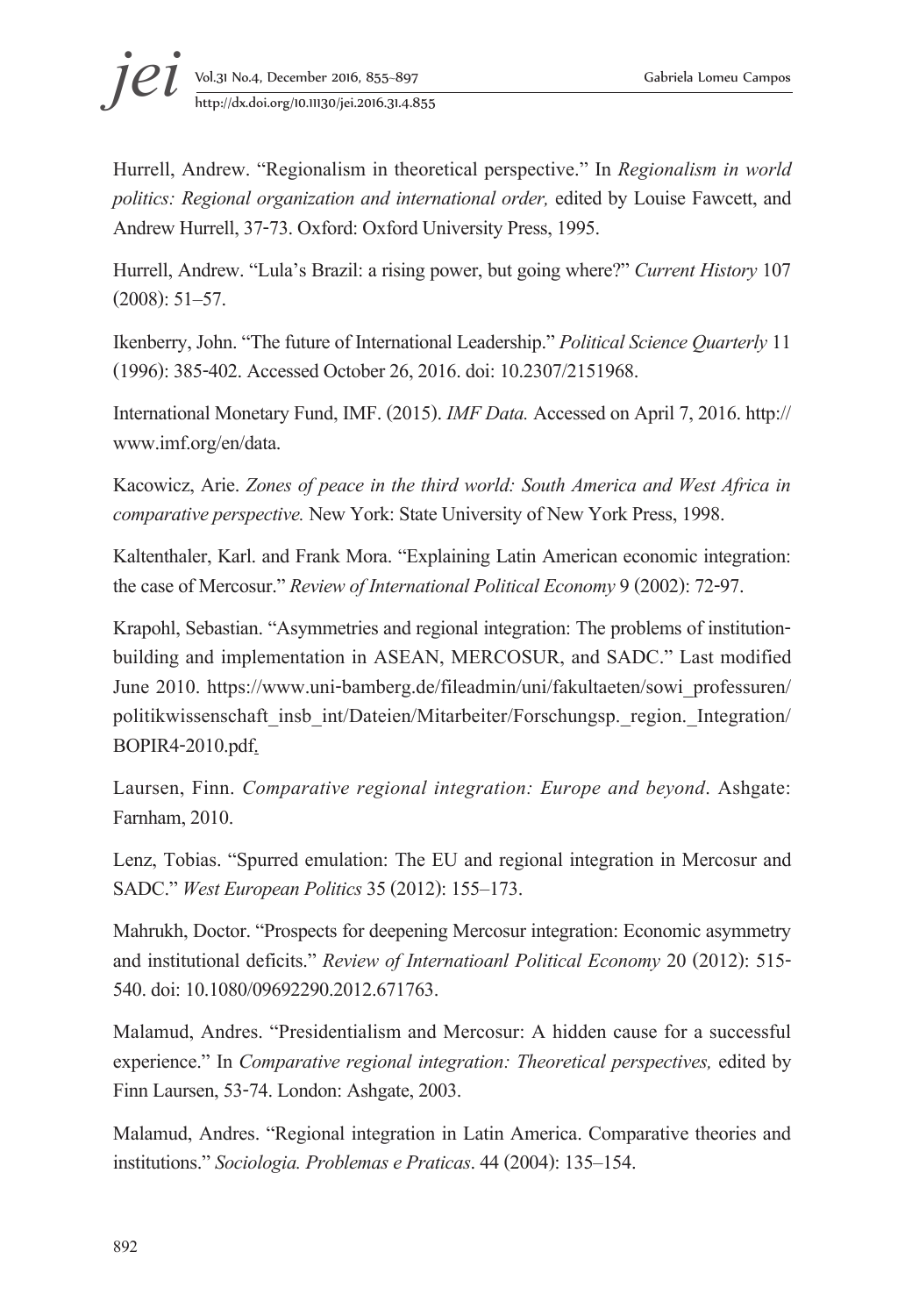Malamud, Andres. "Mercosur turns 15: Between rising rhetoric and declining achievement." *Cambridge Review of International Affairs* 18(2005a): 421-436.

Malamud, Andres. *Spillover in European and South American integration: A comparative evaluation*. Lisbon: CIES E-working Paper, 2005b.

Malamud, Andres. "The internal agenda of Mercosur: Interdependence, leadership and institutionalization." In *Los nuevos enfoques de la integración: más allá del nuevo regionalismo*, edited by Grace Jaramillo, 115-136. Quito: FLACSO, 2008.

Malamud, Andres. "Latin American regionalism and EU studies." *Journal of European Integration* 32(2010a): 637-657.

Malamud, Andres. "Theories of regional integration and the origins of Mercosul." In *The law of MERCOSUR,* edited by Marcilio Filho, Lucas Lixinski, and Maria Giupponi, 9-28. Oxford: Hart Publishing, 2010b.

Malamud, Andres. "A leader without followers? The growing divergence between the regional and global performance of Brazilian foreign policy." *Latin American Politics and Society* 53 (2011): 1-24.

Malamud, Andres. "Overlapping regionalism, no integration: Conceptual issues and the Latin American experiences*.*" *European University Institute* 20 (2013): 1-12.

Malamud, Andres. "Interdependence, leadership, and institutionalisation: The triple deficit and fading prospects of Mercosur." In *Limits to regional integration,* edited by Soren Dosenrode, 163-178. London: Ashgate, 2015.

Malamud, Andres. "Andres Malamud Home Page." Accessed October 7, 2016. http:// apps.eui.eu/Personal/Researchers/malamud.

Malamud, Andres, and Pablo Castro. "Are regional blocs leading from nation states to global governance? A skeptical view from Latin America." *Iberoamericana, Nordic Journal of Latin American and Caribbean Studies* 37(2007): 111-130.

Malamud, Andres, and Philippe Schmitter. "La experiencia de integracion Europea y el potencial de integracion del Mercosur." *Desarrollo Economico* 46 (2006): 3-31. doi: 10.2307/4151099

Martin, Lisa, and Beth Simmons. "Theories and empirical studies of international institutions." *International Organisation* 52 (1998): 729-758. doi: 10.1162/0020818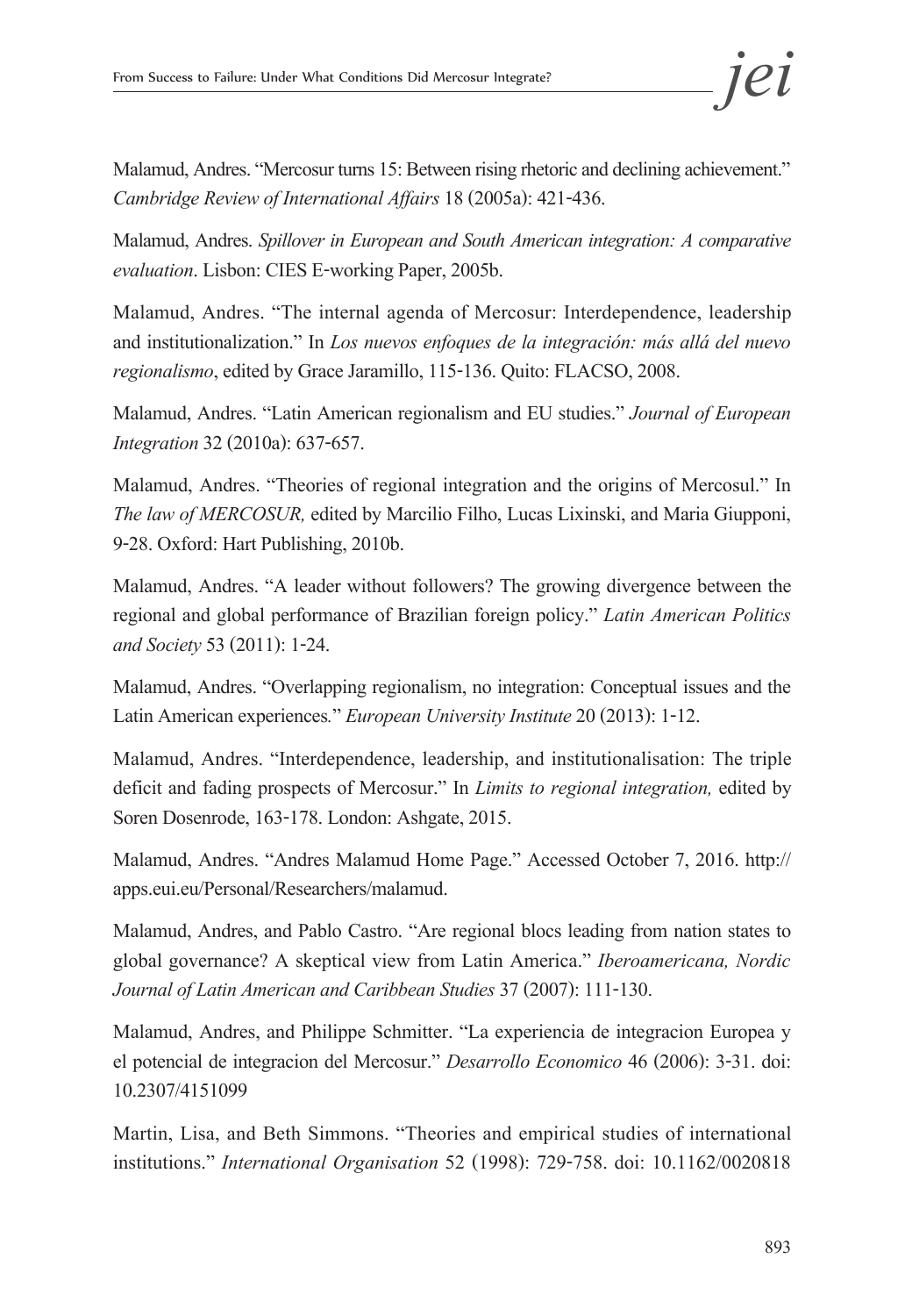#### 98550734

Mathias, Suzeley, Andre Guzzi, and Renata Giannini. "Aspectos da integracao regional em defesa no Cone Sul." *Revista Brasileira de Politica Internacional* 51(2008): 70-86.

Mattli, Walter. *The logic of regional integration. Europe and beyond*. Cambridge: Cambridge University Press, 1999.

Mecham, Michael. "Mercosur: A failing development project?" *Royal Institute of International Affairs* 79(2003): 369-387.

Mercosur. (1991). "Treaty of Asuncion, United Nations Treaty Series No. 2140." Last modified November 29, 1991. treaties.un.org/Pages/showDetails.aspx?objid= 08000002800a84a2.

Mercosur. *MERCOSUR Report number 6 : 1999-2000 (Subregional Integration Report Series MERCOSUR = Informes Subregionales de Integración MERCOSUR = Série Informes Subregionais de Integraçao MERCOSUL*. Brasilia: BID-INTAL, 1999.

Mercosur. "48<sup>th</sup> Summit of Heads of State of MERCOSUR and Associated States." Last modified July 17, 2015. itamaraty.gov.br/images/documents/Documentos/Fact\_Sheet\_ Mercosur\_English.pdf.

Mercosur. "Mercosul*.*" Accessed April 16, 2016. www.mercosur.int/.

Molteni, Gabriel, Gonzalo De Leon, and Lucia Giudice. "20 Anos Despues: Logros y Desafios Pendientes del MERCOSUR." *Institute for the integration of Latin America and the Caribbean* 15(2011):47-68.

Moravcsik, Andrew. *The choice for Europe. Social purpose and state power from Messina to Maastricht*. New York: Cornell University Press, 1998.

Motta Veiga, Pedro. *A evolucao do Mercosul no periodo de transicao: Hipotesis alternativas e cenarios*. Rio de Janeiro: Fundacao Centro de Estudos de Comercio Exterior, 1992.

Motta Veiga, Pedro. *Mercosur: In search of a new development agenda*. Buenos Aires: Inter-American Development Bank Working Paper, 2004.

Mukhametdinov, Michail. "Mercosur and the European Union: Variation among the factors or regional cohesion." *Cooperation and Conflict* 42(2007): 207-228.

Nagarajan, Nigel. (1998). "Mercosur and trade diversion: What do the import figures tell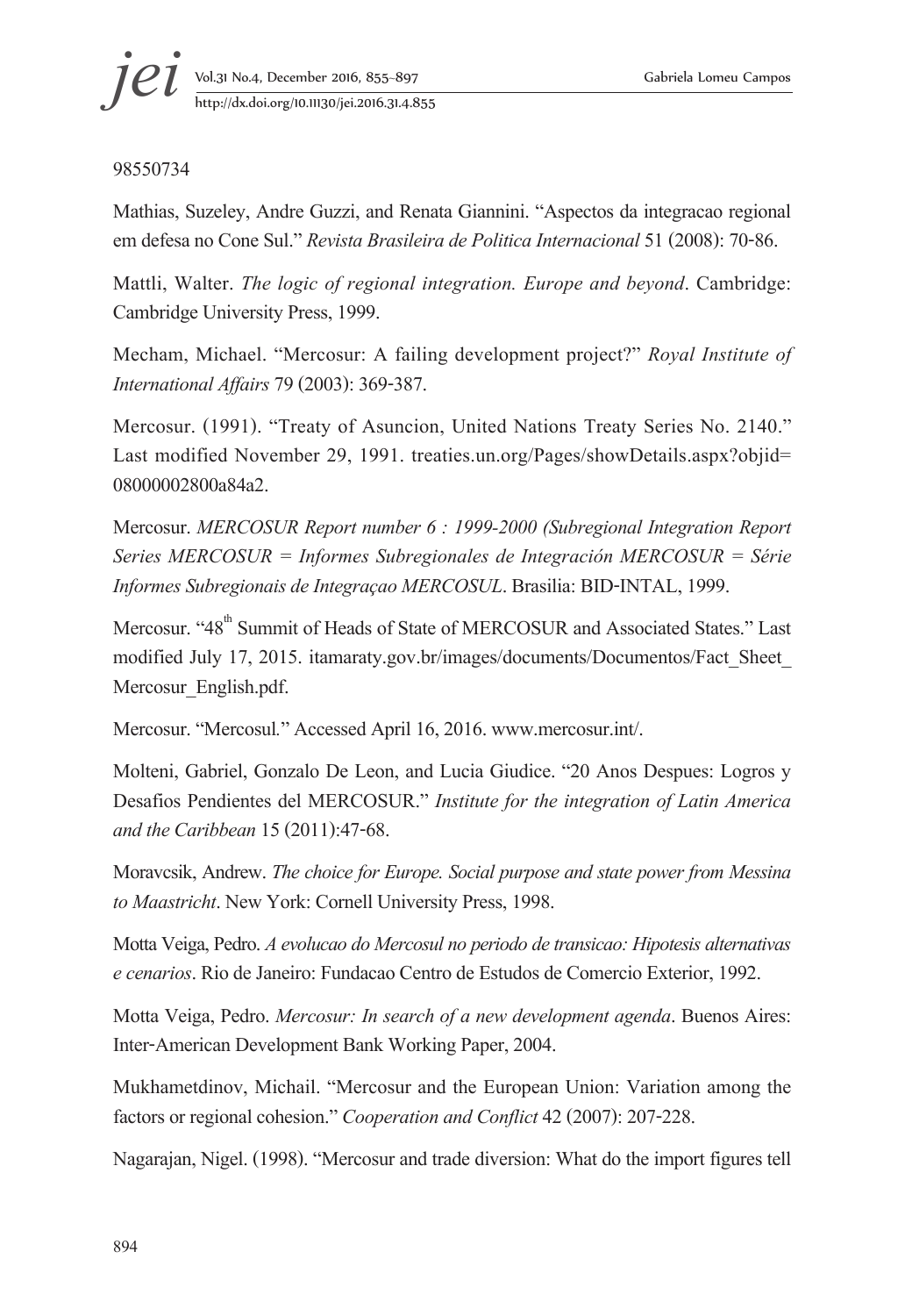us?" *European Commission,* July 1998. Accessed October 27, 2016*.* http://ec.europa.eu/ economy\_finance/publications/publication\_summary11208\_en.htm.

Nye, Joseph. *International Regionalism.* Boston: Little, Brown & Co, 1968.

O'Neill, Jim. "Building better global economic BRICs." *Goldman Sachs*, November 30, 2001. Accessed October 27, 2016. http://www.goldmansachs.com/our-thinking/archive/ archive-pdfs/build-better-brics.pdf.

Pecequilo, Cristina, and Corival Carmo. "Regional integration and Brazilian foreign police: Strategies in the South American space." *Revista de Sociologia e Politica* 21 (2013): 51- 65.

Pedersen, Thomas. "Cooperative hegemony: power, ideas and institutions in regional integration." *Review of International Studies* 28 (2002): 677-696. doi: 10.1017/ S0260210502006770.

Perales, Jose Raul. "A supply-side theory of international economic institutions for the Mercosur." In *Comparative regional integration: Theoretical perspectives,* edited by Finn Laursen, 75-104. UK: Ashgate, 2003.

Phillips, Nicola. "Hemispheric integration and subregionalism in the Americas." *International Affairs* 79 (2003): 257-279.

PricewaterhouseCoopers, PWC. "Doing business in Brazil." *PWC*, 2015. Accessed April 11, 2016. www.pwc.com/gx/en/issues/high-growth-markets/doing-business/brazil.html.

Preusse, Heinz. "MERCOSUR-another failed attempt towards regional integration?" Last modified November 2000. https://publikationen.uni-tuebingen.de/xmlui/handle/ 10900/47417.

Preusse, Heinz. *The new American regionalism.* Cheltenham: Edward Elgar, 2004.

Regional Integration Knowledge System (RIKS). "RIKS Database*.* Accessed February 20, 2016. www.cris.unu.edu/riks/web/data/show.

Russell, Roberto, and Juan Tokatlian. "Contemporary Argentina and the rise of Brazil." *Bulletin of Latin American Research* 35 (2016): 20-33. doi: 10.1111/blar.12414.

Russett, Bruce. *International Regions and the International System*. A Study in Political Ecology. Chicago: Rand-MacNally, 1967.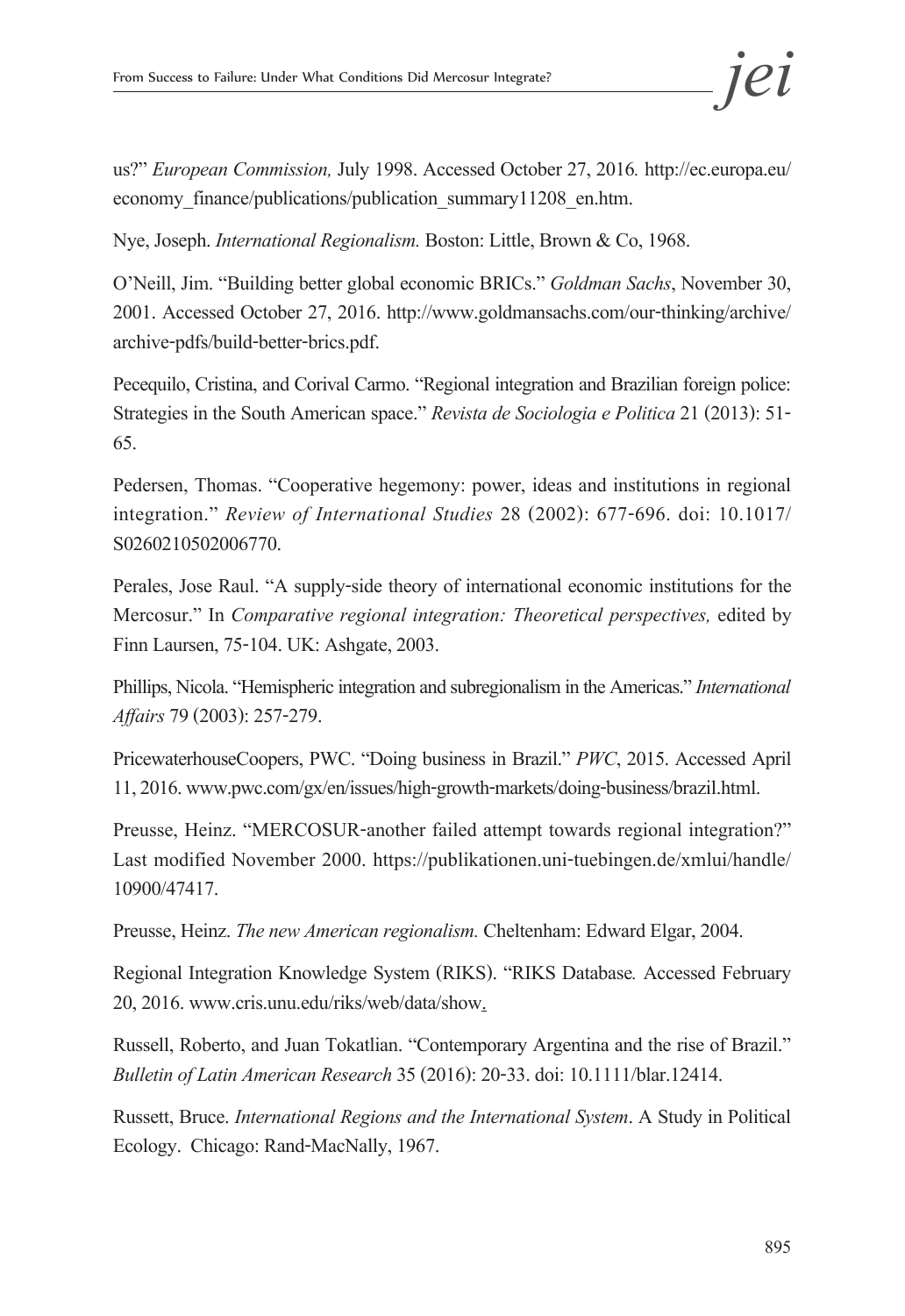Saraiva, Miriam. "Integração regional na América do Sul: processos em aberto." *Observatorio Politico Sul-Americano* 7(2010): 1-17.

Saraiva, Miriam, and Marcelon Valenca. "A politica externa Brasileira e sua projecao internacional: um projeto caracterizado pela continuidade." *Centro Brasileiro de Relacoes Internacionais* 1 (2012): 1-28.

Sarney, Jose. "Visita do Presidente José Sarney à Argentina." Last modified July 28-30, 1986. https://catalog.hathitrust.org/Record/101211247.

Sbragia, Alberta. "Comparative regionalism: What might it be?" *Journal of Common Market Studies* 46(2008): 29-49. doi: 10.1111/j.1468-5965.2008.00809.x.

Silva, Lula da. "Pronunciamento do presidente da República, Luis Inácio Lula da Silva, na sessão solene de posse no Congresso Nacional. 1 January 2003, Brasilia, Brazil." Last modified January 1, 2003. http:www.biblioteca.presidencia.gov.br/ex-presidente/luizinacio-lula-da-silva/discursos-deposse/discurso-de-posse-1o-mandato.view.

Söderbaum, Fredrik, Patrik Stålgren, and Luk Van Langehove. "The EU as a global actor and the dynamics of Interregionalism: A comparative analysis." *Journal of European Integration* 27 (2005): 365–380. doi: 10.1080/07036330500190297

Sombra Saraiva, Jose. "Um novo ensaio estratégico Argentino- Brasileiro: possibilidades e limites." *FLACSO, Facultad Latinoamericana de Ciencias Sociales,* December 2004. Accessed April 11, 2016. http://biblioteca.clacso.edu.ar/Brasil/flacso-br/20121129111714/ flavio.pdf.

Taylor, Cherie. "Dispute resolution as a catalyst for economic integration and an agent for deepening integration: NAFTA and MERCOSUR?" *Northwestern Journal of International Law and Business* 17(1997): 850-899.

Trading Economics. "GDP Per Capita." Accessed October 7, 2016. http://www. tradingeconomics.com/uruguay/gdp-per-capita.

United Nations Conference on Trade and Development, UNCTAD. *A user's manuals for TRAIN.* New York and Geneva: United Nations Conference on Trade and Development, 1996.

Vaidya, Ashish. *Globalisation: encyclopedia of trade, labour, and politics.* London: ABC-CLIO Ltd, 2006.